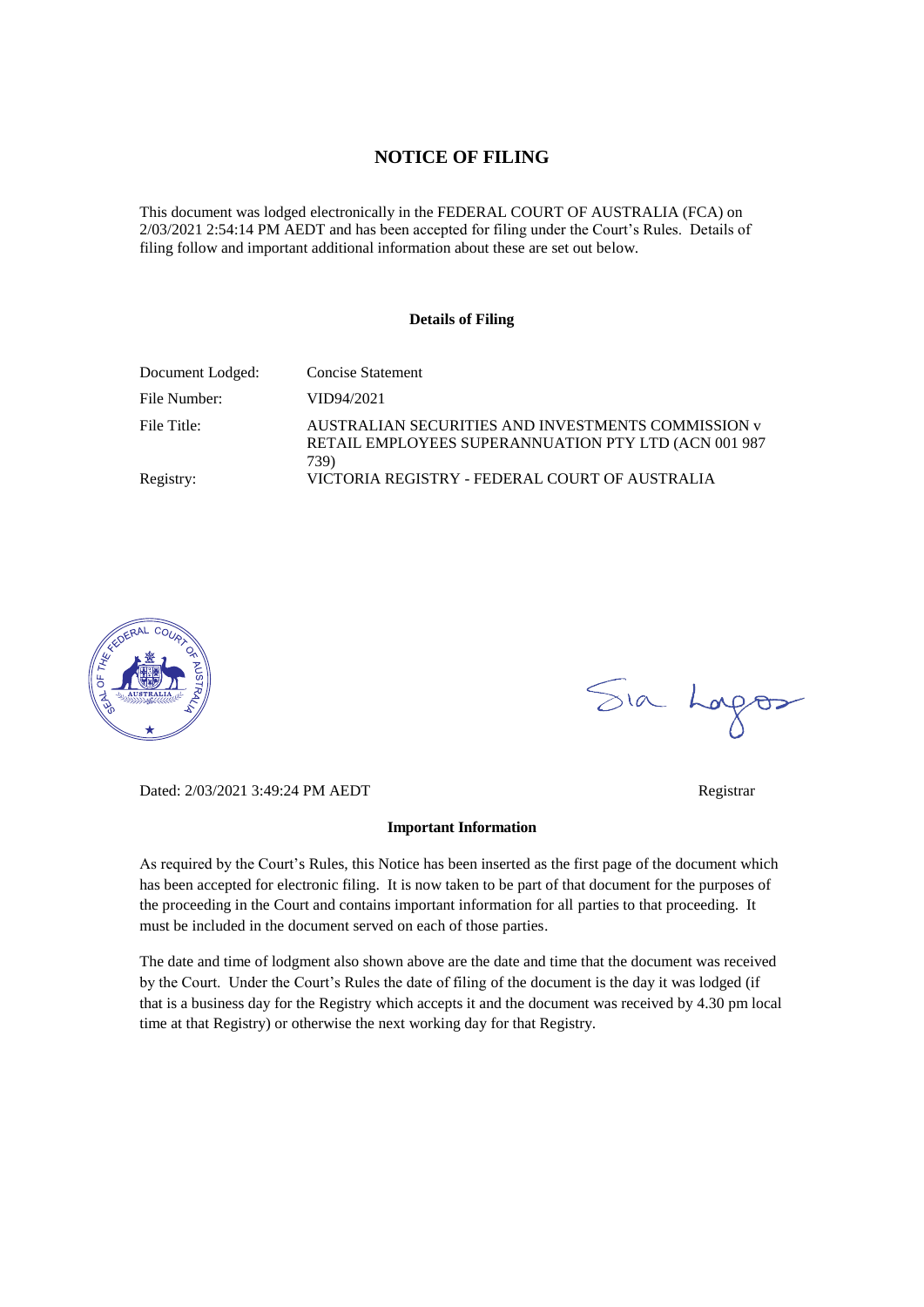#### **CONCISE STATEMENT**



No VID

Federal Court Of Australia District Registry: Melbourne Division: General

### **AUSTRALIAN SECURITIES AND INVESTMENTS COMMISSION**

**Plaintiff** 

# **RETAIL EMPLOYEES SUPERANNUATION PTY LTD (ACN 001 987 739)**

**Defendant** 

# **A. NATURE OF PROCEEDING AND RELIEF SOUGHT FROM THE COURT**

- 1. The Defendant (**REST**) is the trustee of the Retail Employees Superannuation Trust (the **Trust**). Since July 2005, members of the Trust (**Members**) have had the option under the *Superannuation Guarantee (Administration) Act 1992* (**SGA Act**), the *Superannuation Industry (Supervision) Act 1993* (**SIS Act**) and the *Superannuation Industry (Supervision) Regulations 1993* (**SIS Regs**) to transfer all or part of their superannuation balance to another superannuation fund. The SIS Regs have been progressively amended. By 2012, those regulations specifically required superannuation funds to action requests for balance transfers in a timely way, and without excessive requests for information.
- 2. From at least February 2009 to 2 May 2018, REST made a series of representations to Members about their ability to transfer all or part of their superannuation balance to another superannuation fund. Some of the representations were made to Members generally. Some of the representations were made to Members who were employed under a workplace determination or an enterprise agreement who did not have a choice of superannuation fund and were listed in REST's database of major REST employers (**Determination Members**).
- 3. Members paid fees to REST for maintaining and operating the Trust. From 2009 including during the Relevant Period, REST benefitted from maintaining a higher number of members within the Trust, by discouraging, delaying or preventing Members from removing funds from the Trust, or ceasing membership of the Trust and, in the case of Determination Members, preventing them from removing funds from the Trust or ceasing membership of the Trust.
- 4. By virtue of the conduct summarised below, ASIC contends that REST has contravened ss 12DA(1) and 12DB(1)(i) of the *Australian Securities and Investments Commission Act 2001* (**ASIC Act**) and, further or alternatively, that it has contravened s 1041H of the *Corporations Act 2001* (**Corporations Act**).
- 5. ASIC seeks declarations, pecuniary penalties, publication orders and ancillary orders as set out in the Originating Process.

# **B. MISLEADING OR DECEPTIVE REPRESENTATIONS**

# **B.1 The Partial Transfer Representation**

6. Between at least 2 March 2015 and 2 May 2018 (the **Relevant Period**) while carrying out its functions as a Trustee of the Trust, REST made representations to its Members who sought to transfer the whole of their superannuation balance, that if they remained employed by a REST employer and the REST employer would continue to make contributions to the Trust,

| Filed on behalf of        |                                                   | Australian Securities and Investments Commission, the Plaintiff |                  |  |  |
|---------------------------|---------------------------------------------------|-----------------------------------------------------------------|------------------|--|--|
| Prepared by               | Savas Miriklis                                    |                                                                 |                  |  |  |
| Law firm                  |                                                   |                                                                 |                  |  |  |
| Tel                       | 03 9280 3442                                      | Fax                                                             |                  |  |  |
| Email                     | savas.miriklis@asic.gov.au                        | Ref                                                             | CAS-38789-G2X1F9 |  |  |
| Address<br>tor<br>service | Level 7, 120 Collins Street, Melbourne, VIC, 3000 |                                                                 |                  |  |  |
|                           |                                                   |                                                                 |                  |  |  |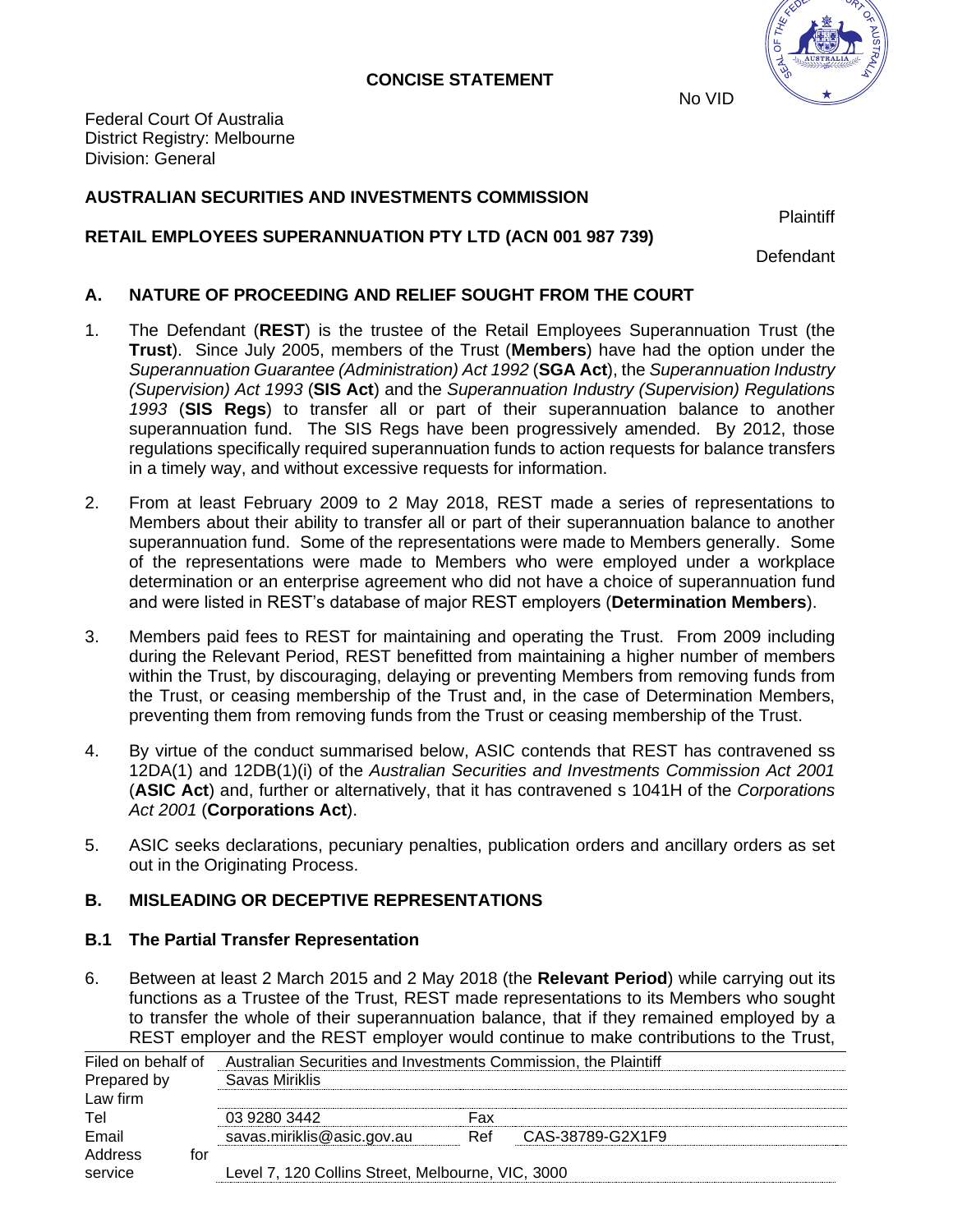then the Member could only partially transfer their superannuation balance out of the Trust (the **Partial Transfer Representation**).

- <span id="page-2-0"></span>7. The Partial Transfer Representation was made in the Relevant Period in the following ways:
	- a. Orally, in phone calls made by Members to the inquiry line maintained by REST, in the manner set out in **Annexure A**.
	- b. In writing, in forms distributed by REST to Members, in the manner set out in **Annexure B**.
	- c. In writing, in correspondence sent by REST to Members who had requested to transfer all of their superannuation balance, in the manner set out in Items 1 and 2 of **Annexure C**.
	- d. In writing, in notices issued by REST to all Members in June 2018 which stated that, before 3 May 2018, a Member could only transfer part of their superannuation balance, and needed to maintain a minimum account balance (SW6.0010.0001.0229).

#### <span id="page-2-1"></span>**B.2 The \$5,000 Representation**

- 8. In the Relevant Period in the course of carrying out its functions as a Trustee of the Trust, REST made representations to its Members who sought to transfer the whole of their funds held by the Trust that, if they continued to be employed by a REST employer, then they were required to maintain a minimum amount of \$5,000 in their REST account (the **\$5,000 Representation**).
- 9. The \$5,000 Representation was made in the Relevant Period in the manner set out in paragraph [7.a\)](#page-2-0) – [7.d\)](#page-2-1) above, and further:
	- a. In writing, in the *Rest Members Guide* in use between 1 October 2014 and 30 September 2015 inclusive (SW6.0010.0001.0069) and between 1 October 2015 and 28 February 2017 inclusive (SW6.0010.0001.0129), which each stated on page 6 that "[i]*f your employer continues to make contributions to REST, you can still transfer your super to another fund, but you must maintain a minimum account balance of \$5,000 in REST Super.*"

#### **B.3 Declaration Requirement Representation**

- <span id="page-2-2"></span>10. In the Relevant Period in the course of carrying out its functions as a Trustee of the Trust, REST made representions to its Members, who sought to transfer the whole of their funds held by the Trust, that they were required to obtain a declaration from their employer:
	- a. that the Member had "choice of fund rights"; and
	- b. of the date upon which the REST employer ceased making contributions to REST,

as a pre-requisite to that transfer taking place, and that a failure to provide that declaration meant that the request could be refused by REST (the **Declaration Requirement Representation**).

- 11. The Declaration Requirement Representation was made in the Relevant Period in the following ways:
	- a. Orally, to Members who sought information about transferring their superannuation balance, as set out in item 1 of **Annexure D**.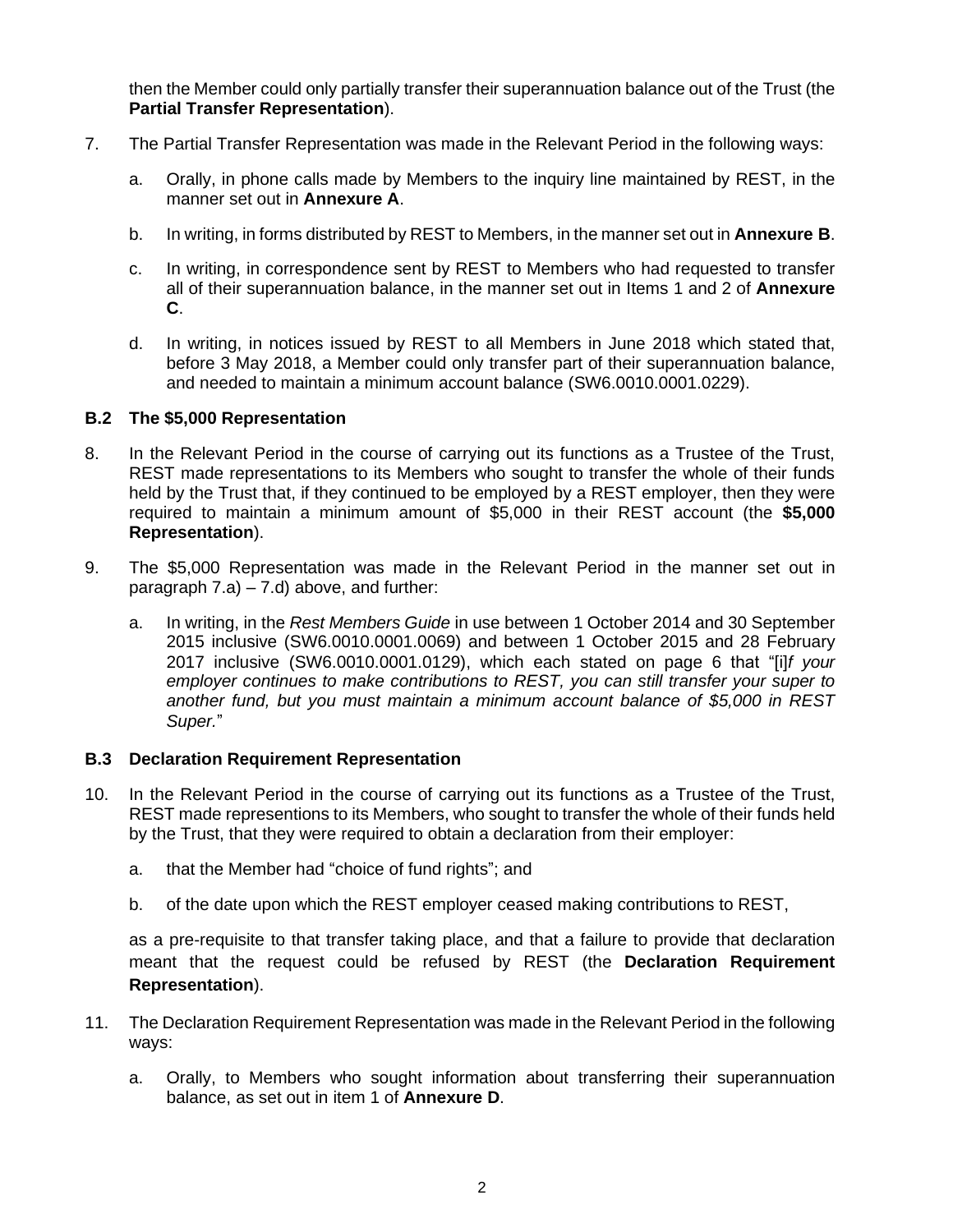- b. In writing, in forms distributed by REST to Members, in the manner set out in **Annexure B**.
- c. In writing, in correspondence sent by REST to Members in response to a request that failed to provide a declaration in the terms set out at paragraph [\[10\]](#page-2-2) above, where REST failed or refused to process the rollover request. A copy of the template response to a rollover request which failed to provide the requested declaration is referred to in item 3 of **Annexure D**. Instances of which ASIC is aware where REST refused to action a rollover request by reason of the failure to provide the requested declaration are set out at item 2 to **Annexure D**.
- 12. The Board of REST resolved to cease requiring the provision of the above declaration on or about 2 May 2018.

#### **B.4 Certificate Requirement Representation**

- 13. In the Relevant Period in the course of carrying out its functions as a Trustee of the Trust, REST made representions to its Members who sought to transfer the whole of their superannuation balance that their request could only be processed where:
	- a. they obtained a separation certificate from the Member's employer; or
	- b. provided a date of termination,

#### (the **Certificate Requirement Representation**).

- 14. The Certificate Requirement Representation was made:
	- a. Orally, to Members who sought information about transferring their superannuation balance, as set out at item 1 of **Annexure E**.
	- b. In writing, in forms distributed by REST to Members, in the manner set out in **Annexure B**.
	- c. In writing, in correspondence sent by REST to Members when a separation certificate or terminaton date was not provided. REST sent 31,882 letters to 24,735 Determination Members which (save for a number known to REST but unknown to ASIC) contained the Certificate Representation. Particulars of correspondence sent by REST of which ASIC is aware are included at **Annexure F**.
- 15. The Board of REST resolved to cease requiring the provision of the above certificates on or about 2 May 2018.

#### **C. PRIMARY LEGAL GROUNDS FOR THE RELIEF SOUGHT**

#### **C.1 REST**

16. REST is a company acting as trustee of the Trust which provides superannuation benefits for persons eligible to become members consistent with the terms of the Trust Deed (the **Deed**). In addition to its obligations under the ASIC Act and the Corporations Act, as a trustee, REST was subject to the obligation to act honestly and in good faith in its dealings with all Members.

#### **C.2 The Representations were false, misleading or deceptive**

- 17. The representations in **sections B.1 – B.4** above (collectively, the **REST Representations**):
	- a. concerned the beneficial interest of Members in a superannuation fund within the meaning of s 12BAA(7)(f) of the ASIC Act; and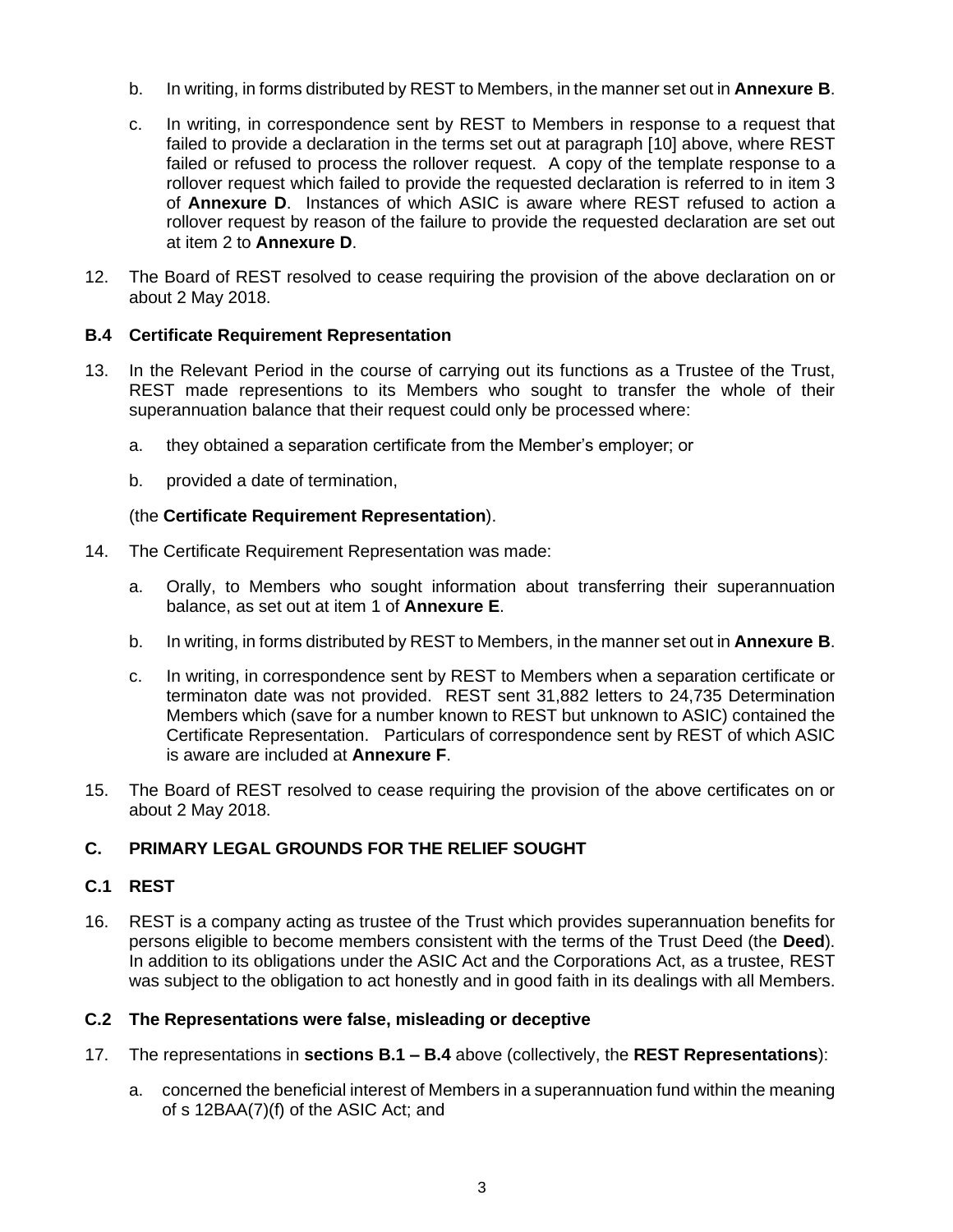- b. involved dealing with beneficiaries of a superannuation fund as a beneficiary of the Trust within the meaning of s 1041H(2)(b)(vi) of the Corporations Act.
- 18. The REST Representations were made in relation to financial services and in connection with the supply of financial services, within the meaning of the ASIC Act, and in relation to a financial product, within the meaning of the Corporations Act. They were false or misleading in breach of s 12DB(1)(i) of the ASIC Act and/or misleading or deceptive or likely to mislead or deceive in breach of s 12DA(1) of the ASIC Act and/or s 1041H of the Corporations Act as follows:
	- a. The **Partial Transfer Representation** was false or misleading or deceptive or likely to mislead or deceive Members because the Trust was required to permit the transfer of the whole of a Member's superannuation balance from the Trust, in accordance with reg 6.33 – 6.34 of the SIS Regs as in force during the Relevant Period.
	- b. The **\$5,000 Representation** was false or misleading or deceptive or likely to mislead or deceive because the Trust was required to permit the transfer of the whole of a Member's superannuation balance from the Trust, in accordance with reg 6.33 – 6.34 of the SIS Regs as in force during the Relevant Period. The retention of \$5,000 was not required, and was in any event, inconsistent with the obligation imposed by the SIS Regs to effect a whole of balance transfer.
	- c. The **Declaration Requirement Representation** was false or misleading or deceptive or likely to mislead or deceive because: (i) the SIS Regs prescribed the information which REST was entitled to request before processing the rollover request; and (ii) the declaration referred to at paragraph [\[10\]](#page-2-2) above was not prescribed information. Accordingly, REST was not entitled to demand the provision of the declarations before completing the requested rollover.
	- d. The **Certificate Requirement Representation** was false or misleading or deceptive or likely to mislead or deceive because: (i) the SIS Regs prescribed the information which REST was entitled to request before processing the rollover request; and (ii) neither a separation certificate nor a termination date was prescribed information. Accordingly, REST was not entitled to demand the provision of a separation certificate or termination date before completing the requested rollover.

#### **D. IMPACT OF AND BENEFIT GAINED FROM THE CONDUCT**

- 19. As a result of the matters referred to above, Members seeking to remove their funds from the Trust were denied their lawful rights to superannuation portability and choice of superannuation fund and were discouraged, delayed or prevented from doing so to their detriment. Members suffered financial loss and inconvenience as a consequence.
- 20. REST gained a substantial financial benefit from making and acting upon the REST Representations by retaining Members in the Trust, whose employers paid financial contributions on their behalf to the Trust. REST:
	- a. retained at least \$14.8m from 1,143 Members whose full balance rollover requests were refused and who transferred only part of their balances out of the Trust instead; and
	- b. significantly increased its funds under management from those and other Members whose employers continued to make contributions on Members' behalf to the Trust and/or who transferred superannuation balances from other superannuation funds into REST after Members requests to transfer out were refused by REST.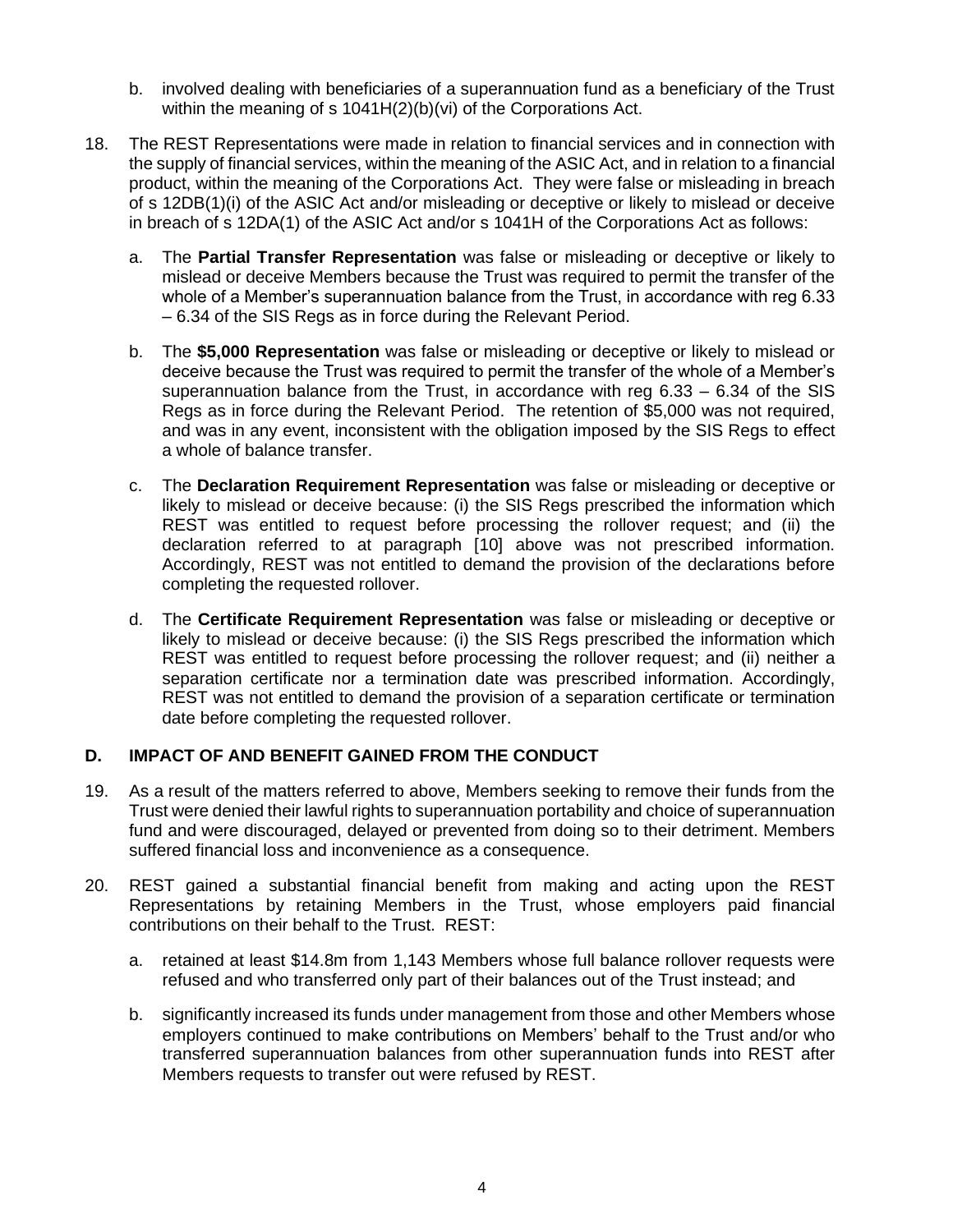The impact on some individuals was substantial, including emotional distress and confusion. The impact caused by the conduct of REST will be illustrated by way of case studies, particulars of which will be provided prior to trial.

This Concise Statement was prepared by M W Wise QC, E A Bennett and A L Ounapuu, of counsel.

#### **Certificate of lawyer**

I, Savas Miriklis, certify to the Court that, in relation to the Concise Statement filed on behalf of the plaintiff, the factual and legal material available to me at present provides a proper basis for each allegation in the Concise Statement.

Date: 2 March 2021

hum that

………………………………………………… Signed by Savas Miriklis Lawyer for the plaintiff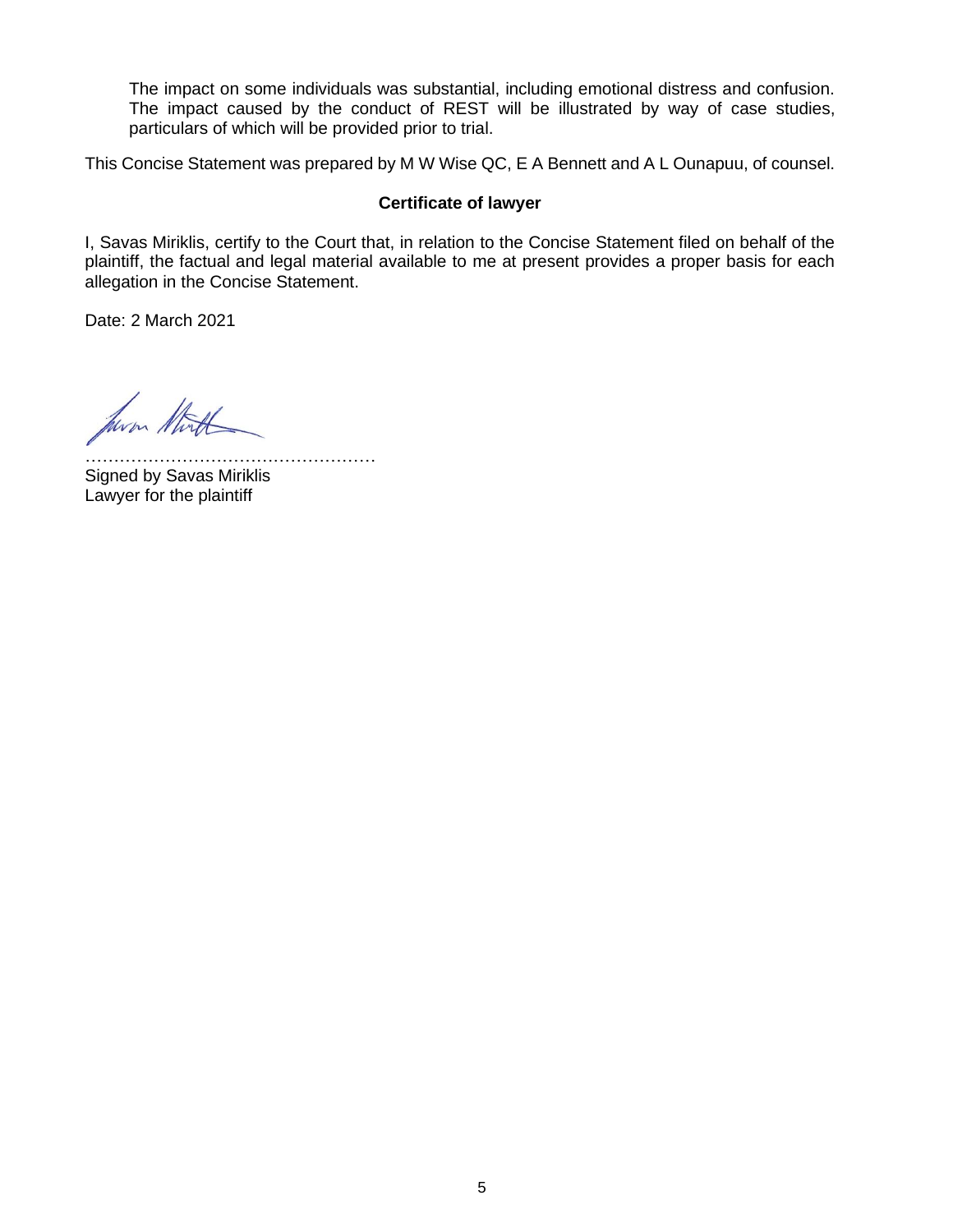# **ANNEXURE A**

# **ITEM 1 - PARTICULARS OF ORAL COMMUNICATIONS BY WHICH THE PARTIAL TRANSFER REPRESENTATION AND \$5,000 REPRESENTATION WERE CONVEYED**

|     | <b>Date</b>                   | <b>Member</b> | <b>DOCID</b>       |
|-----|-------------------------------|---------------|--------------------|
|     | 15 February 2016   [Redacted] |               | RST.0127.0001.0307 |
| -2. | 15 January 2018   [Redacted]  |               | RST.0127.0001.1354 |
| 3.  | 18 March 2016   [Redacted]    |               | RST.0127.0001.0583 |
|     | 7 July 2016   [Redacted]      |               | RST.0127.0001.0500 |
| 5.  | 11 July 2016   [Redacted]     |               | RST.0127.0001.0501 |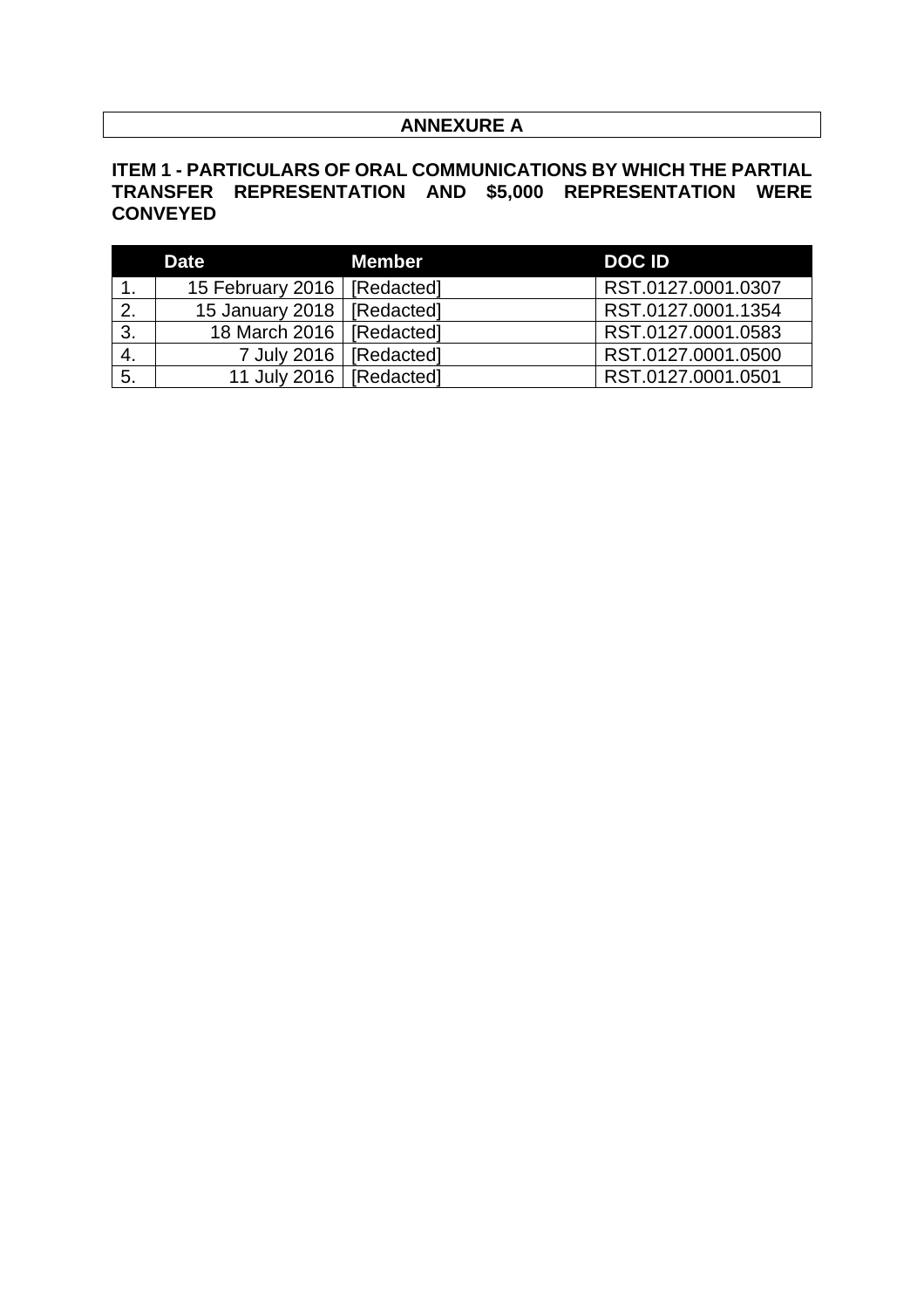# **ANNEXURE B – PARTICULARS OF WRITTEN REPRESENTATIONS CONTAINED IN REST'S FORMS**

| <b>Title</b>                                                     | Date first<br>made<br>available | <b>Date</b><br>ceased | <b>Ringtail document ID</b> | How made available                                                                                                                                                                                                                                                                                                                                                                                                                                                                                                                                                                                                                                                                                                       | <b>Number of</b><br><b>Members</b><br>who<br>received<br>the form | <b>Partial Transfer</b><br>Representation                                                                                                                                                                                                                                                                                                                                                                               | \$5,000<br>Representation                                                                                                                                                    | <b>Declaration</b><br>Requirement<br>Representation                                                                                                                                                                                                                                                                                                                                                                                                                                                                                                                                                                                                                                                                                                                                                                                                                                                                                                                        | <b>Certificate</b><br>Requirement<br>Representation                                                                                                                                                   |
|------------------------------------------------------------------|---------------------------------|-----------------------|-----------------------------|--------------------------------------------------------------------------------------------------------------------------------------------------------------------------------------------------------------------------------------------------------------------------------------------------------------------------------------------------------------------------------------------------------------------------------------------------------------------------------------------------------------------------------------------------------------------------------------------------------------------------------------------------------------------------------------------------------------------------|-------------------------------------------------------------------|-------------------------------------------------------------------------------------------------------------------------------------------------------------------------------------------------------------------------------------------------------------------------------------------------------------------------------------------------------------------------------------------------------------------------|------------------------------------------------------------------------------------------------------------------------------------------------------------------------------|----------------------------------------------------------------------------------------------------------------------------------------------------------------------------------------------------------------------------------------------------------------------------------------------------------------------------------------------------------------------------------------------------------------------------------------------------------------------------------------------------------------------------------------------------------------------------------------------------------------------------------------------------------------------------------------------------------------------------------------------------------------------------------------------------------------------------------------------------------------------------------------------------------------------------------------------------------------------------|-------------------------------------------------------------------------------------------------------------------------------------------------------------------------------------------------------|
| <b>Benefit</b><br>payment<br>- rollover<br>to<br>another<br>fund | May-14                          | Oct-15                | RST.0121.0001.0118          | The form was made available<br>to members who called the<br><b>Rest Contact Centre:</b><br>a) If the member specifically<br>requested the form, this was<br>provided via email or post.<br>b) If the member generally<br>queried how they could<br>transfer their funds to another<br>fund, the consultant would<br>offer to either:<br>1. Direct the member to the<br>ATO SuperSeeker website to<br>consolidate their<br>superannuation accounts in<br>that way, or<br>2. Provide the form via email<br>or post.<br>The form was also made<br>available to members who<br>wrote to the address<br>contact@rest.com.au with a<br>request. The Contact Centre<br>Correspondence team would<br>provide the form via email. | 3,318                                                             | Page 2: By requiring<br>Members to indicate<br>first, whether they<br>had finished work<br>with their REST<br>employer and, if not,<br>second, requiring<br>Members to answer<br>yes or no to the<br>question "Will your<br><b>REST</b> employer<br>continue to make<br>contributions to<br>REST?" and, if the<br>answer was yes.<br>stating: "You may<br>only make a partial<br>transfer^, please go<br>to Section 5". | Pages 2 and 3: By<br>stating that: "If you<br>are transferring or<br>withdrawing a partial<br>amount, you must<br>leave a minimum<br>balance of \$5,000 in<br>your account." | Page 2: By requiring<br>Members to indicate<br>yes or no to the<br>question "Will your<br>REST employer<br>continue to make<br>contributions to<br>REST?" and, if the<br>answer was no.<br>stating: "Please go to<br>Section 4".<br>Page 3, section 4: By<br>requiring Members to<br>obtain a declaration<br>from their employer<br>that it would no<br>longer make<br>contributions to<br>REST as a pre-<br>requisite to a transfer<br>of the Member's<br>entire<br>superannuation<br>balance and stating:<br>"Note: If you have<br>requested to transfer<br>your entire account<br>balance and this<br>section is not<br>completed, this form<br>will be returned. Your<br>transfer cannot<br>proceed until we<br>receive this<br>confirmation."<br>Page 6: By stating<br>that: "if you<br>requested a transfer<br>of the total benefit<br>and you haven't<br>finished work with<br>your employer.<br>Section 4 must be<br>completed and<br>signed by your<br>employer." | Page 2: By requiring<br>Members to indicate<br>whether they had<br>finished work with<br>their REST employer<br>and, if the answer<br>was yes, requiring<br>Members to provide<br>a termination date. |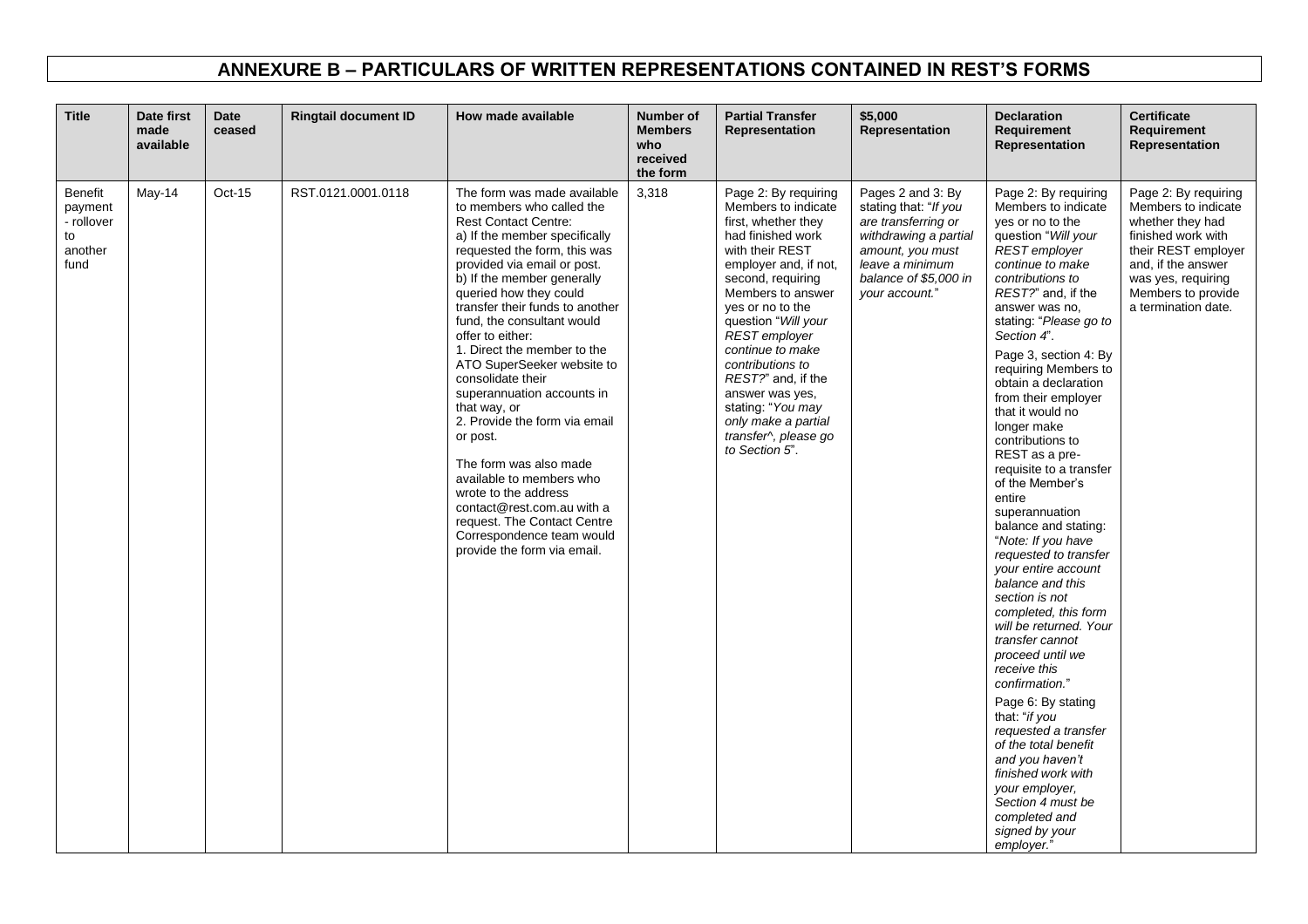| <b>Title</b>                                                     | Date first<br>made<br>available | <b>Date</b><br>ceased | <b>Ringtail document ID</b> | How made available                                                                                                                                                                                                                                                                                                                                                                                                                                                                                                                                                                                                                                                                                                       | <b>Number of</b><br><b>Members</b><br>who<br>received<br>the form | <b>Partial Transfer</b><br>Representation                                                                                                                                                                                                                                                                                                                                                  | \$5,000<br>Representation                                                                                                                                                                                                                                                                                                                                                                  | <b>Declaration</b><br><b>Requirement</b><br>Representation                                                                                                                                                                                                                                                                                                                                 | <b>Certificate</b><br><b>Requirement</b><br>Representation                                                                                                                                                                                                                                                                                                                                       |
|------------------------------------------------------------------|---------------------------------|-----------------------|-----------------------------|--------------------------------------------------------------------------------------------------------------------------------------------------------------------------------------------------------------------------------------------------------------------------------------------------------------------------------------------------------------------------------------------------------------------------------------------------------------------------------------------------------------------------------------------------------------------------------------------------------------------------------------------------------------------------------------------------------------------------|-------------------------------------------------------------------|--------------------------------------------------------------------------------------------------------------------------------------------------------------------------------------------------------------------------------------------------------------------------------------------------------------------------------------------------------------------------------------------|--------------------------------------------------------------------------------------------------------------------------------------------------------------------------------------------------------------------------------------------------------------------------------------------------------------------------------------------------------------------------------------------|--------------------------------------------------------------------------------------------------------------------------------------------------------------------------------------------------------------------------------------------------------------------------------------------------------------------------------------------------------------------------------------------|--------------------------------------------------------------------------------------------------------------------------------------------------------------------------------------------------------------------------------------------------------------------------------------------------------------------------------------------------------------------------------------------------|
| <b>Benefit</b><br>payment<br>- rollover<br>to<br>another<br>fund | $Oct-15$                        | Feb-16                | RST.0121.0001.0124          | As above.                                                                                                                                                                                                                                                                                                                                                                                                                                                                                                                                                                                                                                                                                                                | 2,141                                                             | As above.                                                                                                                                                                                                                                                                                                                                                                                  | As above.                                                                                                                                                                                                                                                                                                                                                                                  | As above, save that<br>the statement on<br>page 6 was found on<br>page 5.                                                                                                                                                                                                                                                                                                                  | As above.                                                                                                                                                                                                                                                                                                                                                                                        |
| <b>Benefit</b><br>payment<br>- rollover<br>to<br>another<br>fund | Feb-16                          | Apr-18                | RST.0121.0001.0132          | The form was made available<br>to members who called the<br><b>Rest Contact Centre:</b><br>a) If the member specifically<br>requested the form, this was<br>provided via email or post.<br>b) If the member generally<br>queried how they could<br>transfer their funds to another<br>fund, the consultant would<br>offer to either:<br>1. Direct the member to the<br>ATO SuperSeeker website to<br>consolidate their<br>superannuation accounts in<br>that way, or<br>2. Provide the form via email<br>or post.<br>The form was also made<br>available to members who<br>wrote to the address<br>contact@rest.com.au with a<br>request. The Contact Centre<br>Correspondence team would<br>provide the form via email. | 173,434                                                           | As above.                                                                                                                                                                                                                                                                                                                                                                                  | As above.                                                                                                                                                                                                                                                                                                                                                                                  | As above.                                                                                                                                                                                                                                                                                                                                                                                  | As above.                                                                                                                                                                                                                                                                                                                                                                                        |
| Benefit<br>Payment<br>Form                                       | Apr-18                          | Apr-18                | RST.0149.0001.0007          | The form was publicly<br>available on Rest's website.<br>If the member asked the<br>Rest's Virtual Agent (an<br>Artificial Intelligence-powered<br>chatbot) "How do I roll out of<br>Rest?", this would prompt the<br>Agent to direct the member to<br>the Benefit Payment form<br>page.<br>The form was made available<br>to members who called the<br><b>Rest Contact Centre:</b><br>a) If the member specifically<br>requested the form, this was<br>provided via email or post.                                                                                                                                                                                                                                      | Not known                                                         | Page 3: By stating:<br>"If you have not<br>finished work with<br>your REST employer<br>and would like to<br>access your entire<br>account balance.<br>please request a<br>declaration from your<br>employer or payroll<br>officer confirming<br>that they will no<br>longer pay<br>contributions to<br>REST after your<br>account balance is<br>transferred out, the<br>final contribution | Page 3: By stating:<br>"If you have not<br>finished work with<br>your REST employer<br>and would like to<br>access your entire<br>account balance,<br>please request a<br>declaration from your<br>employer or payroll<br>officer confirming<br>that they will no<br>longer pay<br>contributions to<br>REST after your<br>account balance is<br>transferred out, the<br>final contribution | Page 3: By stating:<br>"If you have not<br>finished work with<br>your REST employer<br>and would like to<br>access your entire<br>account balance.<br>please request a<br>declaration from your<br>employer or payroll<br>officer confirming<br>that they will no<br>longer pay<br>contributions to<br>REST after your<br>account balance is<br>transferred out, the<br>final contribution | Page 3: By requiring<br>Member who had<br>finished work with<br>their REST employer<br>to provide a<br>termination date and<br>stating: "If you have<br>not finished work<br>with your REST<br>employer and would<br>like to access your<br>entire account<br>balance, please<br>request a declaration<br>from your employer<br>or payroll officer<br>confirming that they<br>will no longer pay |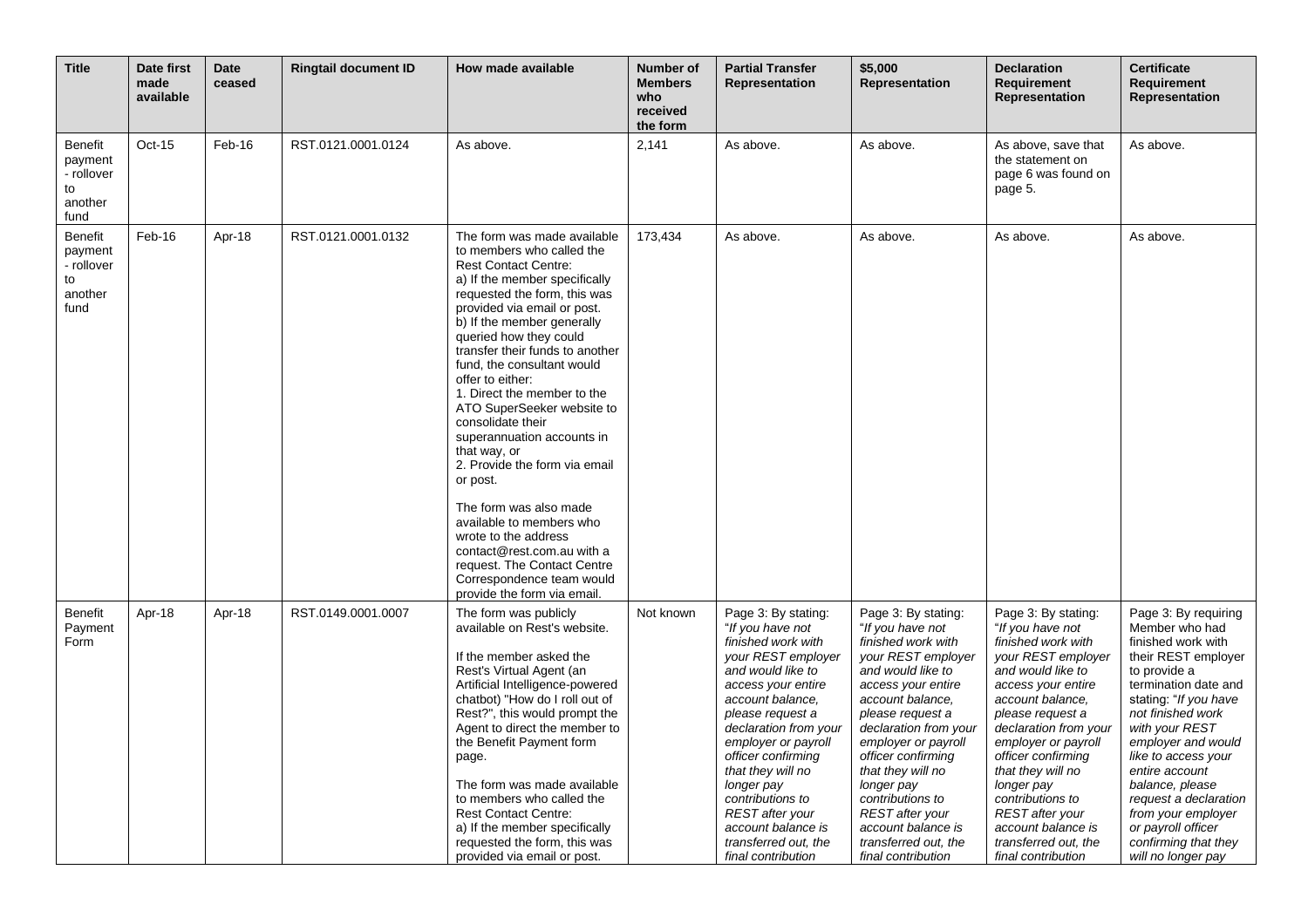| <b>Title</b> | Date first<br>made<br>available | <b>Date</b><br>ceased | <b>Ringtail document ID</b> | How made available                                                                                                                                                                                                                                                     | Number of<br><b>Members</b><br>who<br>received<br>the form | <b>Partial Transfer</b><br>Representation                                                                                                                                                                                                                                                                                                                                                                                                                                                        | \$5,000<br>Representation                                                                                                                                                                                                                                     | <b>Declaration</b><br>Requirement<br>Representation                                                 | <b>Certificate</b><br>Requirement<br>Representation                                                                                                                                                                                                                                                                                                                                                                                                                                         |
|--------------|---------------------------------|-----------------------|-----------------------------|------------------------------------------------------------------------------------------------------------------------------------------------------------------------------------------------------------------------------------------------------------------------|------------------------------------------------------------|--------------------------------------------------------------------------------------------------------------------------------------------------------------------------------------------------------------------------------------------------------------------------------------------------------------------------------------------------------------------------------------------------------------------------------------------------------------------------------------------------|---------------------------------------------------------------------------------------------------------------------------------------------------------------------------------------------------------------------------------------------------------------|-----------------------------------------------------------------------------------------------------|---------------------------------------------------------------------------------------------------------------------------------------------------------------------------------------------------------------------------------------------------------------------------------------------------------------------------------------------------------------------------------------------------------------------------------------------------------------------------------------------|
|              |                                 |                       |                             | b) If the member generally<br>queried how they could<br>transfer their funds to another<br>fund, the consultant would<br>offer to either:<br>1. Direct the member to<br>Rest's website to complete<br>the online form, or<br>2. Provide the form via email<br>or post. |                                                            | date and if<br>applicable, that you<br>are eligible for<br>Choice of Fund (for<br>rollovers only)."<br>Page 2: By requiring<br>Members to indicate<br>whether they wished<br>to transfer the<br>maximum account<br>balance available<br>under the partial<br>withdrawal<br>conditions, the total<br>account balance, or<br>some other amount.<br>and stating: "If you<br>are transferring a<br>partial amount to<br>another fund, you<br>must leave a<br>minimum of \$5,000<br>in your account.' | date and if<br>applicable, that you<br>are eligible for<br>Choice of Fund (for<br>rollovers only)."<br>Page 2: By stating:<br>"If you are<br>transferring a partial<br>amount to another<br>fund, you must leave<br>a minimum of \$5,000<br>in your account." | date and if<br>applicable, that you<br>are eligible for<br>Choice of Fund (for<br>rollovers only)." | contributions to<br>REST after your<br>account balance is<br>transferred out, the<br>final contribution<br>date and if<br>applicable, that you<br>are eligible for<br>Choice of Fund (for<br>rollovers only).<br>Alternatively, please<br>provide an<br>employment<br>separation certificate<br>if available."<br>Page 4: By requiring<br>a Member to attach<br>an employer<br>declaration or<br>employment<br>separation certificate<br>(if available) to<br>confirm employment<br>status. |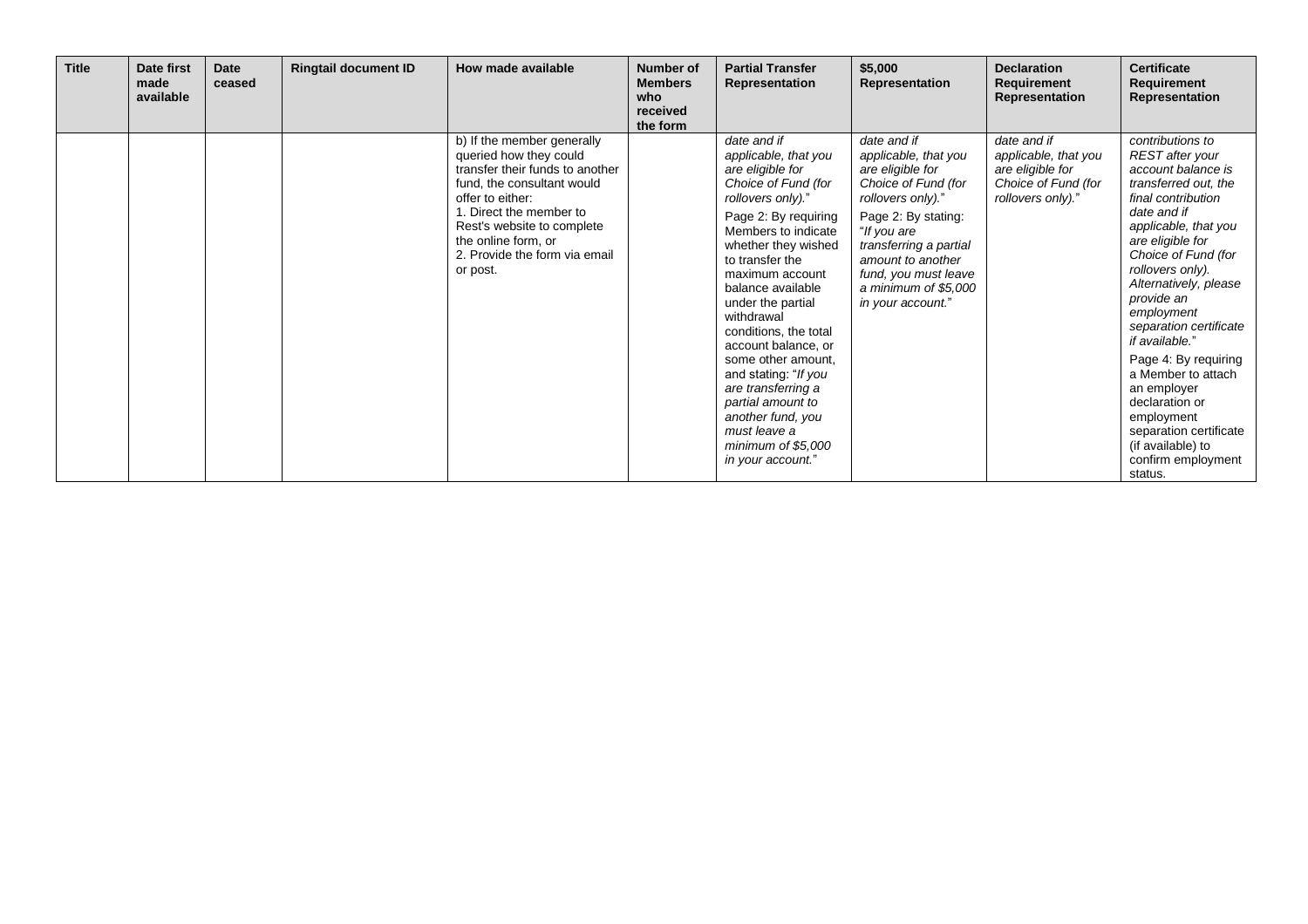# **ANNEXURE C – PARTICULARS OF WRITTEN COMMUNICATIONS BY WHICH THE PARTIAL TRANSFER REPRESENTATION AND \$5,000 REPRESENTATION WERE CONVEYED TO MEMBERS WHO HAD REQUESTED A WHOLE OF BALANCE ROLLOVER**

**Item 1 – The following Members received specific written communications containing the Partial Transfer Representation and/or \$5,000 Representation**

| <b>No</b>      | <b>Date</b>      | <b>Description</b>                                | <b>DOCID</b>       |
|----------------|------------------|---------------------------------------------------|--------------------|
| 1 <sub>1</sub> | 4 September 2015 | <b>REST Benefit Payment</b><br>Form - [redacted]  | RST.0127.0001.0771 |
| 2.             | 23 November 2015 | <b>REST Benefit Payment</b><br>Form - [redacted]  | RST.0127.0001.0784 |
| 3.             | 18 Feb 2016      | Letter from REST to<br>[redacted]                 | RST.0127.0001.0430 |
| 4.             | 2 March 2016     | <b>REST</b><br>Letter from<br>to<br>[redacted]    | RST.0127.0001.0321 |
| 5.             | 04 Mar 2016      | <b>REST Benefit Payment</b><br>Form - [redacted]  | RST.0127.0001.0292 |
| 6.             | 29 Mar 2016      | <b>REST Benefit Payment</b><br>Form - [redacted]  | RST.0127.0001.0656 |
| 7.             | 3 May 2016       | <b>REST Benefit Payment</b><br>Form - [redacted]  | RST.0127.0001.0614 |
| 8.             | 1 Jun 2016       | <b>REST Benefit Payment</b><br>Form - [redacted]  | RST.0127.0001.0665 |
| 9.             | 12 Jul 2016      | <b>REST Benefit Payment</b><br>Form - [redacted]  | RST.0127.0001.0458 |
| 10.            | 14 Jul 2016      | Letter from REST to<br>[redacted]                 | RST.0127.0001.0512 |
| 11.            | 16 July 2016     | <b>REST Benefit Payment</b><br>Form - [redacted]  | RST.0127.0001.0489 |
| 12.            | 17 February 2017 | from<br><b>REST</b><br>Letter<br>to<br>[redacted] | RET.0013.0001.0648 |
| 13.            | 01 Mar 2017      | <b>REST Benefit Payment</b><br>Form - [redacted]  | RST.0127.0001.0131 |
| 14.            | 9 Nov 2017       | <b>REST Benefit Payment</b><br>Form - [redacted]  | RST.0127.0001.0362 |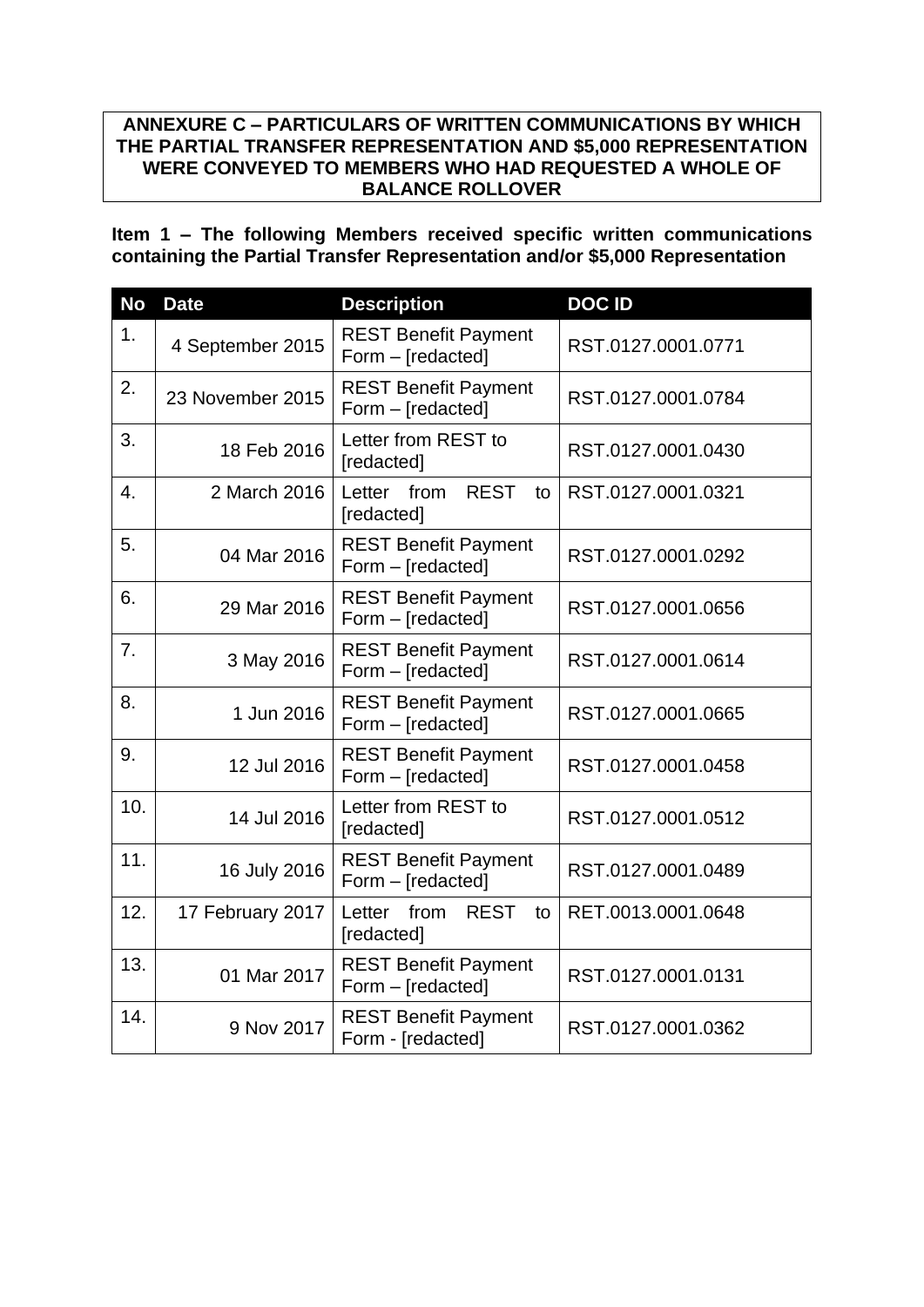**Item 2 – The following Members requested to transfer their whole superannuation balance but instead left some amount behind and, accordingly, it is to be inferred that REST made the Partial Transfer Representation and/or \$5,000 Representation to them**

| <b>No</b> | <b>Member</b> |
|-----------|---------------|
| 1.        | [Redacted]    |
| 2.        | [Redacted]    |
| 3.        | [Redacted]    |
| 4.        | [Redacted]    |
| 5.        | [Redacted]    |
| 6.        | [Redacted]    |
| 7.        | [Redacted]    |
| 8.        | [Redacted]    |
| 9.        | [Redacted]    |
| 10.       | [Redacted]    |
| 11.       | [Redacted]    |
| 12.       | [Redacted]    |
| 13.       | [Redacted]    |
| 14.       | [Redacted]    |
| 15.       | [Redacted]    |
| 16.       | [Redacted]    |
| 17.       | [Redacted]    |
| 18.       | [Redacted]    |
| 19.       | [Redacted]    |
| 20.       | [Redacted]    |
| 21.       | [Redacted]    |
| 22.       | [Redacted]    |
| 23.       | [Redacted]    |
| 24.       | [Redacted]    |
| 25.       | [Redacted]    |
| 26.       | [Redacted]    |
| 27.       | [Redacted]    |
| 28.       | [Redacted]    |
| 29.       | [Redacted]    |
| 30.       | [Redacted]    |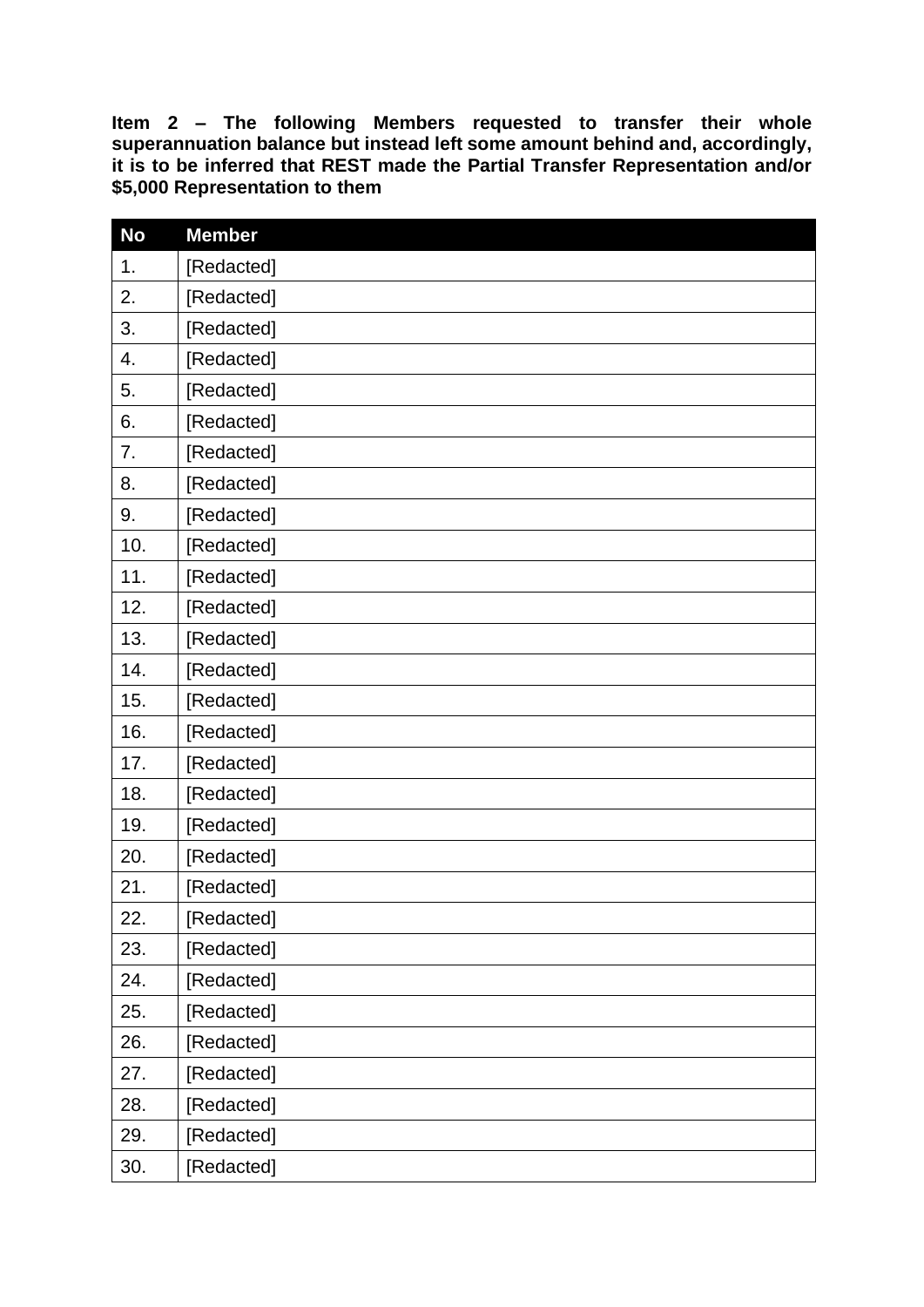| 31. | [Redacted] |
|-----|------------|
| 32. | [Redacted] |
| 33. | [Redacted] |
| 34. | [Redacted] |
| 35. | [Redacted] |
| 36. | [Redacted] |
| 37. | [Redacted] |
| 38. | [Redacted] |
| 39. | [Redacted] |
| 40. | [Redacted] |
| 41. | [Redacted] |
| 42. | [Redacted] |
| 43. | [Redacted] |
| 44. | [Redacted] |
| 45. | [Redacted] |
| 46. | [Redacted] |
| 47. | [Redacted] |
| 48. | [Redacted] |
| 49. | [Redacted] |
| 50. | [Redacted] |
| 51. | [Redacted] |
| 52. | [Redacted] |
| 53. | [Redacted] |
| 54. | [Redacted] |
| 55. | [Redacted] |
| 56. | [Redacted] |
| 57. | [Redacted] |
| 58. | [Redacted] |
| 59. | [Redacted] |
| 60. | [Redacted] |
| 61. | [Redacted] |
| 62. | [Redacted] |
| 63. | [Redacted] |
| 64. | [Redacted] |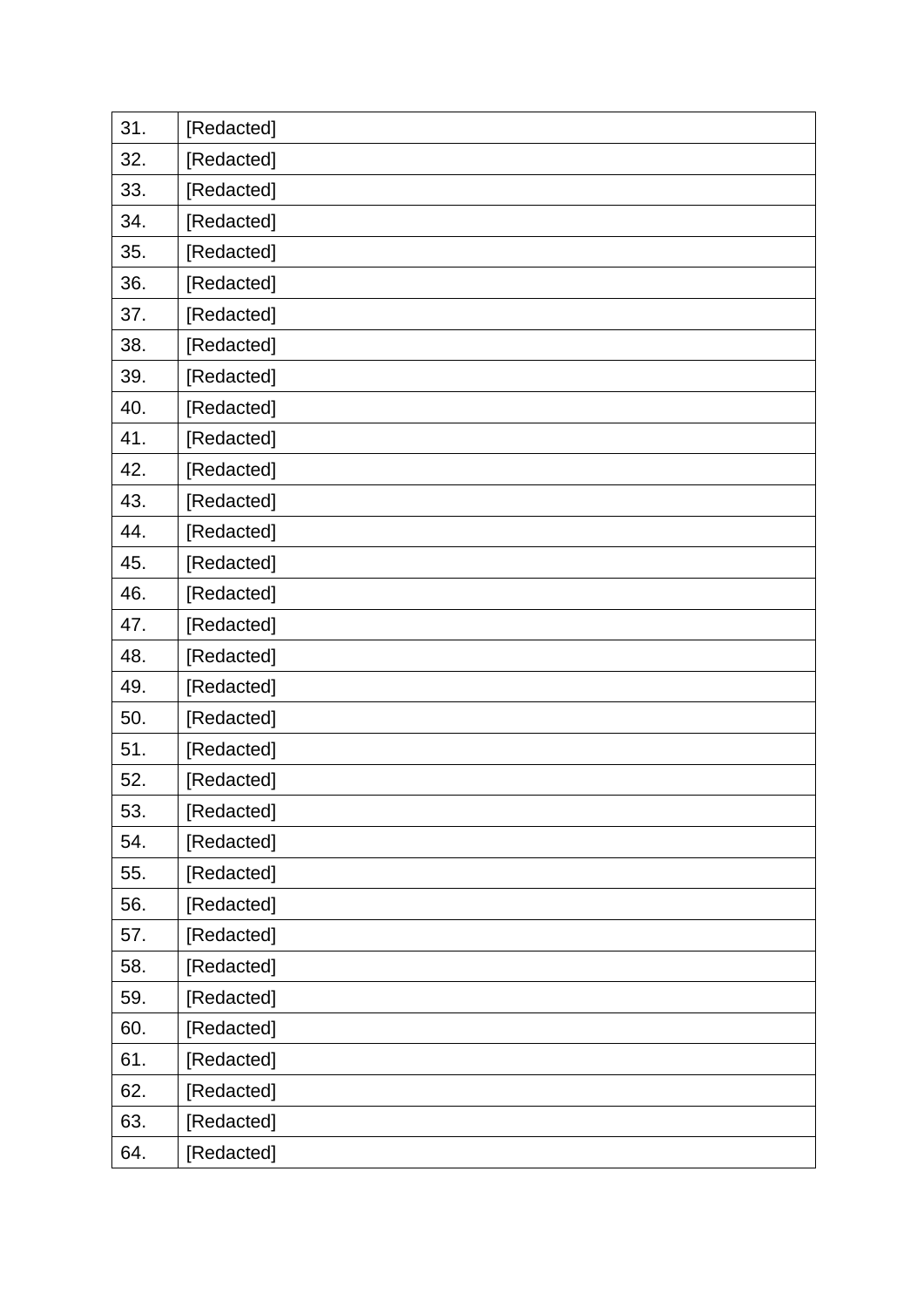| 65. | [Redacted] |
|-----|------------|
| 66. | [Redacted] |
| 67. | [Redacted] |
| 68. | [Redacted] |
| 69. | [Redacted] |
| 70. | [Redacted] |
| 71. | [Redacted] |
| 72. | [Redacted] |
| 73. | [Redacted] |
| 74. | [Redacted] |
| 75. | [Redacted] |
| 76. | [Redacted] |
| 77. | [Redacted] |
| 78. | [Redacted] |
| 79. | [Redacted] |
| 80. | [Redacted] |
| 81. | [Redacted] |
| 82. | [Redacted] |
| 83. | [Redacted] |
| 84. | [Redacted] |
| 85. | [Redacted] |
| 86. | [Redacted] |
| 87. | [Redacted] |
| 88. | [Redacted] |
| 89. | [Redacted] |
| 90. | [Redacted] |
| 91. | [Redacted] |
| 92. | [Redacted] |
| 93. | [Redacted] |
| 94. | [Redacted] |
| 95. | [Redacted] |
| 96. | [Redacted] |
| 97. | [Redacted] |
| 98. | [Redacted] |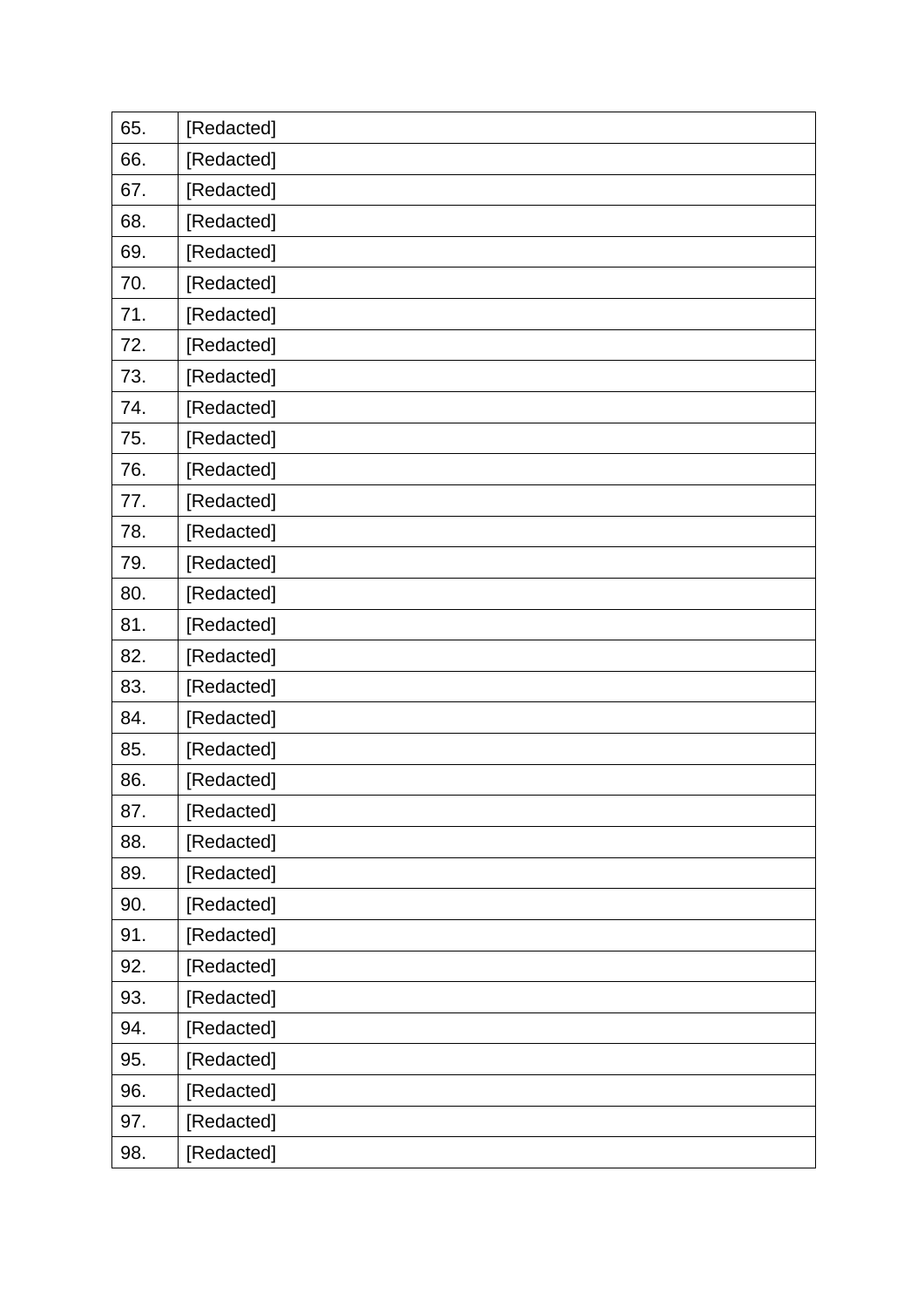| 99.  | [Redacted] |
|------|------------|
| 100. | [Redacted] |
| 101. | [Redacted] |
| 102. | [Redacted] |
| 103. | [Redacted] |
| 104. | [Redacted] |
| 105. | [Redacted] |
| 106. | [Redacted] |
| 107. | [Redacted] |
| 108. | [Redacted] |
| 109. | [Redacted] |
| 110. | [Redacted] |
| 111. | [Redacted] |
| 112. | [Redacted] |
| 113. | [Redacted] |
| 114. | [Redacted] |
| 115. | [Redacted] |
| 116. | [Redacted] |
| 117. | [Redacted] |
| 118. | [Redacted] |
| 119. | [Redacted] |
| 120. | [Redacted] |
| 121. | [Redacted] |
| 122. | [Redacted] |
| 123. | [Redacted] |
| 124. | [Redacted] |
| 125. | [Redacted] |
| 126. | [Redacted] |
| 127. | [Redacted] |
| 128. | [Redacted] |
| 129. | [Redacted] |
| 130. | [Redacted] |
| 131. | [Redacted] |
| 132. | [Redacted] |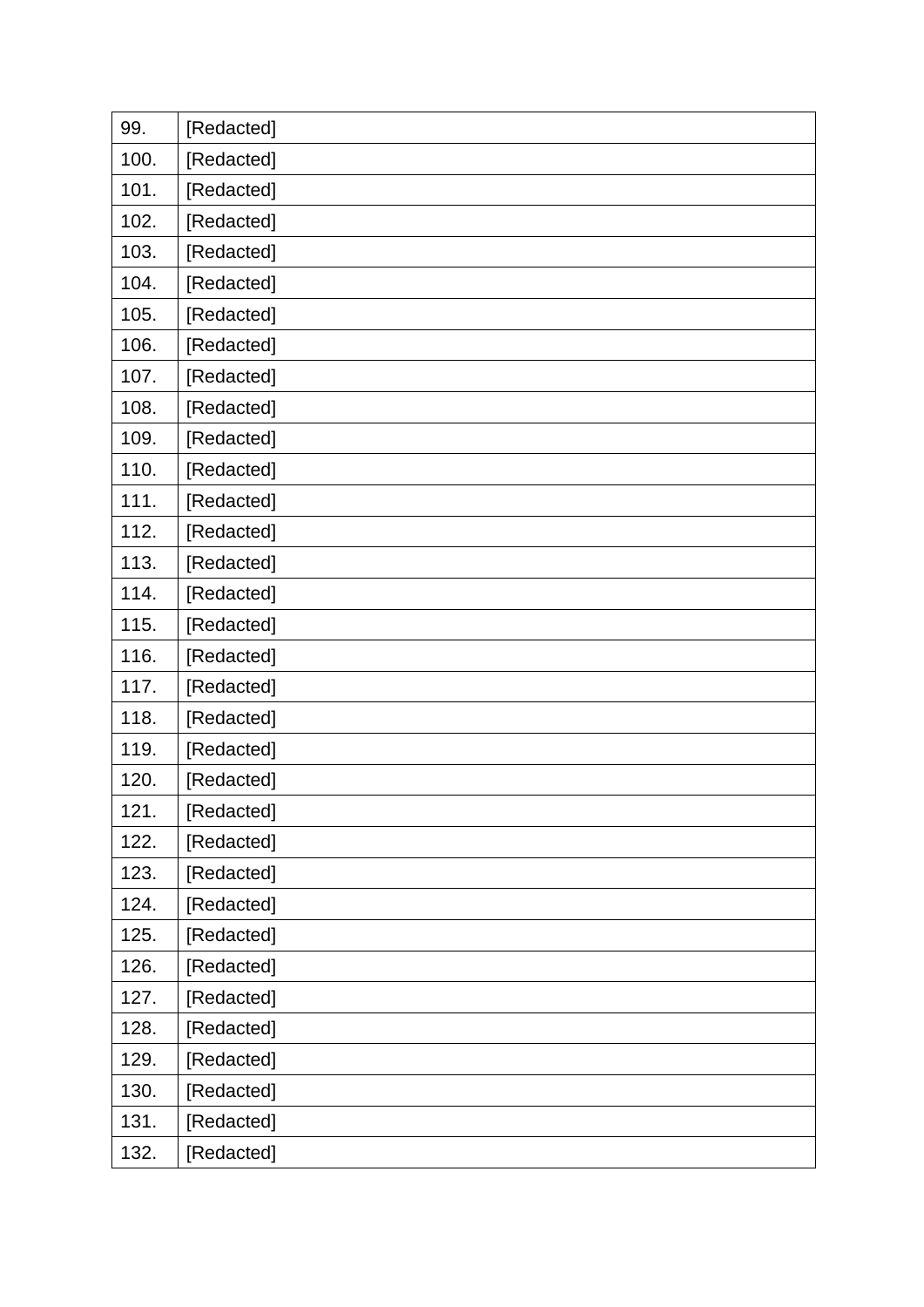| 133. | [Redacted] |
|------|------------|
| 134. | [Redacted] |
| 135. | [Redacted] |
| 136. | [Redacted] |
| 137. | [Redacted] |
| 138. | [Redacted] |
| 139. | [Redacted] |
| 140. | [Redacted] |
| 141. | [Redacted] |
| 142. | [Redacted] |
| 143. | [Redacted] |
| 144. | [Redacted] |
| 145. | [Redacted] |
| 146. | [Redacted] |
| 147. | [Redacted] |
| 148. | [Redacted] |
| 149. | [Redacted] |
| 150. | [Redacted] |
| 151. | [Redacted] |
| 152. | [Redacted] |
| 153. | [Redacted] |
| 154. | [Redacted] |
| 155. | [Redacted] |
| 156. | [Redacted] |
| 157. | [Redacted] |
| 158. | [Redacted] |
| 159. | [Redacted] |
| 160. | [Redacted] |
| 161. | [Redacted] |
| 162. | [Redacted] |
| 163. | [Redacted] |
| 164. | [Redacted] |
| 165. | [Redacted] |
| 166. | [Redacted] |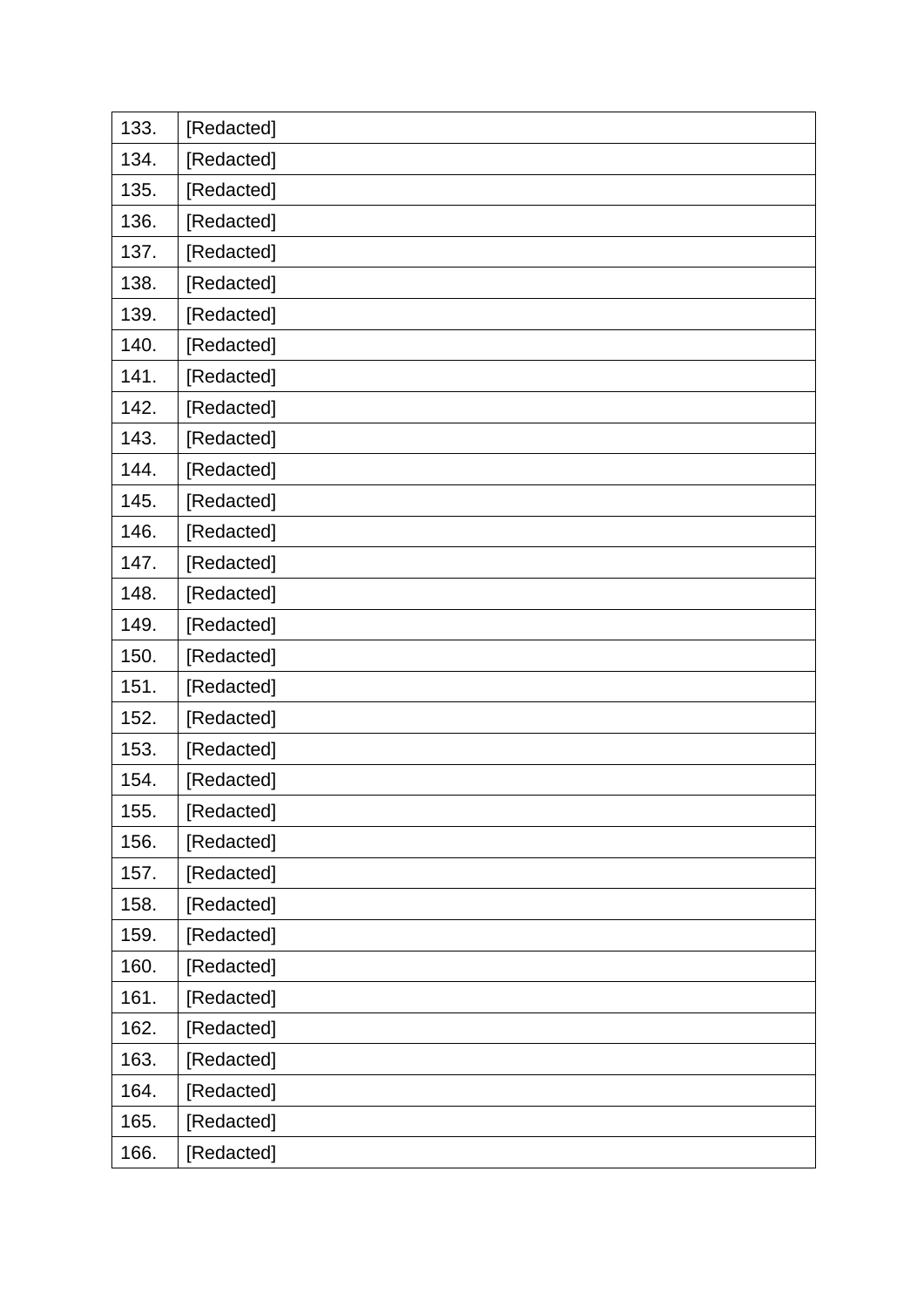| 167. | [Redacted] |
|------|------------|
| 168. | [Redacted] |
| 169. | [Redacted] |
| 170. | [Redacted] |
| 171. | [Redacted] |
| 172. | [Redacted] |
| 173. | [Redacted] |
| 174. | [Redacted] |
| 175. | [Redacted] |
| 176. | [Redacted] |
| 177. | [Redacted] |
| 178. | [Redacted] |
| 179. | [Redacted] |
| 180. | [Redacted] |
| 181. | [Redacted] |
| 182. | [Redacted] |
| 183. | [Redacted] |
| 184. | [Redacted] |
| 185. | [Redacted] |
| 186. | [Redacted] |
| 187. | [Redacted] |
| 188. | [Redacted] |
| 189. | [Redacted] |
| 190. | [Redacted] |
| 191. | [Redacted] |
| 192. | [Redacted] |
| 193. | [Redacted] |
| 194. | [Redacted] |
| 195. | [Redacted] |
| 196. | [Redacted] |
| 197. | [Redacted] |
| 198. | [Redacted] |
| 199. | [Redacted] |
| 200. | [Redacted] |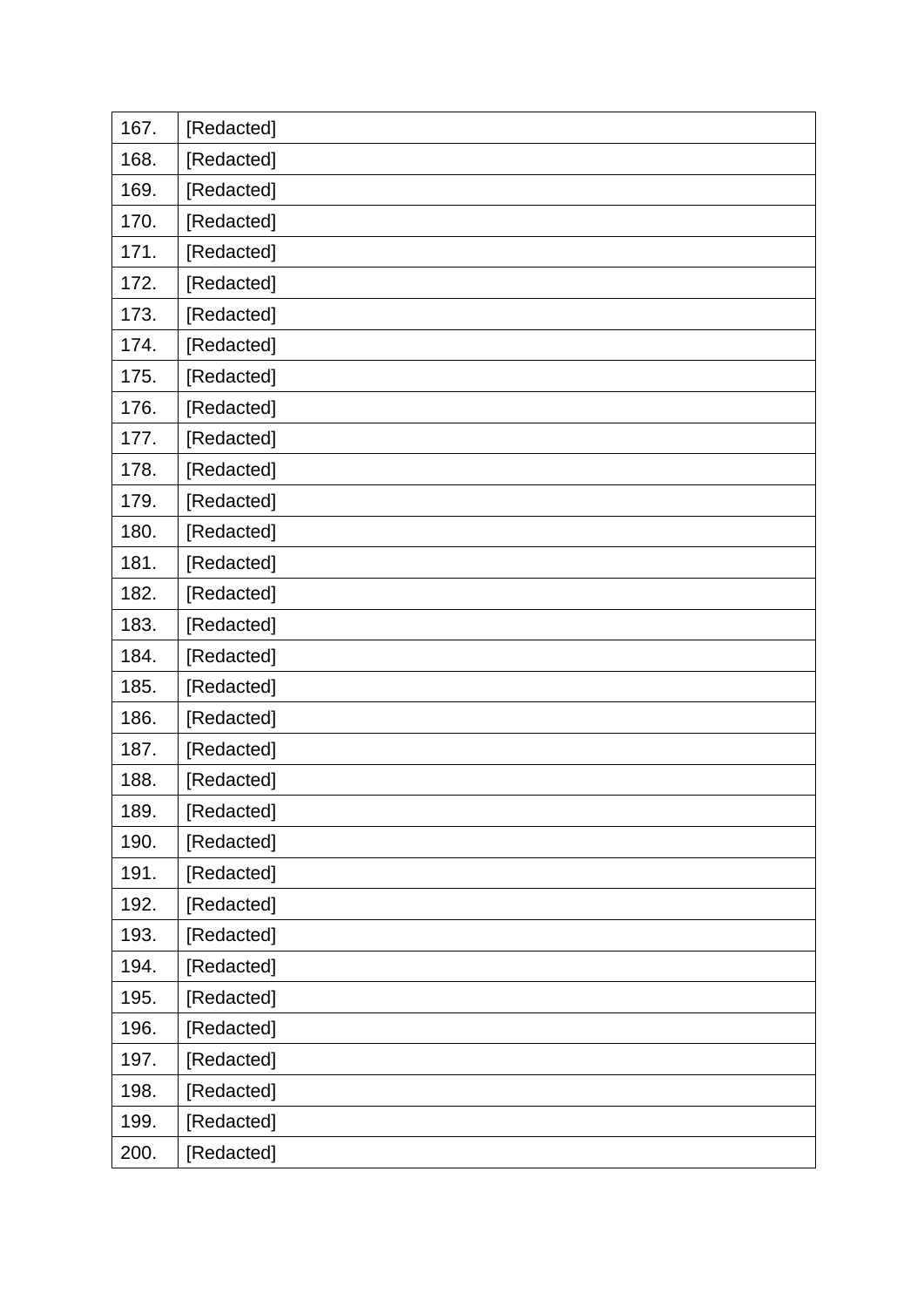| 201. | [Redacted] |
|------|------------|
| 202. | [Redacted] |
| 203. | [Redacted] |
| 204. | [Redacted] |
| 205. | [Redacted] |
| 206. | [Redacted] |
| 207. | [Redacted] |
| 208. | [Redacted] |
| 209. | [Redacted] |
| 210. | [Redacted] |
| 211. | [Redacted] |
| 212. | [Redacted] |
| 213. | [Redacted] |
| 214. | [Redacted] |
| 215. | [Redacted] |
| 216. | [Redacted] |
| 217. | [Redacted] |
| 218. | [Redacted] |
| 219. | [Redacted] |
| 220. | [Redacted] |
| 221. | [Redacted] |
| 222. | [Redacted] |
| 223. | [Redacted] |
| 224. | [Redacted] |
| 225. | [Redacted] |
| 226. | [Redacted] |
| 227. | [Redacted] |
| 228. | [Redacted] |
| 229. | [Redacted] |
| 230. | [Redacted] |
| 231. | [Redacted] |
| 232. | [Redacted] |
| 233. | [Redacted] |
| 234. | [Redacted] |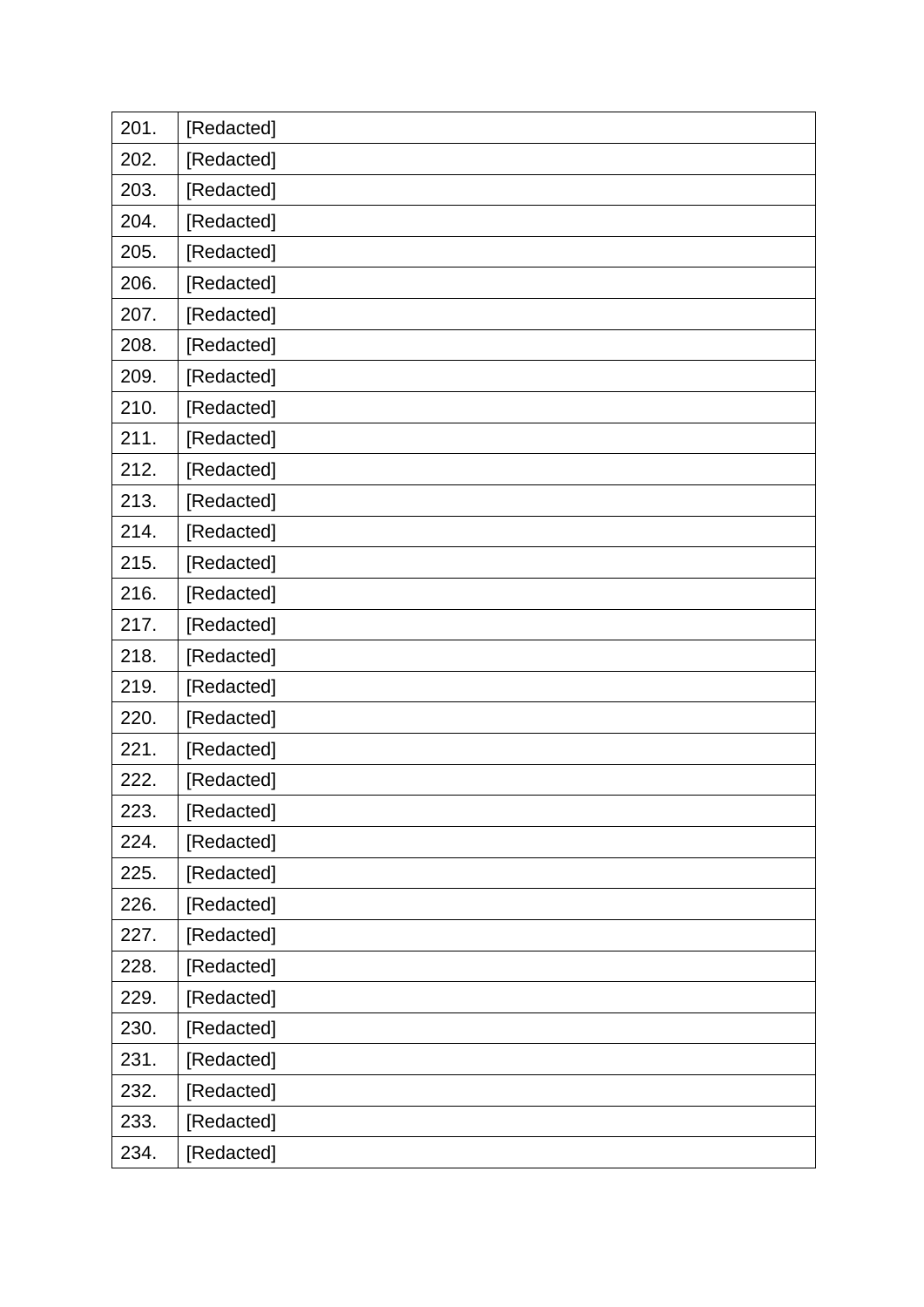| 235. | [Redacted] |
|------|------------|
| 236. | [Redacted] |
| 237. | [Redacted] |
| 238. | [Redacted] |
| 239. | [Redacted] |
| 240. | [Redacted] |
| 241. | [Redacted] |
| 242. | [Redacted] |
| 243. | [Redacted] |
| 244. | [Redacted] |
| 245. | [Redacted] |
| 246. | [Redacted] |
| 247. | [Redacted] |
| 248. | [Redacted] |
| 249. | [Redacted] |
| 250. | [Redacted] |
| 251. | [Redacted] |
| 252. | [Redacted] |
| 253. | [Redacted] |
| 254. | [Redacted] |
| 255. | [Redacted] |
| 256. | [Redacted] |
| 257. | [Redacted] |
| 258. | [Redacted] |
| 259. | [Redacted] |
| 260. | [Redacted] |
| 261. | [Redacted] |
| 262. | [Redacted] |
| 263. | [Redacted] |
| 264. | [Redacted] |
| 265. | [Redacted] |
| 266. | [Redacted] |
| 267. | [Redacted] |
| 268. | [Redacted] |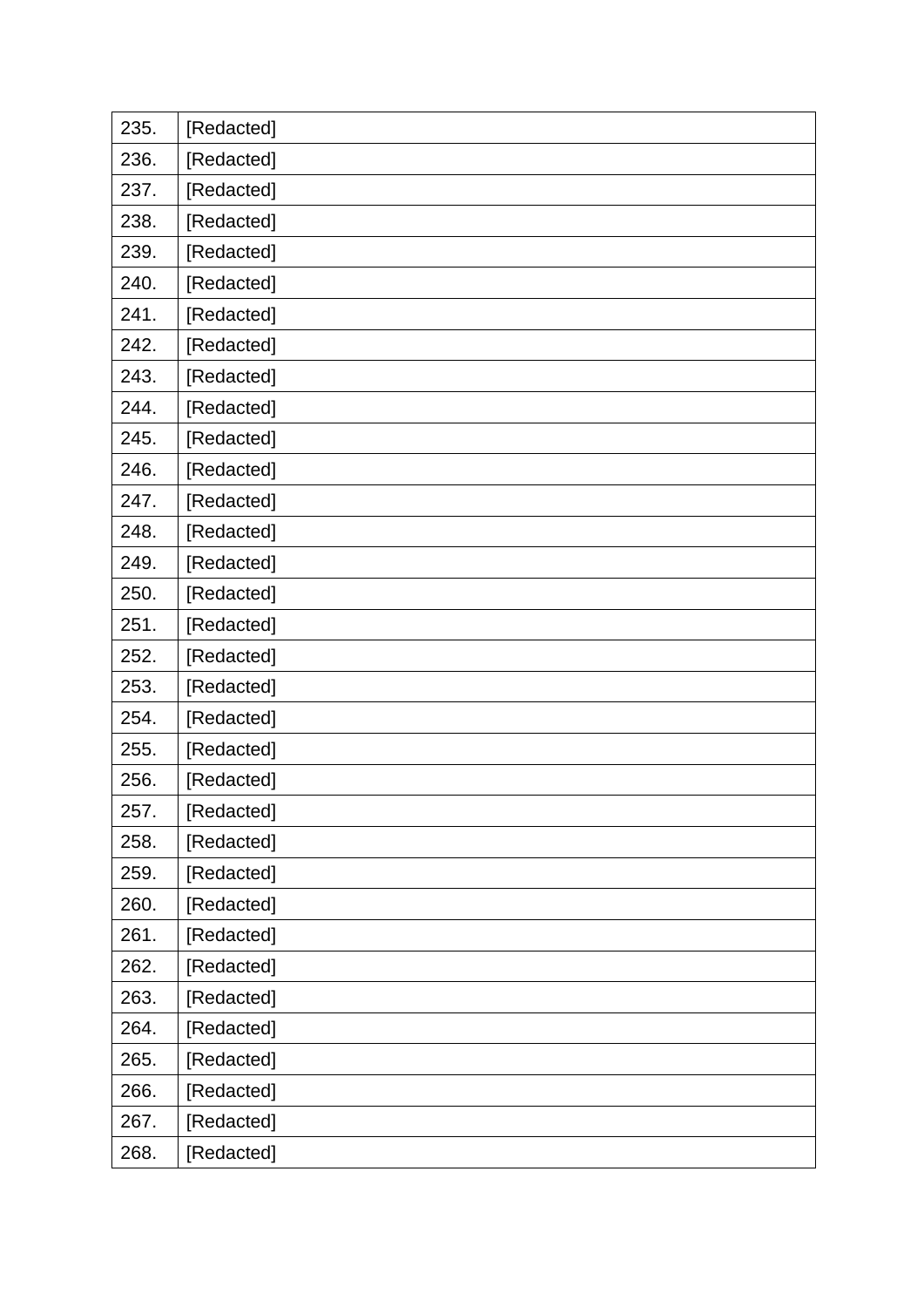| 269. | [Redacted] |
|------|------------|
| 270. | [Redacted] |
| 271. | [Redacted] |
| 272. | [Redacted] |
| 273. | [Redacted] |
| 274. | [Redacted] |
| 275. | [Redacted] |
| 276. | [Redacted] |
| 277. | [Redacted] |
| 278. | [Redacted] |
| 279. | [Redacted] |
| 280. | [Redacted] |
| 281. | [Redacted] |
| 282. | [Redacted] |
| 283. | [Redacted] |
| 284. | [Redacted] |
| 285. | [Redacted] |
|      |            |
| 286. | [Redacted] |
| 287. | [Redacted] |
| 288. | [Redacted] |
| 289. | [Redacted] |
| 290. | [Redacted] |
| 291. | [Redacted] |
| 292. | [Redacted] |
| 293. | [Redacted] |
| 294. | [Redacted] |
| 295. | [Redacted] |
| 296. | [Redacted] |
| 297. | [Redacted] |
| 298. | [Redacted] |
| 299. | [Redacted] |
| 300. | [Redacted] |
| 301. | [Redacted] |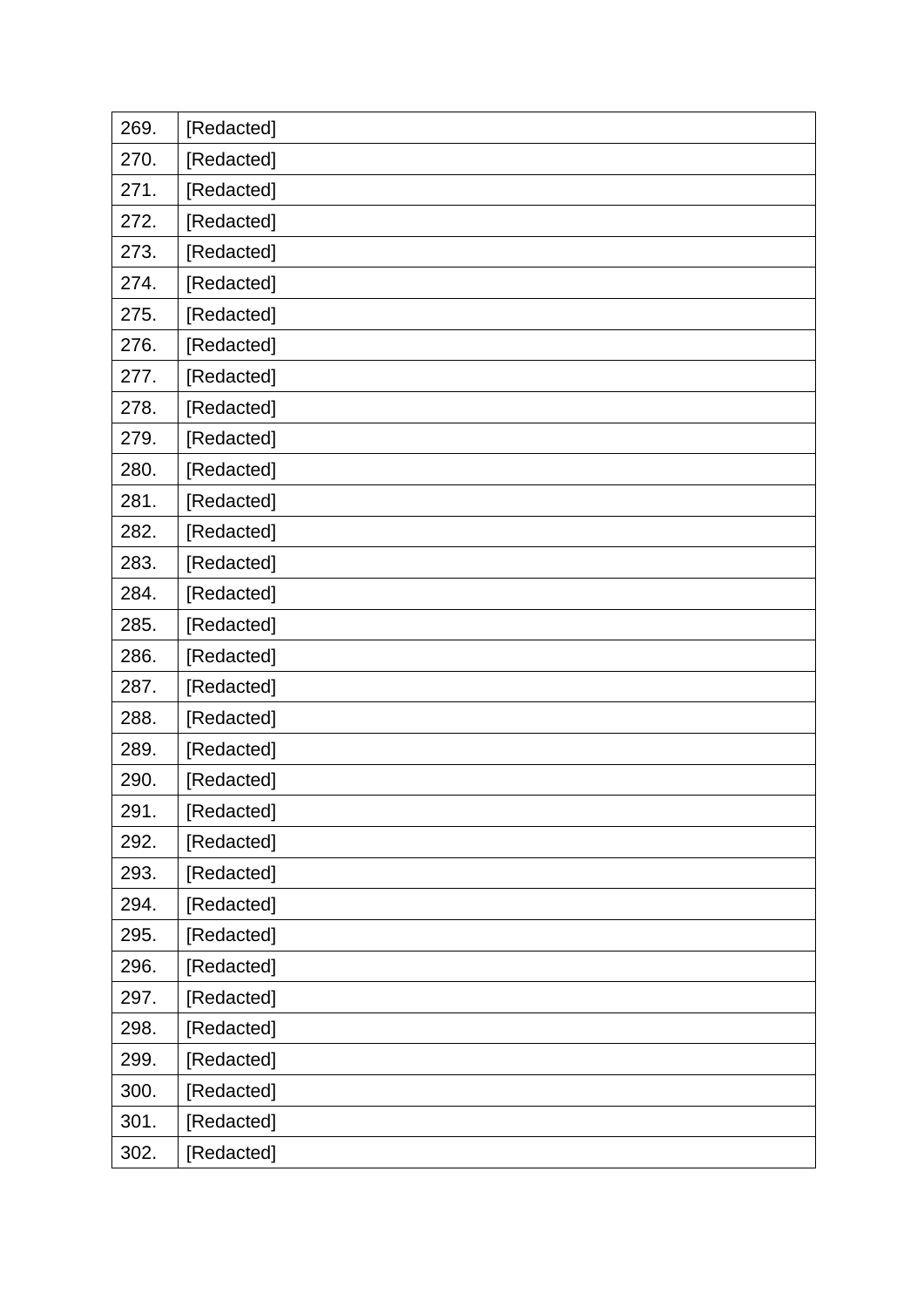| 303. | [Redacted] |
|------|------------|
| 304. | [Redacted] |
| 305. | [Redacted] |
| 306. | [Redacted] |
| 307. | [Redacted] |
| 308. | [Redacted] |
| 309. | [Redacted] |
| 310. | [Redacted] |
| 311. | [Redacted] |
| 312. | [Redacted] |
| 313. | [Redacted] |
| 314. | [Redacted] |
| 315. | [Redacted] |
| 316. | [Redacted] |
| 317. | [Redacted] |
| 318. | [Redacted] |
| 319. | [Redacted] |
| 320. | [Redacted] |
|      |            |
| 321. | [Redacted] |
| 322. | [Redacted] |
| 323. | [Redacted] |
| 324. | [Redacted] |
| 325. | [Redacted] |
| 326. | [Redacted] |
| 327. | [Redacted] |
| 328. | [Redacted] |
| 329. | [Redacted] |
| 330. | [Redacted] |
| 331. | [Redacted] |
| 332. | [Redacted] |
| 333. | [Redacted] |
| 334. | [Redacted] |
| 335. | [Redacted] |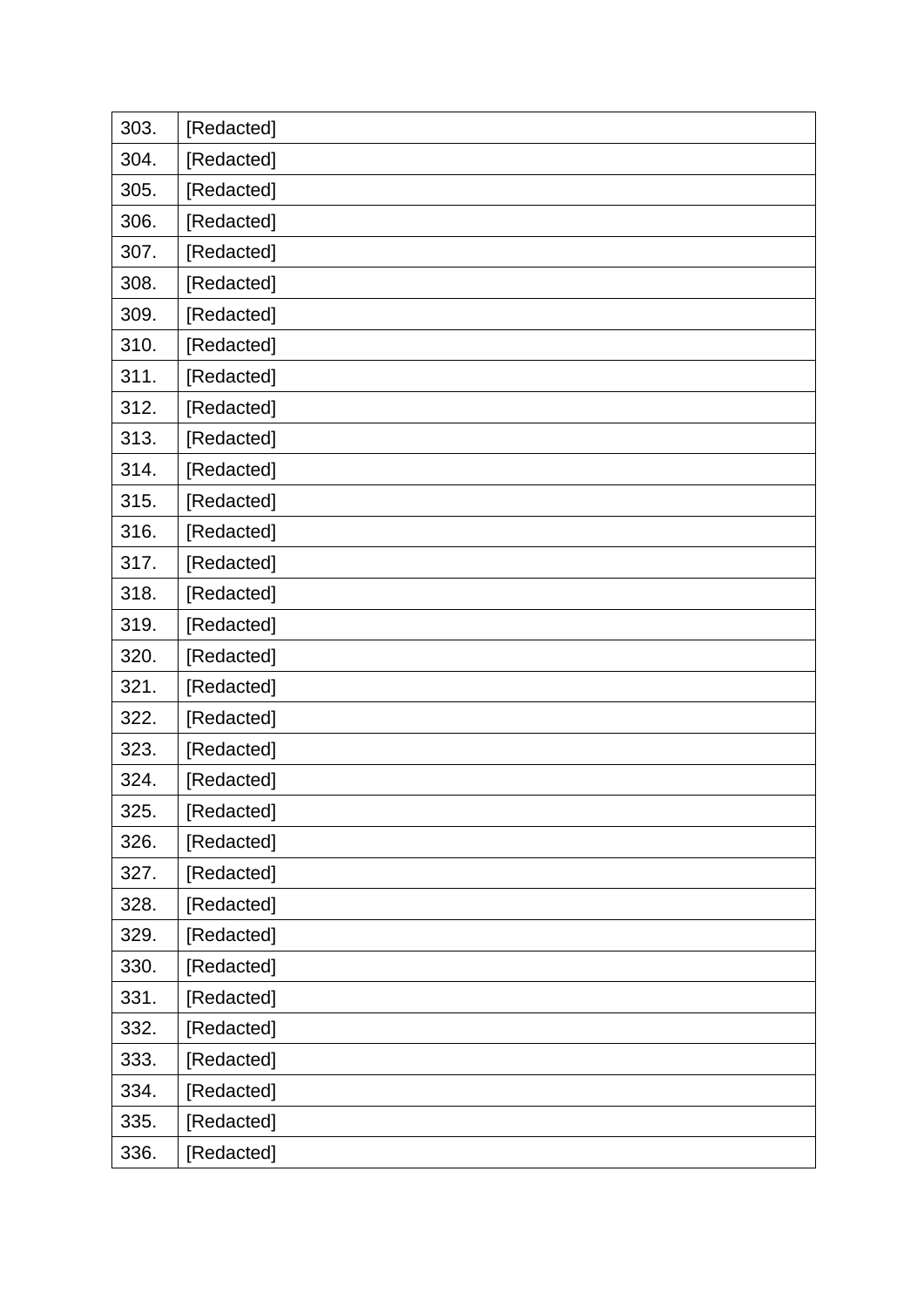| 337. | [Redacted] |
|------|------------|
| 338. | [Redacted] |
| 339. | [Redacted] |
| 340. | [Redacted] |
| 341. | [Redacted] |
| 342. | [Redacted] |
| 343. | [Redacted] |
| 344. | [Redacted] |
| 345. | [Redacted] |
| 346. | [Redacted] |
| 347. | [Redacted] |
| 348. | [Redacted] |
| 349. | [Redacted] |
| 350. | [Redacted] |
| 351. | [Redacted] |
| 352. | [Redacted] |
| 353. | [Redacted] |
|      |            |
| 354. | [Redacted] |
| 355. | [Redacted] |
| 356. | [Redacted] |
| 357. | [Redacted] |
| 358. | [Redacted] |
| 359. | [Redacted] |
| 360. | [Redacted] |
| 361. | [Redacted] |
| 362. | [Redacted] |
| 363. | [Redacted] |
| 364. | [Redacted] |
| 365. | [Redacted] |
| 366. | [Redacted] |
| 367. | [Redacted] |
| 368. | [Redacted] |
| 369. | [Redacted] |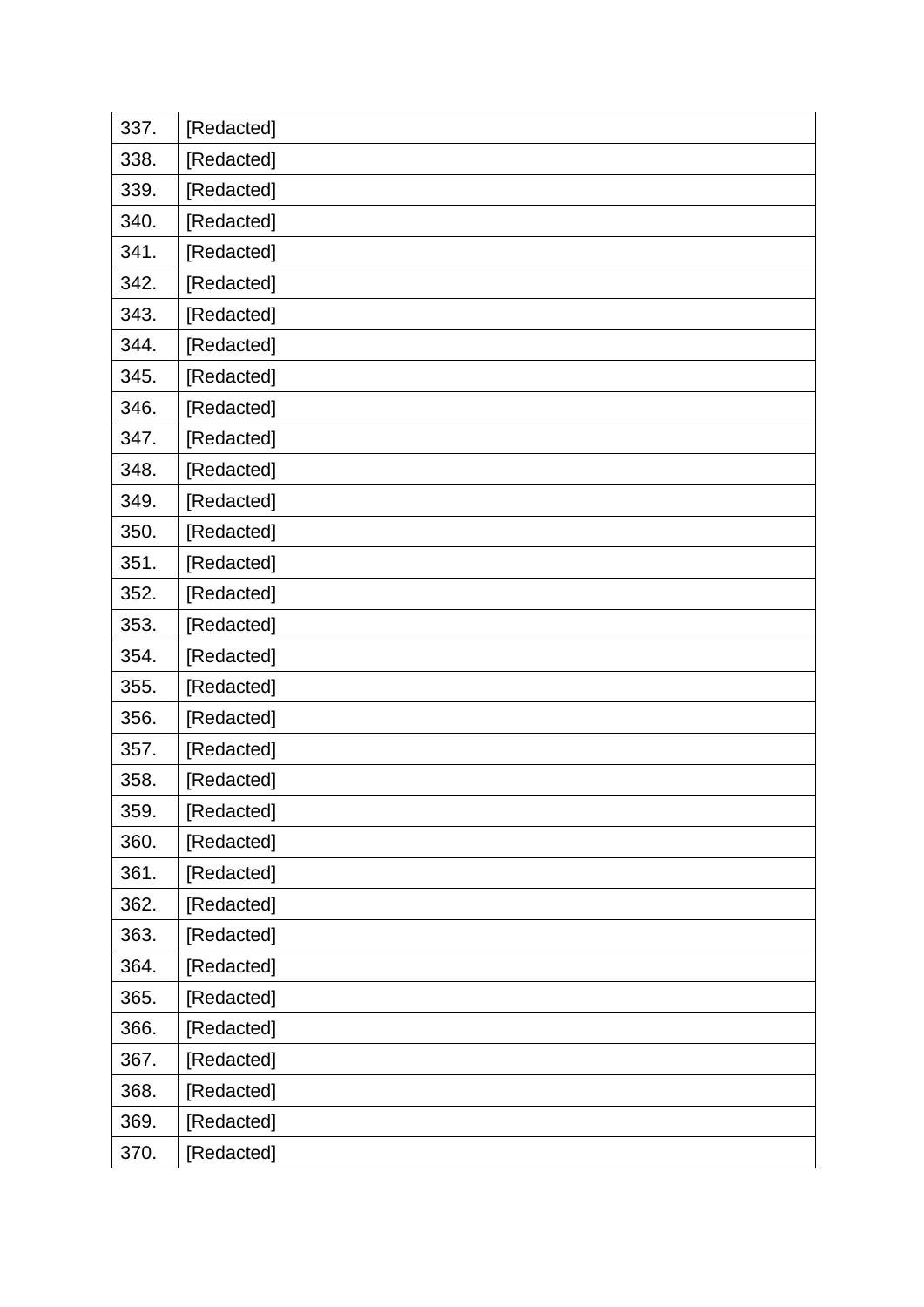| 371. | [Redacted] |
|------|------------|
| 372. | [Redacted] |
| 373. | [Redacted] |
| 374. | [Redacted] |
| 375. | [Redacted] |
| 376. | [Redacted] |
| 377. | [Redacted] |
| 378. | [Redacted] |
| 379. | [Redacted] |
| 380. | [Redacted] |
| 381. | [Redacted] |
| 382. | [Redacted] |
| 383. | [Redacted] |
| 384. | [Redacted] |
| 385. | [Redacted] |
| 386. | [Redacted] |
| 387. | [Redacted] |
| 388. | [Redacted] |
|      |            |
| 389. | [Redacted] |
| 390. | [Redacted] |
| 391. | [Redacted] |
| 392. | [Redacted] |
| 393. | [Redacted] |
| 394. | [Redacted] |
| 395. | [Redacted] |
| 396. | [Redacted] |
| 397. | [Redacted] |
| 398. | [Redacted] |
| 399. | [Redacted] |
| 400. | [Redacted] |
| 401. | [Redacted] |
| 402. | [Redacted] |
| 403. | [Redacted] |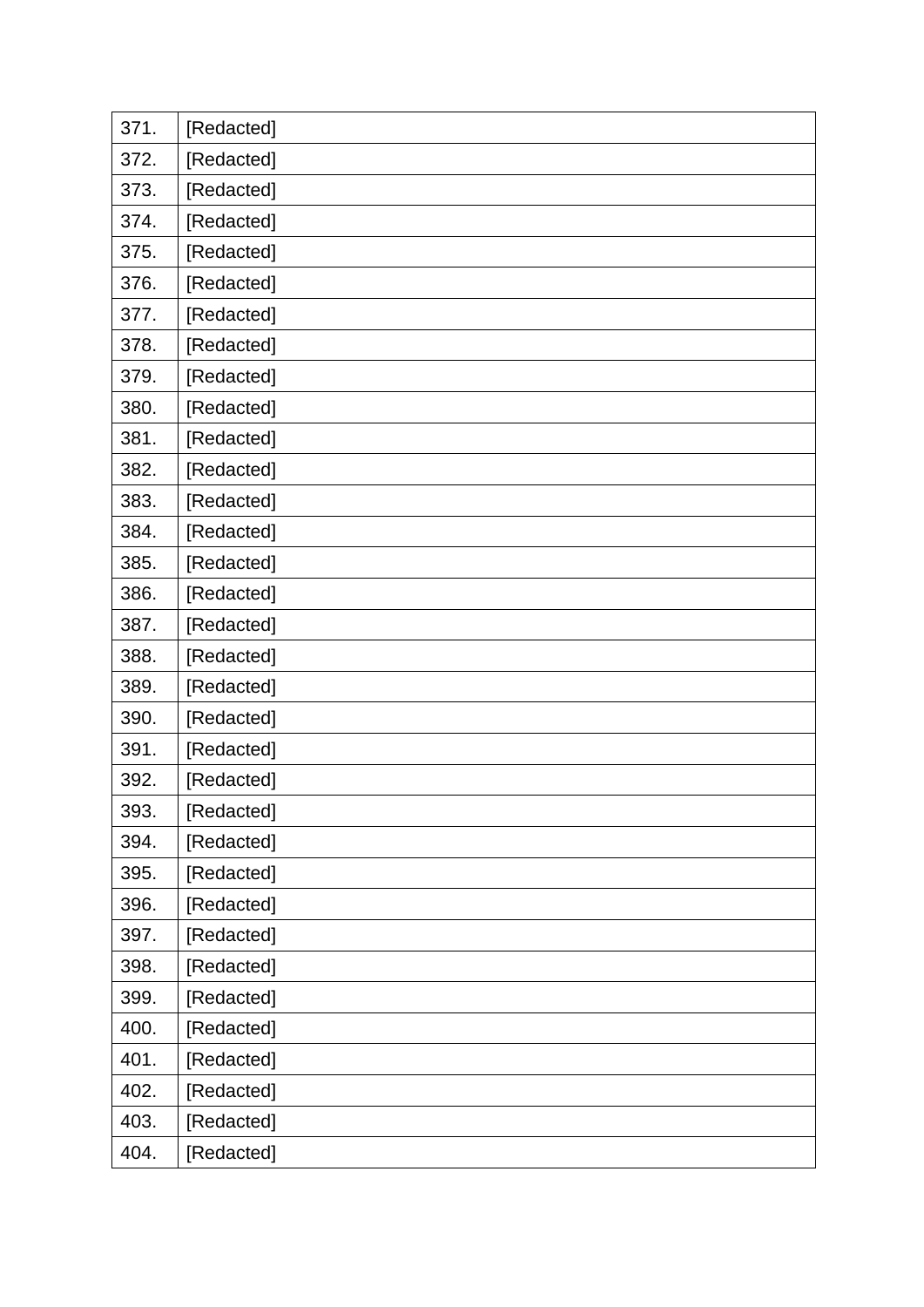| 405. | [Redacted] |
|------|------------|
| 406. | [Redacted] |
| 407. | [Redacted] |
| 408. | [Redacted] |
| 409. | [Redacted] |
| 410. | [Redacted] |
| 411. | [Redacted] |
| 412. | [Redacted] |
| 413. | [Redacted] |
| 414. | [Redacted] |
| 415. | [Redacted] |
| 416. | [Redacted] |
| 417. | [Redacted] |
| 418. | [Redacted] |
| 419. | [Redacted] |
| 420. | [Redacted] |
| 421. | [Redacted] |
| 422. | [Redacted] |
| 423. | [Redacted] |
| 424. | [Redacted] |
| 425. | [Redacted] |
| 426. | [Redacted] |
| 427. | [Redacted] |
| 428. | [Redacted] |
| 429. | [Redacted] |
| 430. | [Redacted] |
| 431. | [Redacted] |
| 432. | [Redacted] |
| 433. | [Redacted] |
| 434. | [Redacted] |
| 435. | [Redacted] |
| 436. | [Redacted] |
| 437. | [Redacted] |
| 438. | [Redacted] |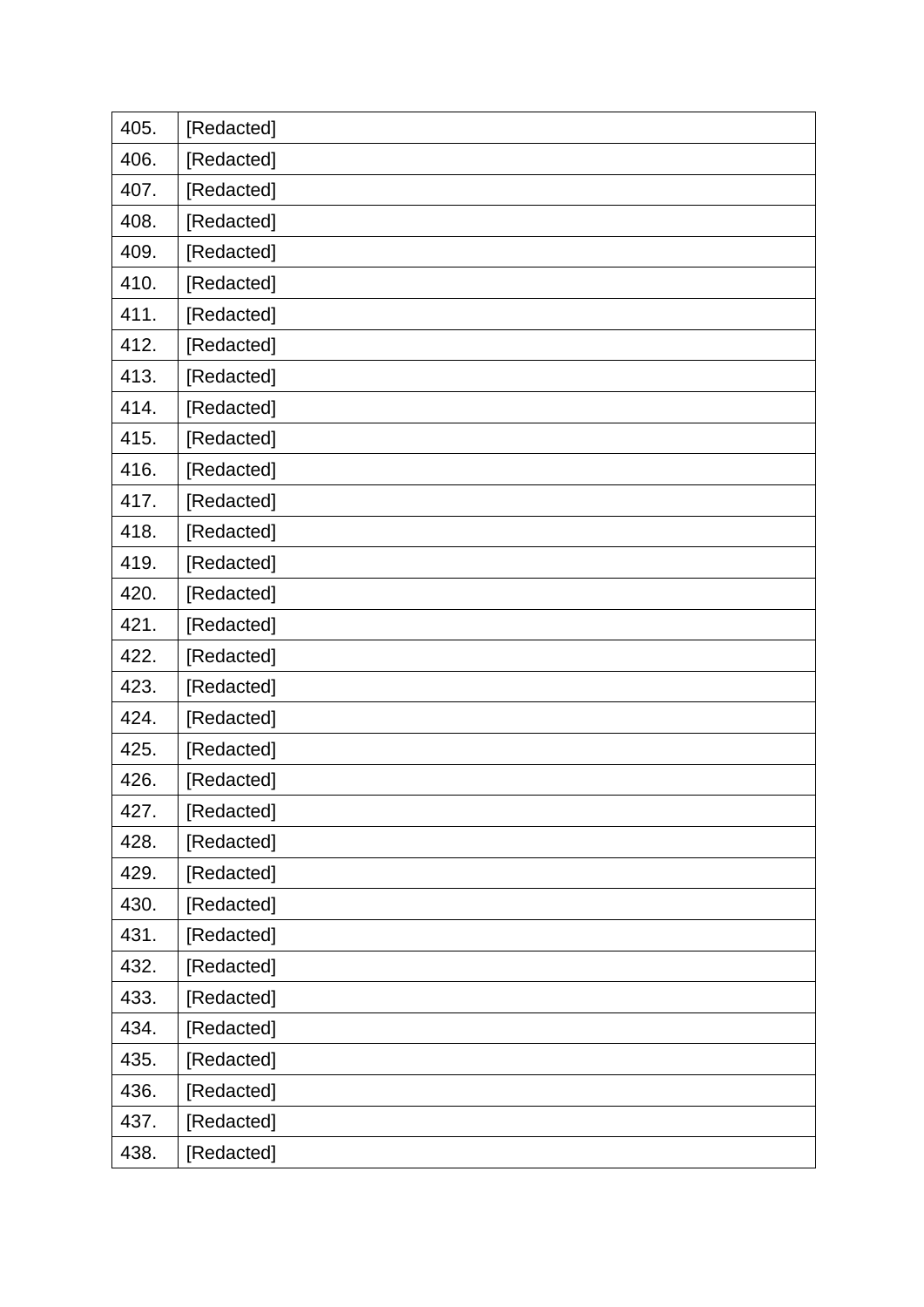| 439. | [Redacted] |
|------|------------|
| 440. | [Redacted] |
| 441. | [Redacted] |
| 442. | [Redacted] |
| 443. | [Redacted] |
| 444. | [Redacted] |
| 445. | [Redacted] |
| 446. | [Redacted] |
| 447. | [Redacted] |
| 448. | [Redacted] |
| 449. | [Redacted] |
| 450. | [Redacted] |
| 451. | [Redacted] |
| 452. | [Redacted] |
| 453. | [Redacted] |
| 454. | [Redacted] |
| 455. | [Redacted] |
|      |            |
| 456. | [Redacted] |
| 457. | [Redacted] |
| 458. | [Redacted] |
| 459. | [Redacted] |
| 460. | [Redacted] |
| 461. | [Redacted] |
| 462. | [Redacted] |
| 463. | [Redacted] |
| 464. | [Redacted] |
| 465. | [Redacted] |
| 466. | [Redacted] |
| 467. | [Redacted] |
| 468. | [Redacted] |
| 469. | [Redacted] |
| 470. | [Redacted] |
| 471. | [Redacted] |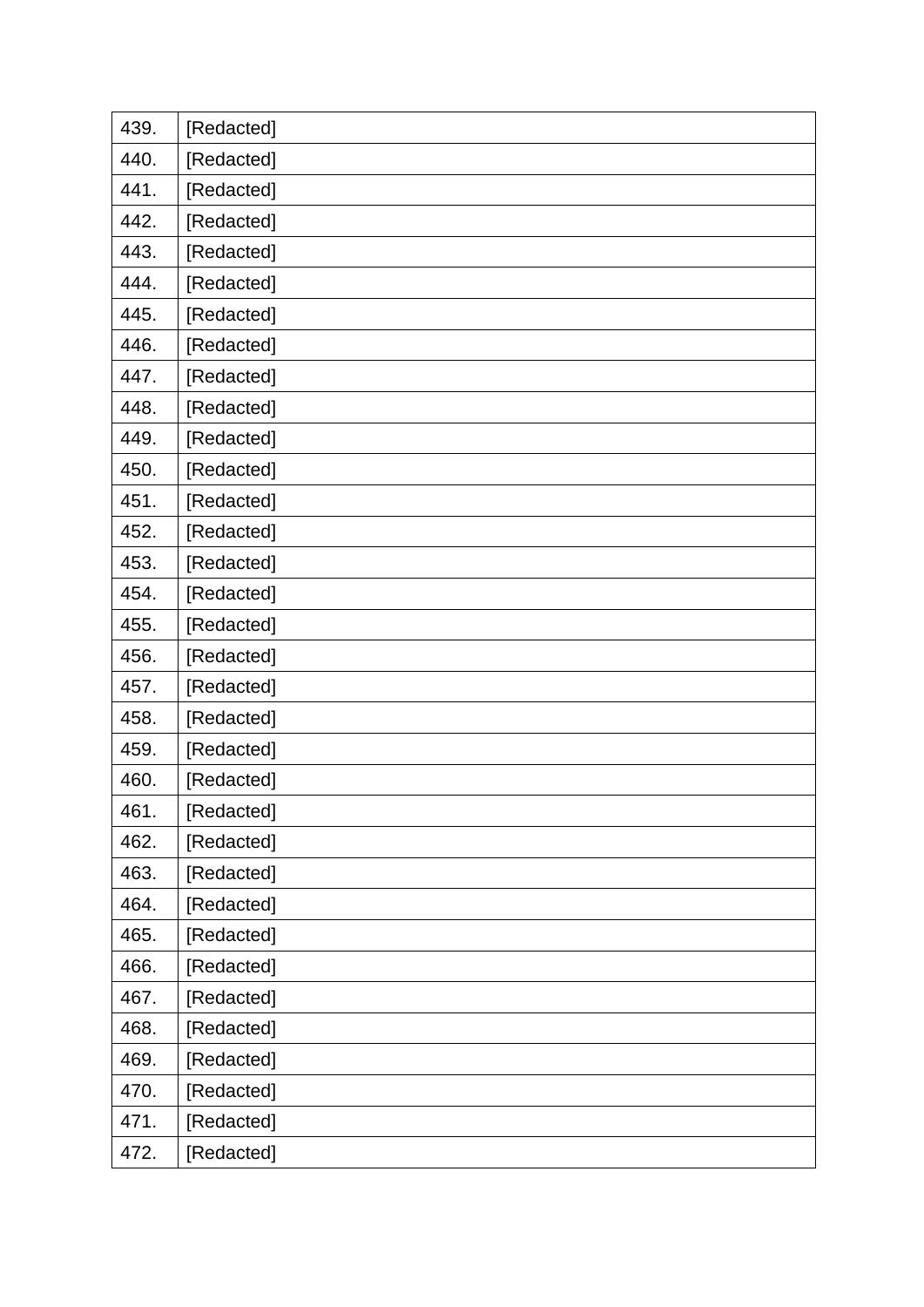| 473. | [Redacted] |
|------|------------|
| 474. | [Redacted] |
| 475. | [Redacted] |
| 476. | [Redacted] |
| 477. | [Redacted] |
| 478. | [Redacted] |
| 479. | [Redacted] |
| 480. | [Redacted] |
| 481. | [Redacted] |
| 482. | [Redacted] |
| 483. | [Redacted] |
| 484. | [Redacted] |
| 485. | [Redacted] |
| 486. | [Redacted] |
| 487. | [Redacted] |
| 488. | [Redacted] |
| 489. | [Redacted] |
| 490. | [Redacted] |
| 491. | [Redacted] |
| 492. | [Redacted] |
| 493. | [Redacted] |
| 494. | [Redacted] |
| 495. | [Redacted] |
| 496. | [Redacted] |
| 497. | [Redacted] |
| 498. | [Redacted] |
| 499. | [Redacted] |
| 500. | [Redacted] |
| 501. | [Redacted] |
| 502. | [Redacted] |
| 503. | [Redacted] |
| 504. | [Redacted] |
| 505. | [Redacted] |
| 506. | [Redacted] |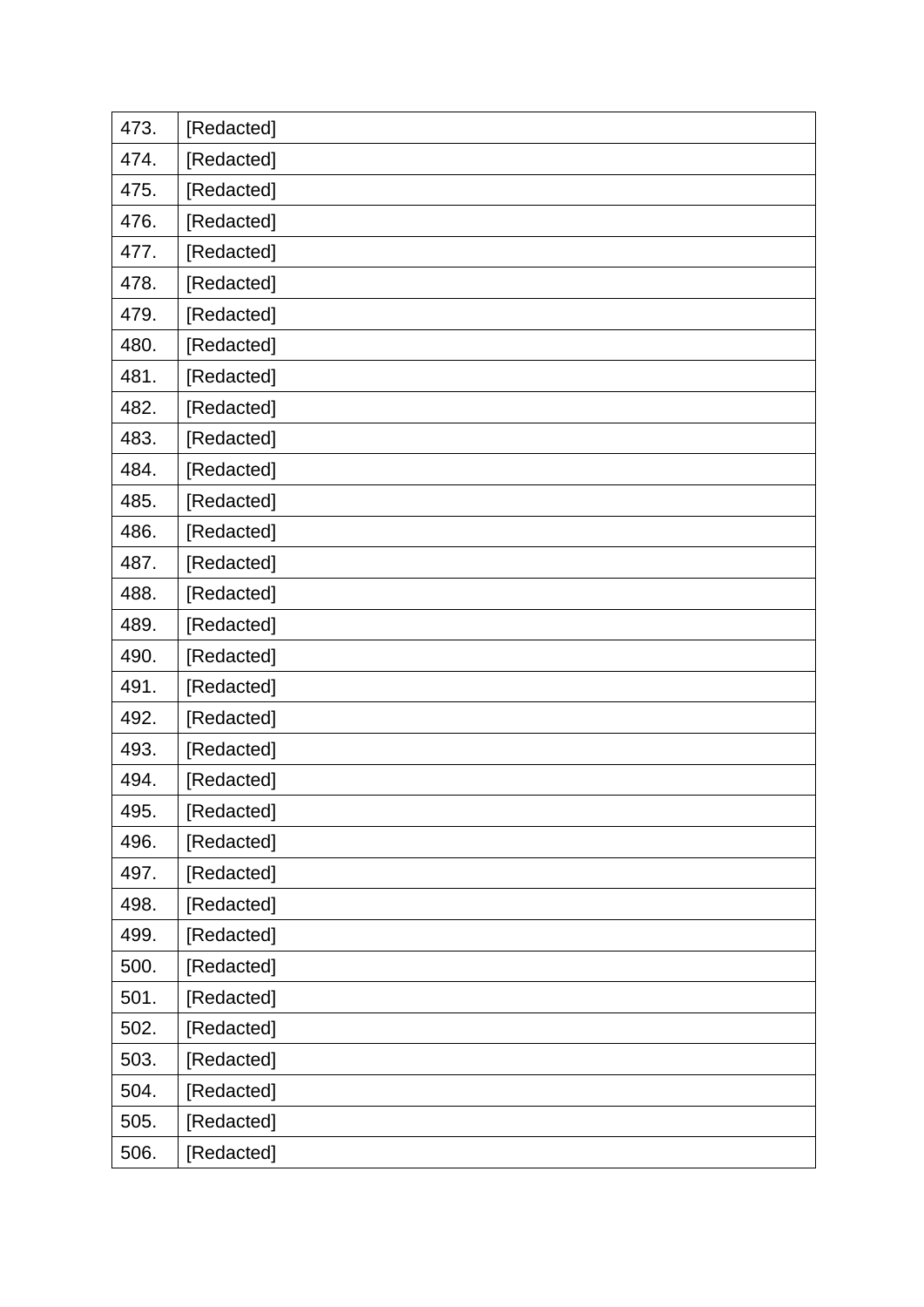| 507. | [Redacted] |
|------|------------|
| 508. | [Redacted] |
| 509. | [Redacted] |
| 510. | [Redacted] |
| 511. | [Redacted] |
| 512. | [Redacted] |
| 513. | [Redacted] |
| 514. | [Redacted] |
| 515. | [Redacted] |
| 516. | [Redacted] |
| 517. | [Redacted] |
| 518. | [Redacted] |
| 519. | [Redacted] |
| 520. | [Redacted] |
| 521. | [Redacted] |
| 522. | [Redacted] |
| 523. | [Redacted] |
|      |            |
| 524. | [Redacted] |
| 525. | [Redacted] |
| 526. | [Redacted] |
| 527. | [Redacted] |
| 528. | [Redacted] |
| 529. | [Redacted] |
| 530. | [Redacted] |
| 531. | [Redacted] |
| 532. | [Redacted] |
| 533. | [Redacted] |
| 534. | [Redacted] |
| 535. | [Redacted] |
| 536. | [Redacted] |
| 537. | [Redacted] |
| 538. | [Redacted] |
| 539. | [Redacted] |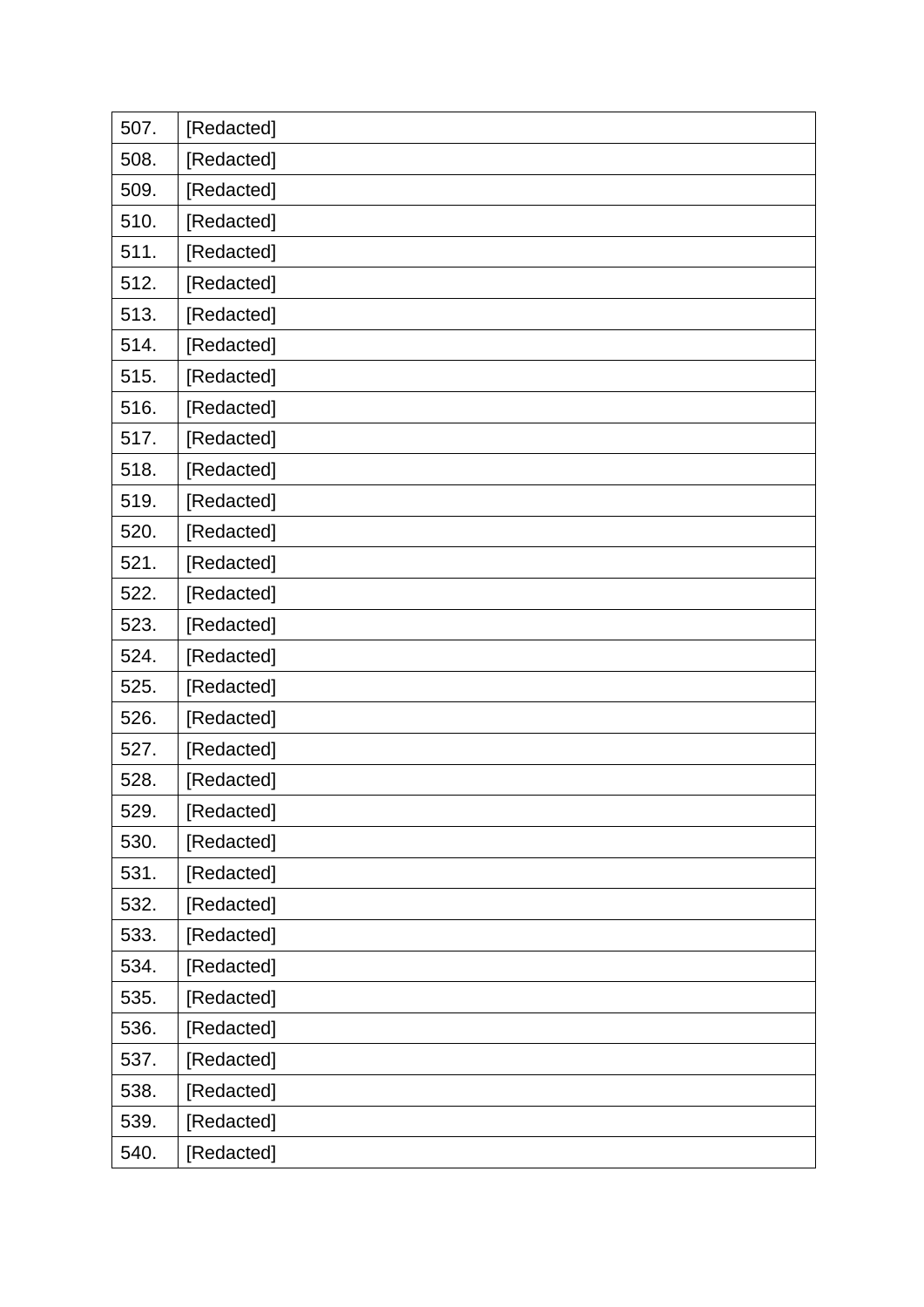| 541. | [Redacted] |
|------|------------|
| 542. | [Redacted] |
| 543. | [Redacted] |
| 544. | [Redacted] |
| 545. | [Redacted] |
| 546. | [Redacted] |
| 547. | [Redacted] |
| 548. | [Redacted] |
| 549. | [Redacted] |
| 550. | [Redacted] |
| 551. | [Redacted] |
| 552. | [Redacted] |
| 553. | [Redacted] |
| 554. | [Redacted] |
| 555. | [Redacted] |
| 556. | [Redacted] |
| 557. | [Redacted] |
| 558. | [Redacted] |
| 559. | [Redacted] |
| 560. | [Redacted] |
| 561. | [Redacted] |
| 562. | [Redacted] |
| 563. | [Redacted] |
| 564. | [Redacted] |
| 565. | [Redacted] |
| 566. | [Redacted] |
| 567. | [Redacted] |
| 568. | [Redacted] |
| 569. | [Redacted] |
| 570. | [Redacted] |
| 571. | [Redacted] |
| 572. | [Redacted] |
| 573. | [Redacted] |
| 574. | [Redacted] |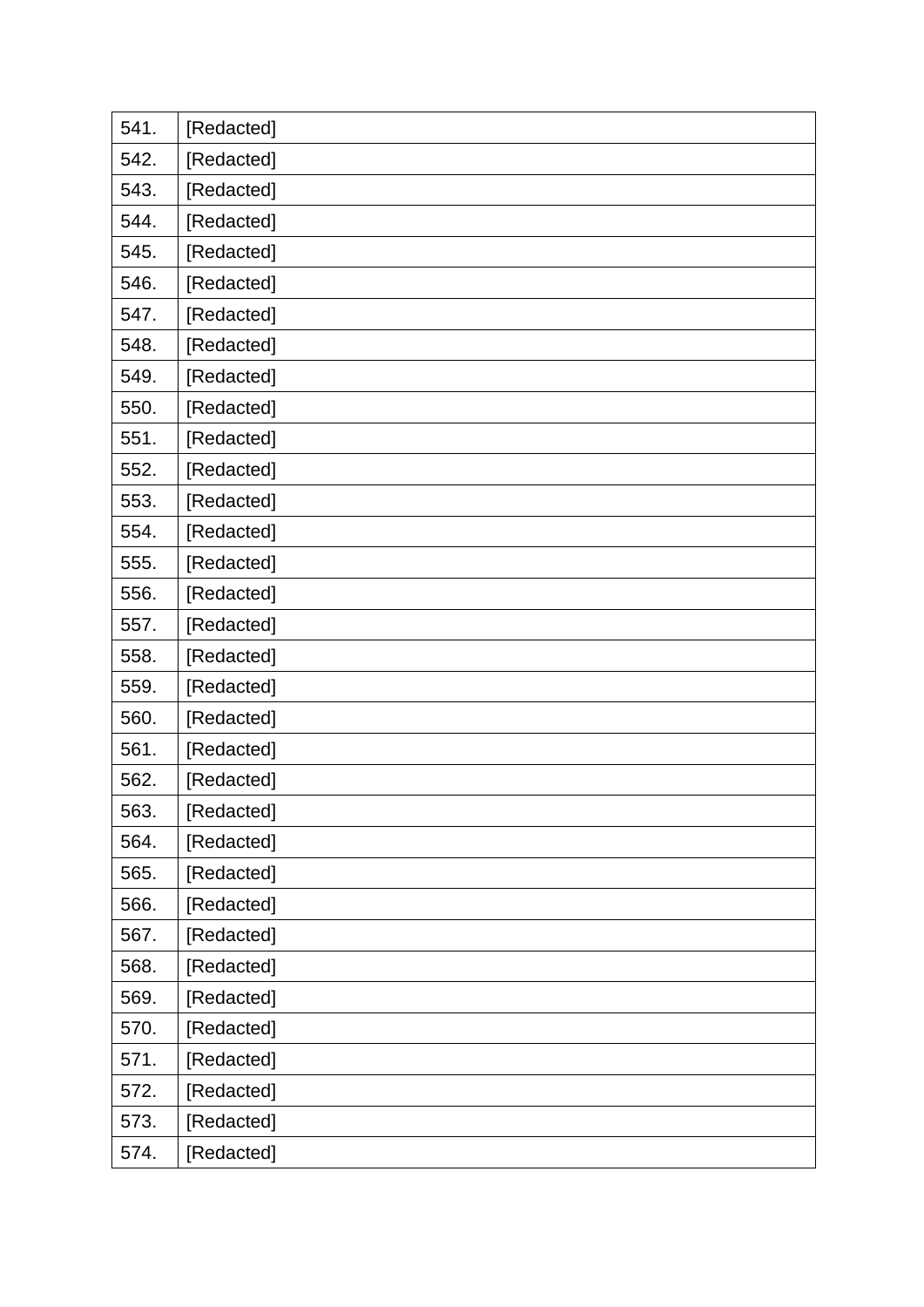| 575. | [Redacted] |
|------|------------|
| 576. | [Redacted] |
| 577. | [Redacted] |
| 578. | [Redacted] |
| 579. | [Redacted] |
| 580. | [Redacted] |
| 581. | [Redacted] |
| 582. | [Redacted] |
| 583. | [Redacted] |
| 584. | [Redacted] |
| 585. | [Redacted] |
| 586. | [Redacted] |
| 587. | [Redacted] |
| 588. | [Redacted] |
| 589. | [Redacted] |
| 590. | [Redacted] |
| 591. | [Redacted] |
| 592. | [Redacted] |
| 593. | [Redacted] |
| 594. | [Redacted] |
| 595. | [Redacted] |
| 596. | [Redacted] |
| 597. | [Redacted] |
| 598. | [Redacted] |
| 599. | [Redacted] |
| 600. | [Redacted] |
| 601. | [Redacted] |
| 602. | [Redacted] |
| 603. | [Redacted] |
| 604. | [Redacted] |
| 605. | [Redacted] |
| 606. | [Redacted] |
| 607. | [Redacted] |
| 608. | [Redacted] |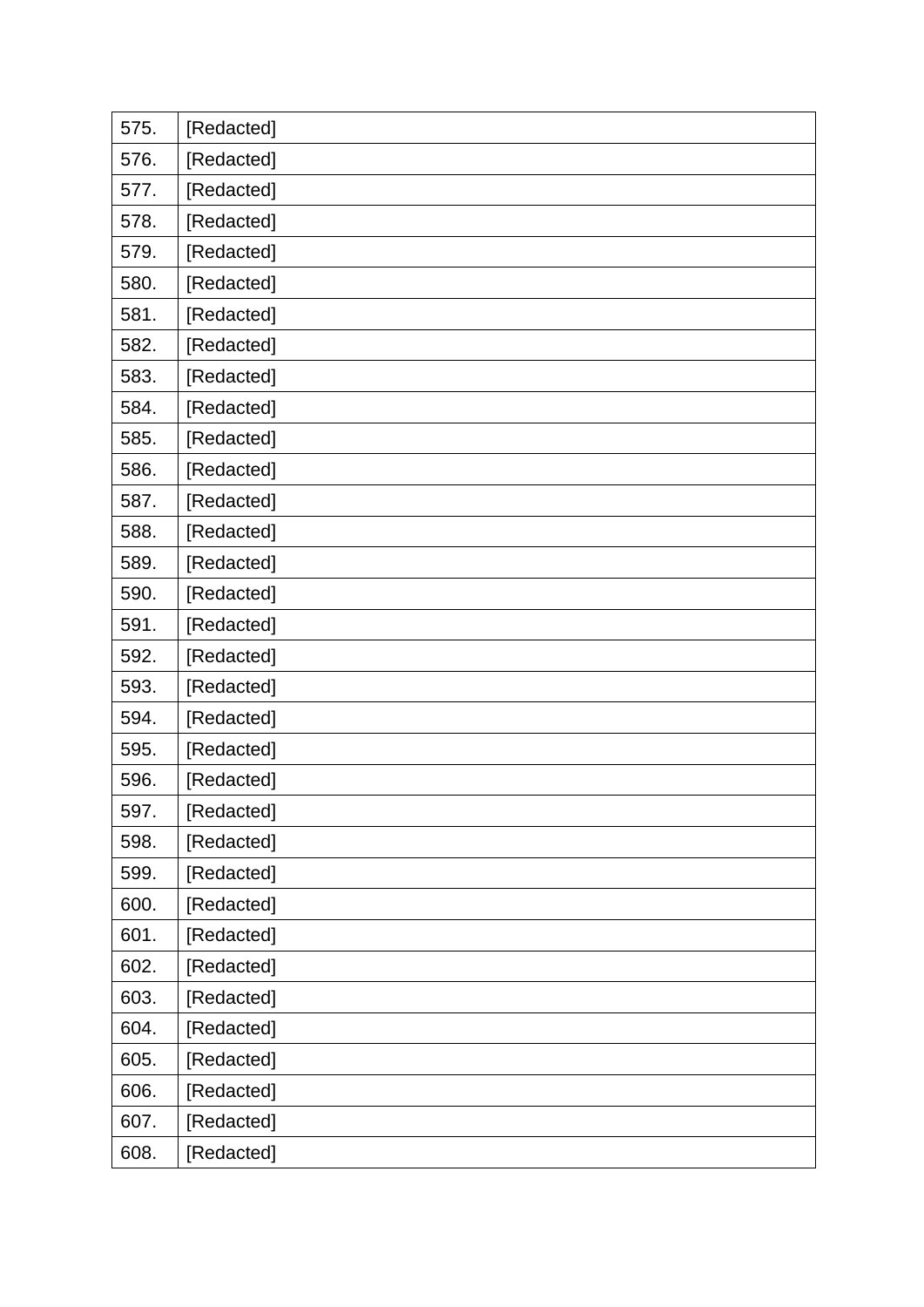| 609. | [Redacted] |
|------|------------|
| 610. | [Redacted] |
| 611. | [Redacted] |
| 612. | [Redacted] |
| 613. | [Redacted] |
| 614. | [Redacted] |
| 615. | [Redacted] |
| 616. | [Redacted] |
| 617. | [Redacted] |
| 618. | [Redacted] |
| 619. | [Redacted] |
| 620. | [Redacted] |
| 621. | [Redacted] |
| 622. | [Redacted] |
| 623. | [Redacted] |
| 624. | [Redacted] |
| 625. | [Redacted] |
|      |            |
| 626. | [Redacted] |
| 627. | [Redacted] |
| 628. | [Redacted] |
| 629. | [Redacted] |
| 630. | [Redacted] |
| 631. | [Redacted] |
| 632. | [Redacted] |
| 633. | [Redacted] |
| 634. | [Redacted] |
| 635. | [Redacted] |
| 636. | [Redacted] |
| 637. | [Redacted] |
| 638. | [Redacted] |
| 639. | [Redacted] |
| 640. | [Redacted] |
| 641. | [Redacted] |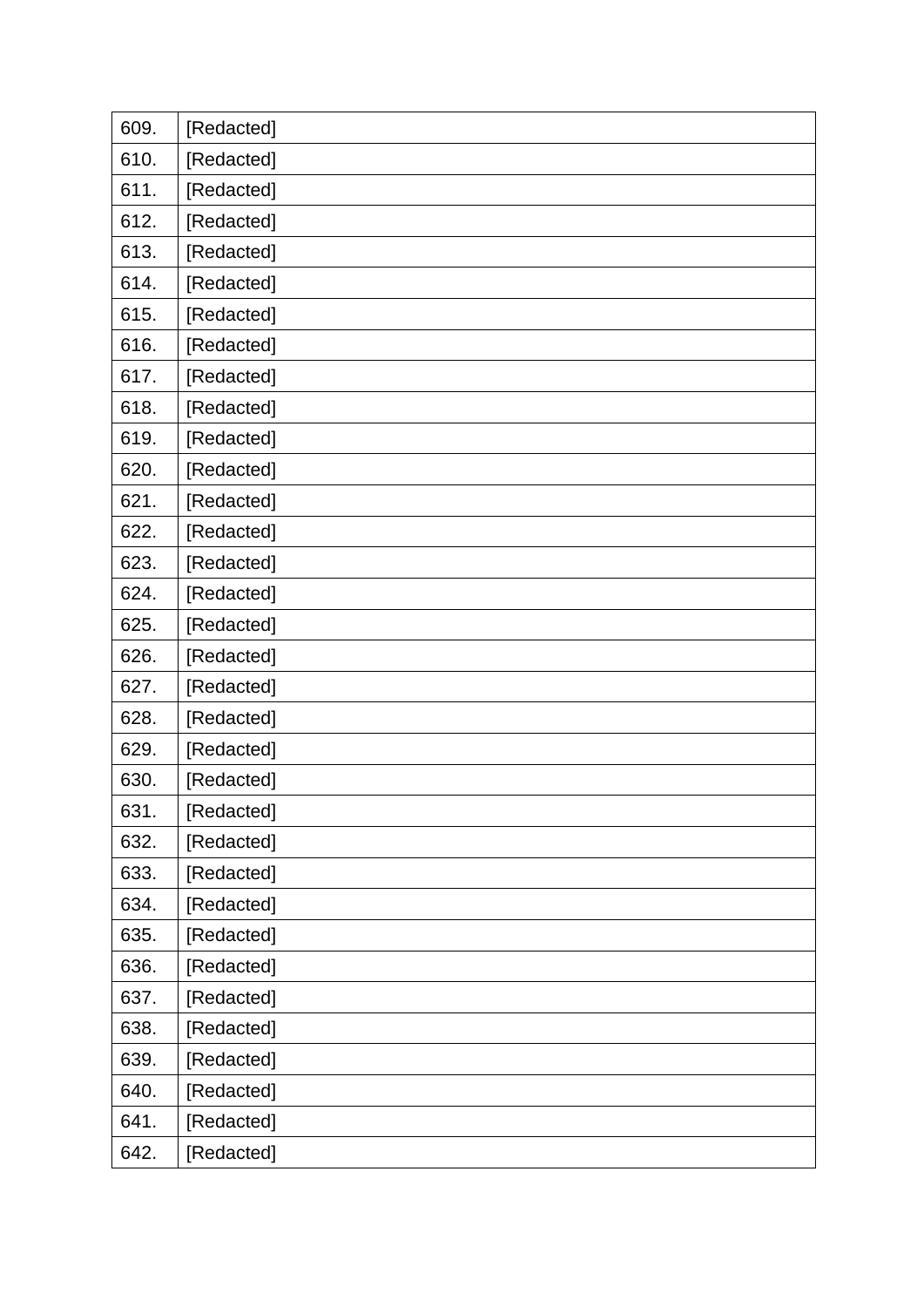| 643. | [Redacted] |
|------|------------|
| 644. | [Redacted] |
| 645. | [Redacted] |
| 646. | [Redacted] |
| 647. | [Redacted] |
| 648. | [Redacted] |
| 649. | [Redacted] |
| 650. | [Redacted] |
| 651. | [Redacted] |
| 652. | [Redacted] |
| 653. | [Redacted] |
| 654. | [Redacted] |
| 655. | [Redacted] |
| 656. | [Redacted] |
| 657. | [Redacted] |
| 658. | [Redacted] |
| 659. | [Redacted] |
| 660. | [Redacted] |
| 661. | [Redacted] |
| 662. | [Redacted] |
| 663. | [Redacted] |
| 664. | [Redacted] |
| 665. | [Redacted] |
| 666. | [Redacted] |
| 667. | [Redacted] |
| 668. | [Redacted] |
| 669. | [Redacted] |
| 670. | [Redacted] |
| 671. | [Redacted] |
| 672. | [Redacted] |
| 673. | [Redacted] |
| 674. | [Redacted] |
| 675. | [Redacted] |
| 676. | [Redacted] |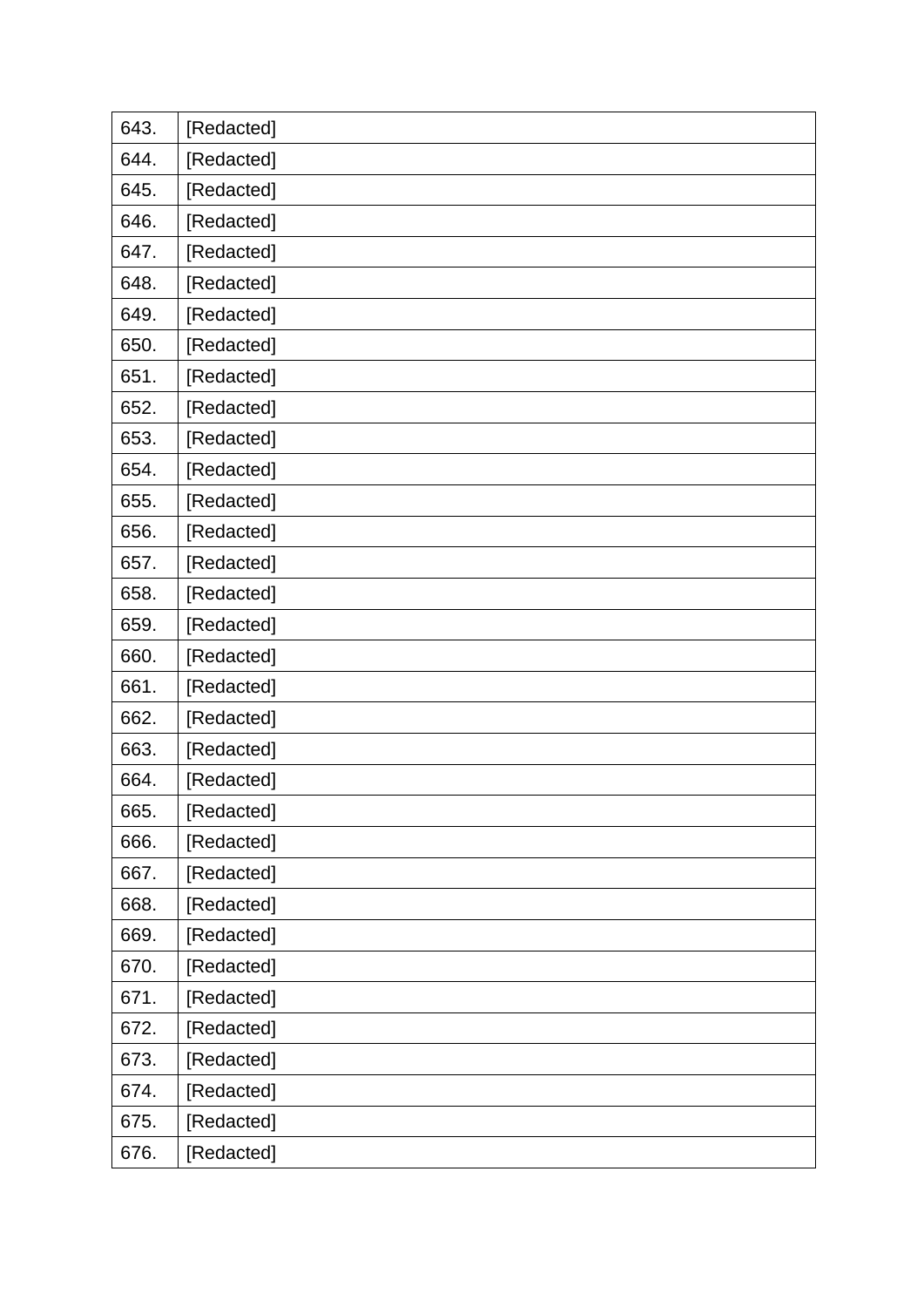| 677. | [Redacted] |
|------|------------|
| 678. | [Redacted] |
| 679. | [Redacted] |
| 680. | [Redacted] |
| 681. | [Redacted] |
| 682. | [Redacted] |
| 683. | [Redacted] |
| 684. | [Redacted] |
| 685. | [Redacted] |
| 686. | [Redacted] |
| 687. | [Redacted] |
| 688. | [Redacted] |
| 689. | [Redacted] |
| 690. | [Redacted] |
| 691. | [Redacted] |
| 692. | [Redacted] |
| 693. | [Redacted] |
| 694. | [Redacted] |
| 695. | [Redacted] |
| 696. | [Redacted] |
| 697. | [Redacted] |
| 698. | [Redacted] |
| 699. | [Redacted] |
| 700. | [Redacted] |
| 701. | [Redacted] |
| 702. | [Redacted] |
| 703. | [Redacted] |
| 704. | [Redacted] |
| 705. | [Redacted] |
| 706. | [Redacted] |
| 707. | [Redacted] |
| 708. | [Redacted] |
| 709. | [Redacted] |
| 710. | [Redacted] |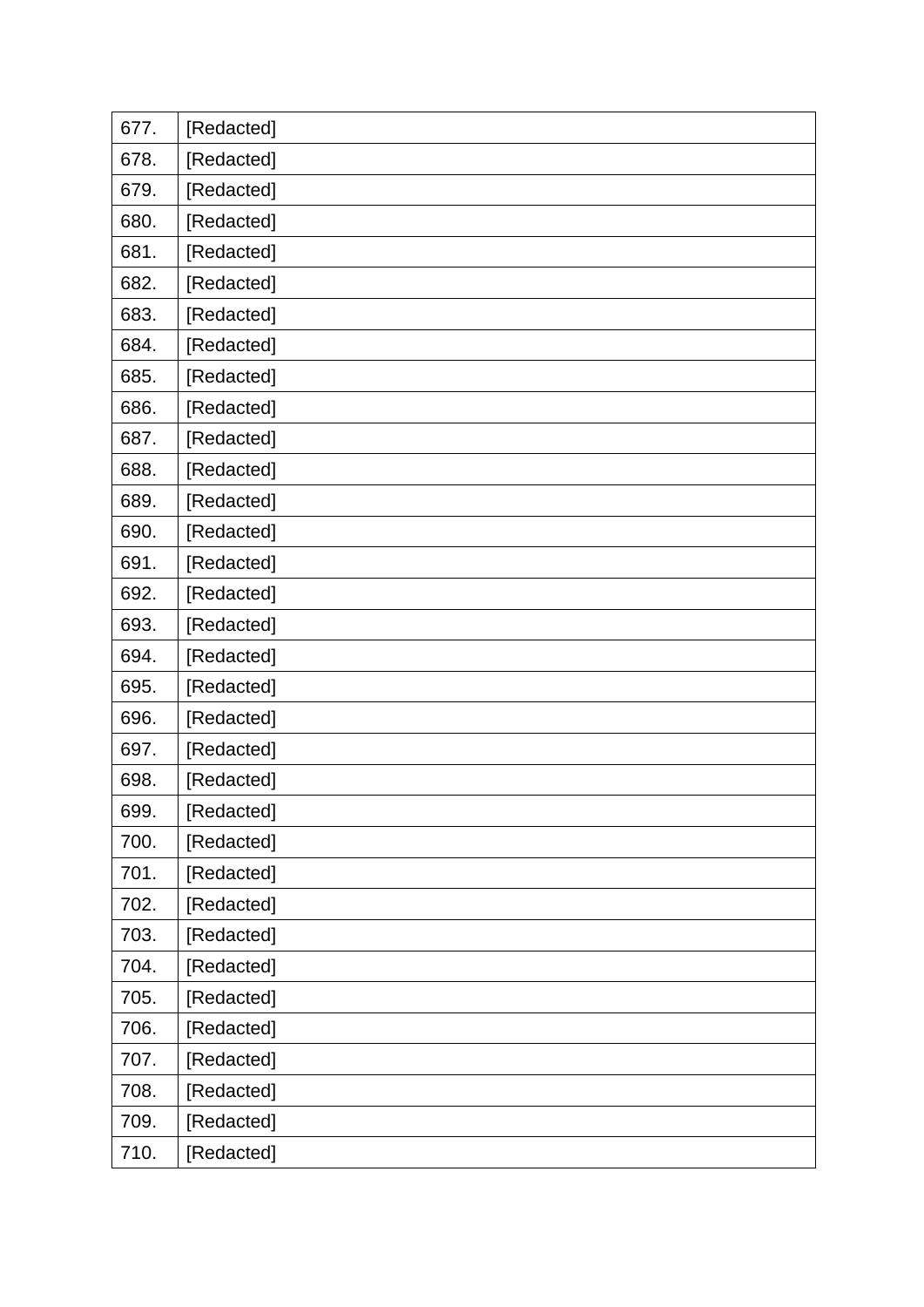| 711. | [Redacted] |
|------|------------|
| 712. | [Redacted] |
| 713. | [Redacted] |
| 714. | [Redacted] |
| 715. | [Redacted] |
| 716. | [Redacted] |
| 717. | [Redacted] |
| 718. | [Redacted] |
| 719. | [Redacted] |
| 720. | [Redacted] |
| 721. | [Redacted] |
| 722. | [Redacted] |
| 723. | [Redacted] |
| 724. | [Redacted] |
| 725. | [Redacted] |
| 726. | [Redacted] |
| 727. | [Redacted] |
| 728. | [Redacted] |
| 729. | [Redacted] |
| 730. | [Redacted] |
| 731. | [Redacted] |
| 732. | [Redacted] |
| 733. | [Redacted] |
| 734. | [Redacted] |
| 735. | [Redacted] |
| 736. | [Redacted] |
| 737. | [Redacted] |
| 738. | [Redacted] |
| 739. | [Redacted] |
| 740. | [Redacted] |
| 741. | [Redacted] |
| 742. | [Redacted] |
| 743. | [Redacted] |
| 744. | [Redacted] |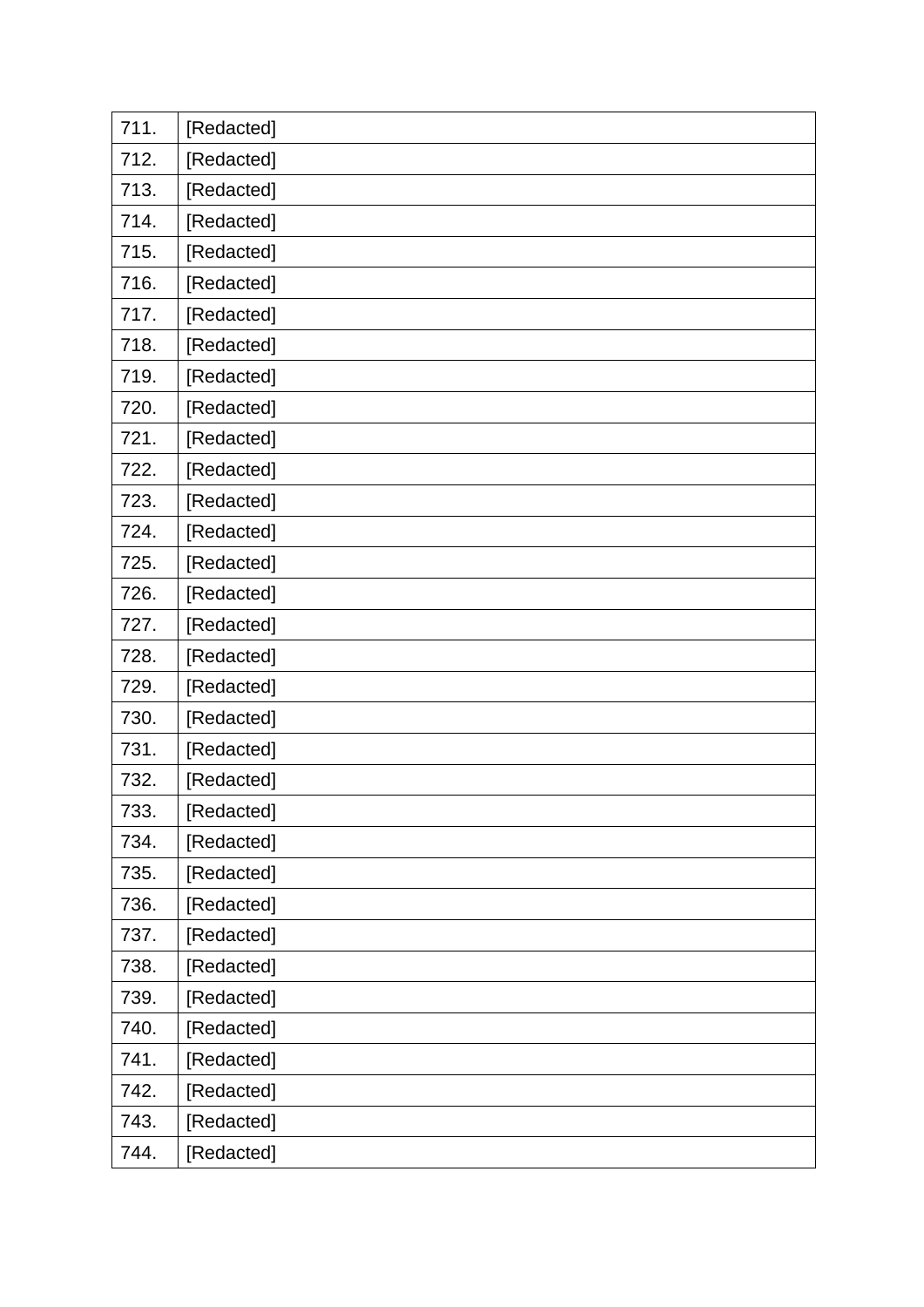| 745. | [Redacted] |
|------|------------|
| 746. | [Redacted] |
| 747. | [Redacted] |
| 748. | [Redacted] |
| 749. | [Redacted] |
| 750. | [Redacted] |
| 751. | [Redacted] |
| 752. | [Redacted] |
| 753. | [Redacted] |
| 754. | [Redacted] |
| 755. | [Redacted] |
| 756. | [Redacted] |
| 757. | [Redacted] |
| 758. | [Redacted] |
| 759. | [Redacted] |
| 760. | [Redacted] |
| 761. | [Redacted] |
| 762. | [Redacted] |
|      |            |
| 763. | [Redacted] |
| 764. | [Redacted] |
| 765. | [Redacted] |
| 766. | [Redacted] |
| 767. | [Redacted] |
| 768. | [Redacted] |
| 769. | [Redacted] |
| 770. | [Redacted] |
| 771. | [Redacted] |
| 772. | [Redacted] |
| 773. | [Redacted] |
| 774. | [Redacted] |
| 775. | [Redacted] |
| 776. | [Redacted] |
| 777. | [Redacted] |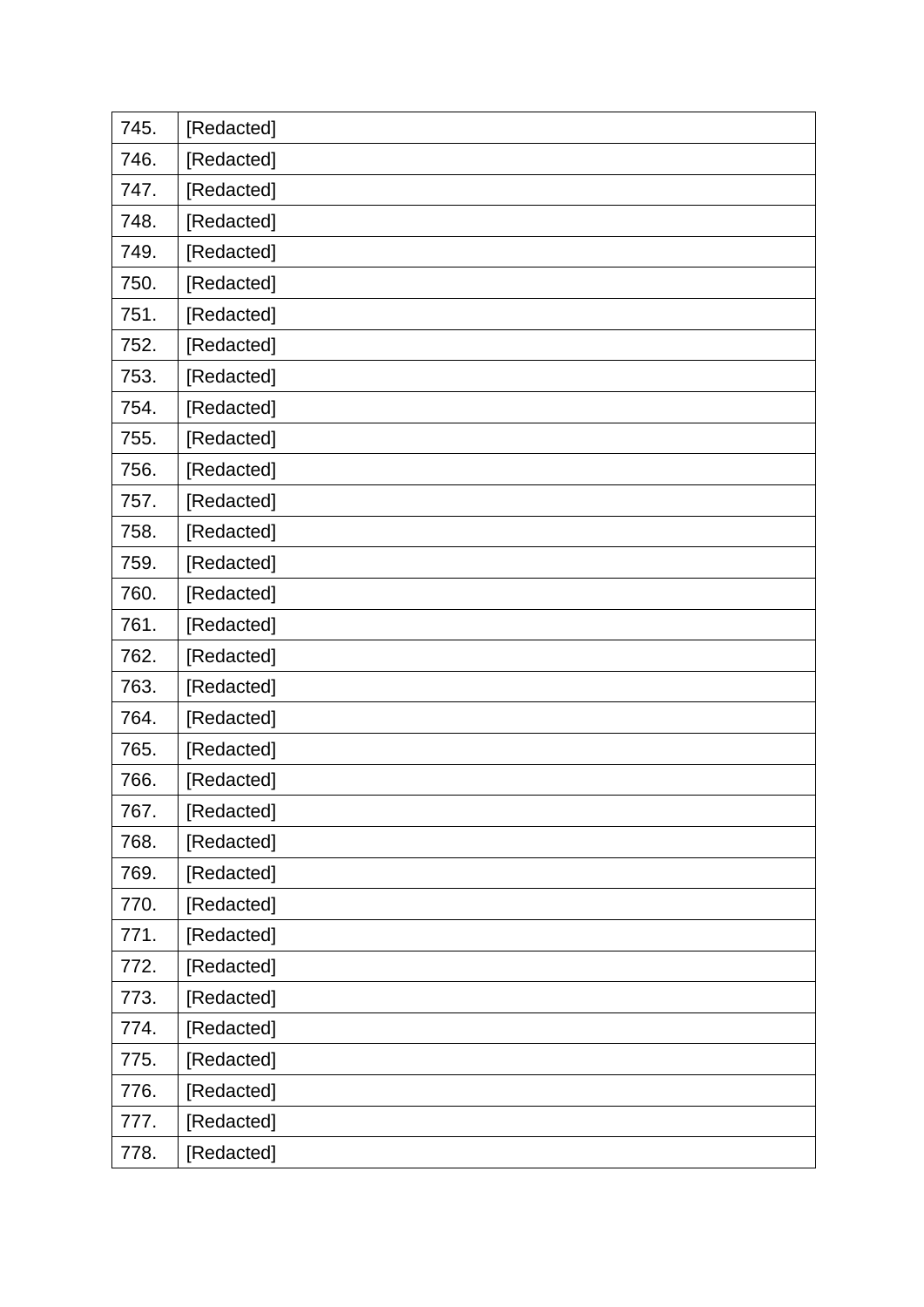| 779. | [Redacted] |
|------|------------|
| 780. | [Redacted] |
| 781. | [Redacted] |
| 782. | [Redacted] |
| 783. | [Redacted] |
| 784. | [Redacted] |
| 785. | [Redacted] |
| 786. | [Redacted] |
| 787. | [Redacted] |
| 788. | [Redacted] |
| 789. | [Redacted] |
| 790. | [Redacted] |
| 791. | [Redacted] |
| 792. | [Redacted] |
| 793. | [Redacted] |
| 794. | [Redacted] |
| 795. | [Redacted] |
| 796. | [Redacted] |
| 797. | [Redacted] |
| 798. | [Redacted] |
| 799. | [Redacted] |
| 800. | [Redacted] |
| 801. | [Redacted] |
| 802. | [Redacted] |
| 803. | [Redacted] |
| 804. | [Redacted] |
| 805. | [Redacted] |
| 806. | [Redacted] |
| 807. | [Redacted] |
| 808. | [Redacted] |
| 809. | [Redacted] |
| 810. | [Redacted] |
| 811. | [Redacted] |
| 812. | [Redacted] |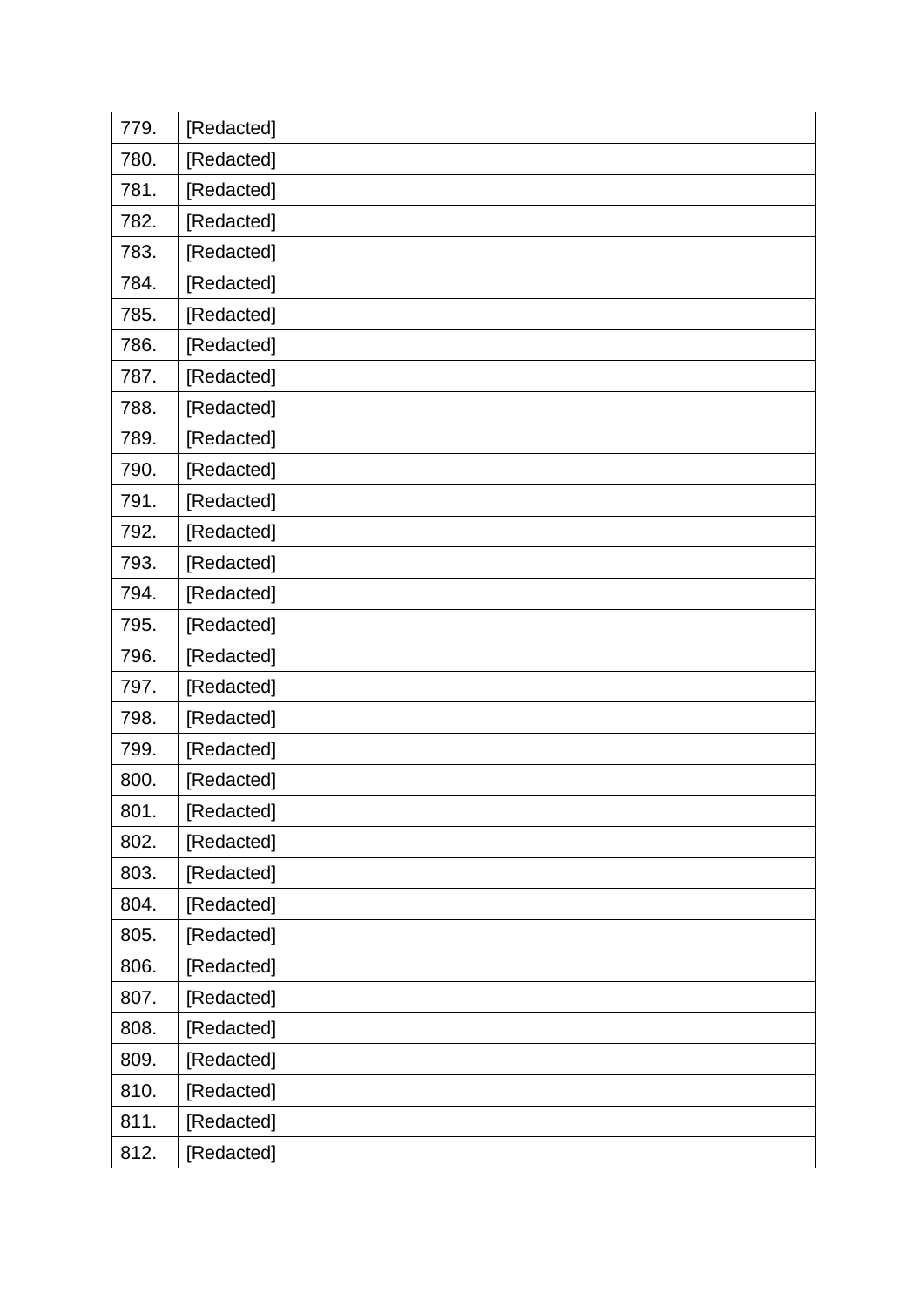| 813. | [Redacted] |
|------|------------|
| 814. | [Redacted] |
| 815. | [Redacted] |
| 816. | [Redacted] |
| 817. | [Redacted] |
| 818. | [Redacted] |
| 819. | [Redacted] |
| 820. | [Redacted] |
| 821. | [Redacted] |
| 822. | [Redacted] |
| 823. | [Redacted] |
| 824. | [Redacted] |
| 825. | [Redacted] |
| 826. | [Redacted] |
| 827. | [Redacted] |
| 828. | [Redacted] |
| 829. | [Redacted] |
|      |            |
| 830. | [Redacted] |
| 831. | [Redacted] |
| 832. | [Redacted] |
| 833. | [Redacted] |
| 834. | [Redacted] |
| 835. | [Redacted] |
| 836. | [Redacted] |
| 837. | [Redacted] |
| 838. | [Redacted] |
| 839. | [Redacted] |
| 840. | [Redacted] |
| 841. | [Redacted] |
| 842. | [Redacted] |
| 843. | [Redacted] |
| 844. | [Redacted] |
| 845. | [Redacted] |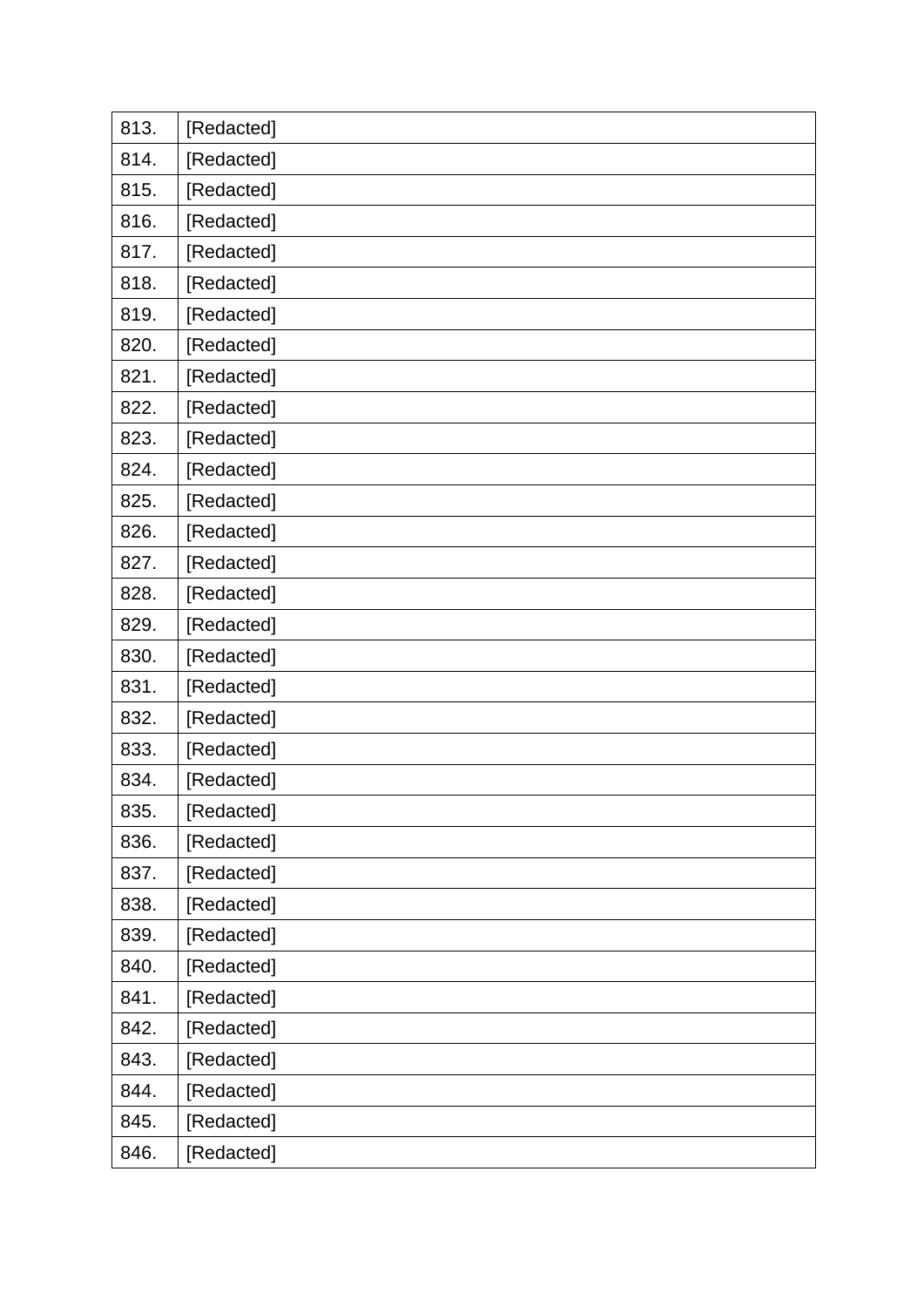| 847. | [Redacted] |
|------|------------|
| 848. | [Redacted] |
| 849. | [Redacted] |
| 850. | [Redacted] |
| 851. | [Redacted] |
| 852. | [Redacted] |
| 853. | [Redacted] |
| 854. | [Redacted] |
| 855. | [Redacted] |
| 856. | [Redacted] |
| 857. | [Redacted] |
| 858. | [Redacted] |
| 859. | [Redacted] |
| 860. | [Redacted] |
| 861. | [Redacted] |
| 862. | [Redacted] |
| 863. | [Redacted] |
| 864. | [Redacted] |
| 865. | [Redacted] |
| 866. | [Redacted] |
| 867. | [Redacted] |
| 868. | [Redacted] |
| 869. | [Redacted] |
| 870. | [Redacted] |
| 871. | [Redacted] |
| 872. | [Redacted] |
| 873. | [Redacted] |
| 874. | [Redacted] |
| 875. | [Redacted] |
| 876. | [Redacted] |
| 877. | [Redacted] |
| 878. | [Redacted] |
| 879. | [Redacted] |
| 880. | [Redacted] |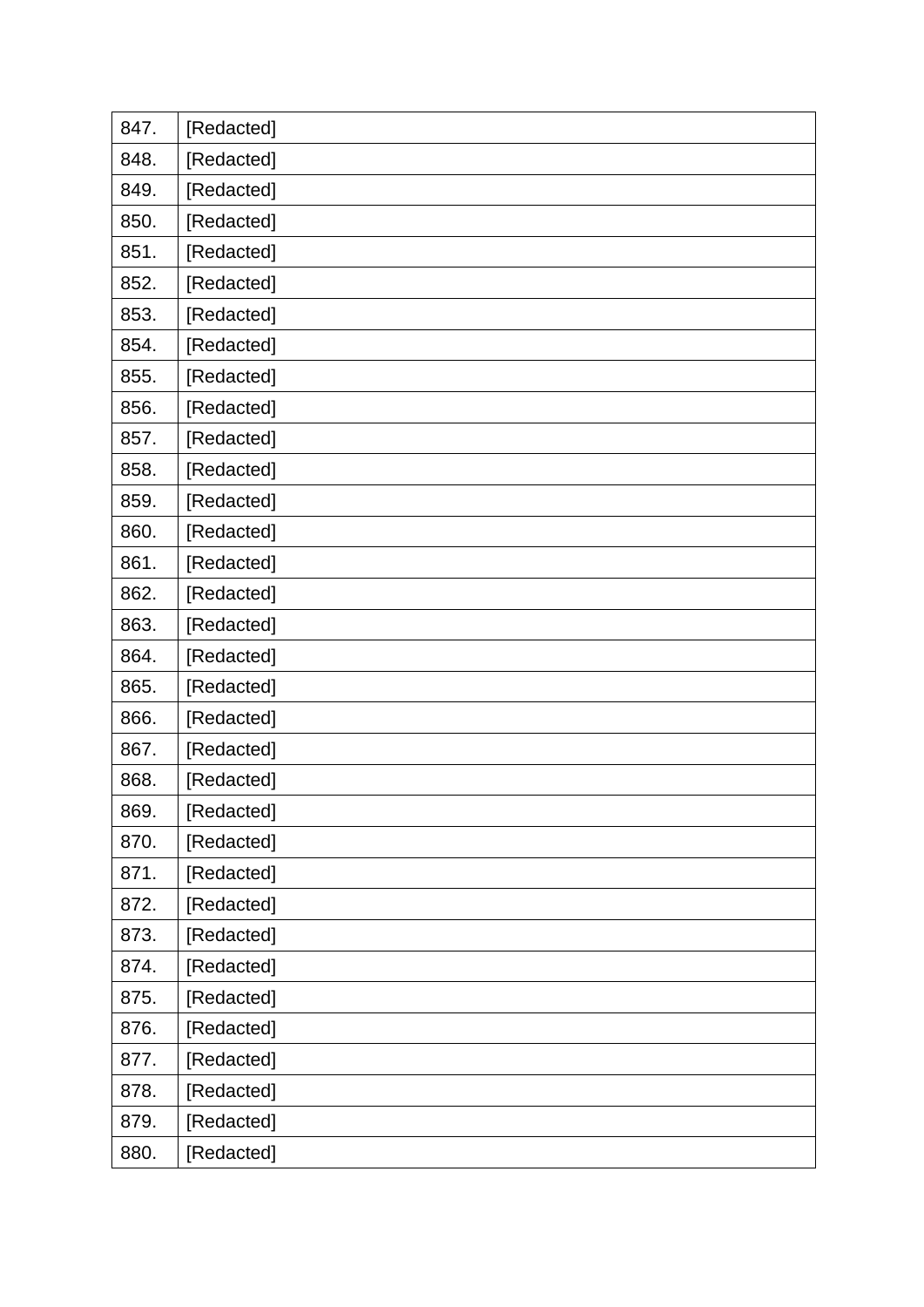| 881. | [Redacted] |
|------|------------|
| 882. | [Redacted] |
| 883. | [Redacted] |
| 884. | [Redacted] |
| 885. | [Redacted] |
| 886. | [Redacted] |
| 887. | [Redacted] |
| 888. | [Redacted] |
| 889. | [Redacted] |
| 890. | [Redacted] |
| 891. | [Redacted] |
| 892. | [Redacted] |
| 893. | [Redacted] |
| 894. | [Redacted] |
| 895. | [Redacted] |
| 896. | [Redacted] |
| 897. | [Redacted] |
| 898. | [Redacted] |
| 899. | [Redacted] |
| 900. | [Redacted] |
| 901. | [Redacted] |
| 902. | [Redacted] |
| 903. | [Redacted] |
| 904. | [Redacted] |
| 905. | [Redacted] |
| 906. | [Redacted] |
| 907. | [Redacted] |
| 908. | [Redacted] |
| 909. | [Redacted] |
| 910. | [Redacted] |
| 911. | [Redacted] |
| 912. | [Redacted] |
| 913. | [Redacted] |
| 914. | [Redacted] |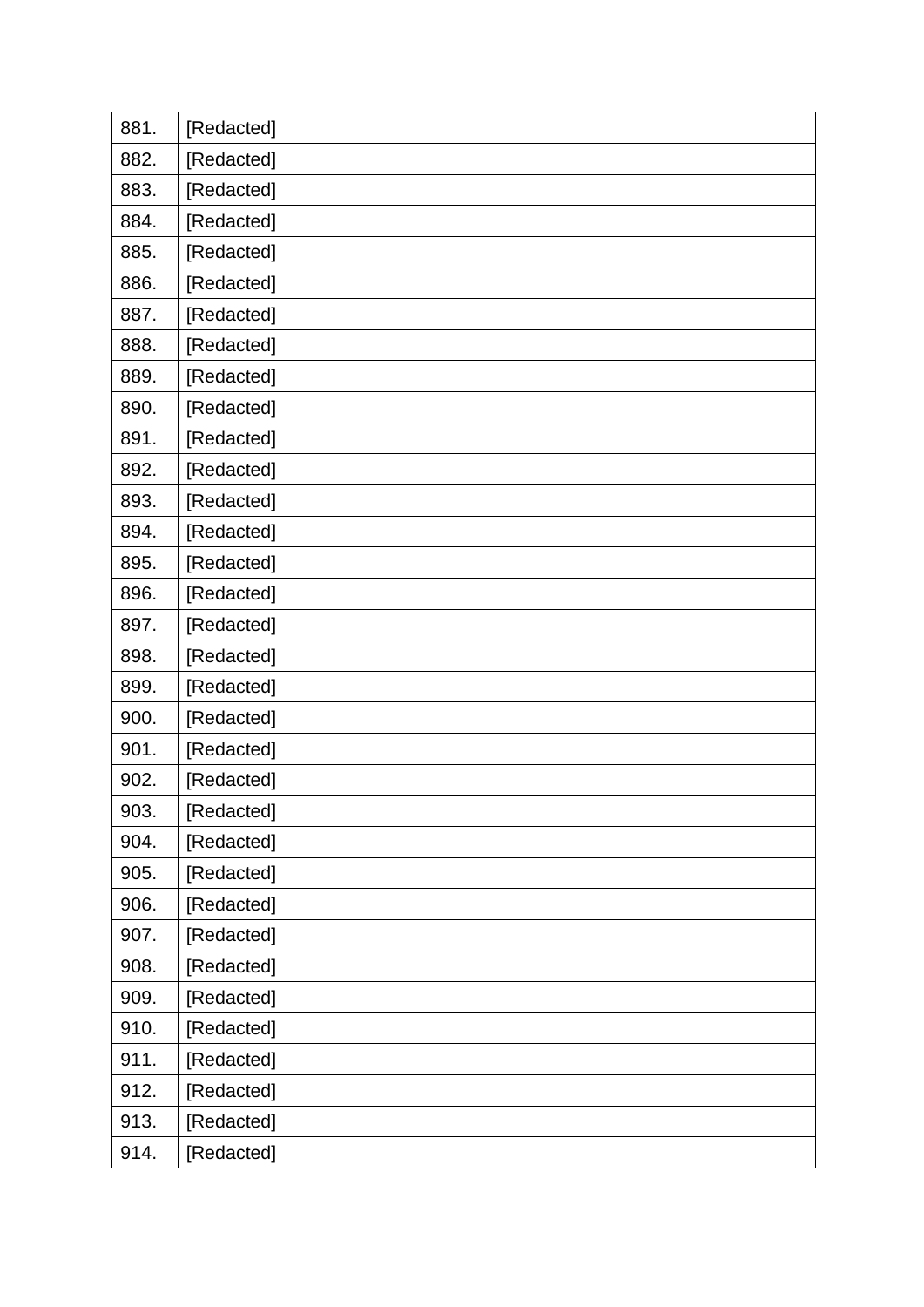| 915. | [Redacted] |
|------|------------|
| 916. | [Redacted] |
| 917. | [Redacted] |
| 918. | [Redacted] |
| 919. | [Redacted] |
| 920. | [Redacted] |
| 921. | [Redacted] |
| 922. | [Redacted] |
| 923. | [Redacted] |
| 924. | [Redacted] |
| 925. | [Redacted] |
| 926. | [Redacted] |
| 927. | [Redacted] |
| 928. | [Redacted] |
| 929. | [Redacted] |
| 930. | [Redacted] |
| 931. | [Redacted] |
| 932. | [Redacted] |
| 933. | [Redacted] |
| 934. | [Redacted] |
| 935. | [Redacted] |
| 936. | [Redacted] |
| 937. | [Redacted] |
| 938. | [Redacted] |
| 939. | [Redacted] |
| 940. | [Redacted] |
| 941. | [Redacted] |
| 942. | [Redacted] |
| 943. | [Redacted] |
| 944. | [Redacted] |
| 945. | [Redacted] |
| 946. | [Redacted] |
| 947. | [Redacted] |
| 948. | [Redacted] |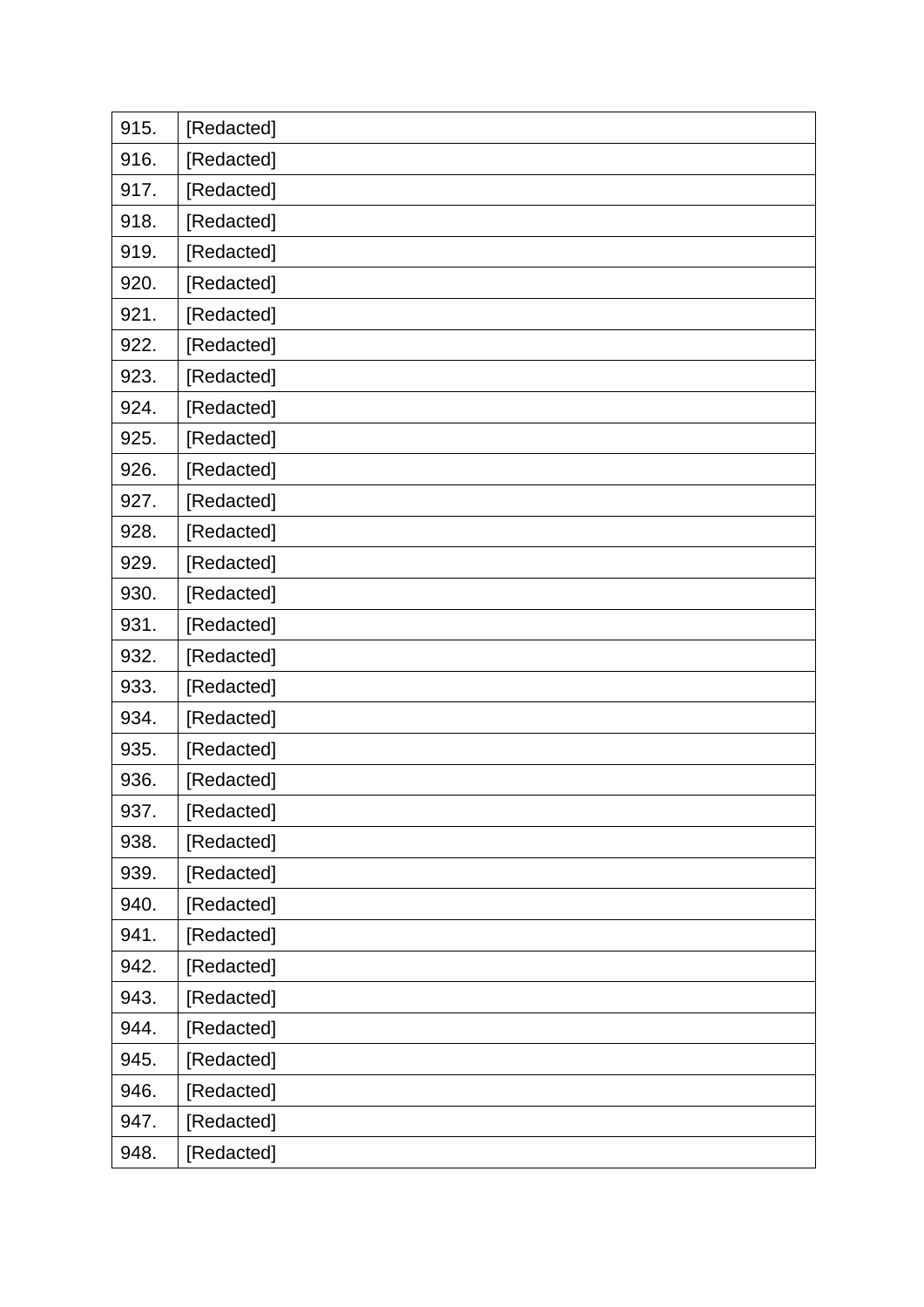| 949. | [Redacted] |
|------|------------|
| 950. | [Redacted] |
| 951. | [Redacted] |
| 952. | [Redacted] |
| 953. | [Redacted] |
| 954. | [Redacted] |
| 955. | [Redacted] |
| 956. | [Redacted] |
| 957. | [Redacted] |
| 958. | [Redacted] |
| 959. | [Redacted] |
| 960. | [Redacted] |
| 961. | [Redacted] |
| 962. | [Redacted] |
| 963. | [Redacted] |
| 964. | [Redacted] |
| 965. | [Redacted] |
| 966. | [Redacted] |
| 967. | [Redacted] |
| 968. | [Redacted] |
| 969. | [Redacted] |
| 970. | [Redacted] |
| 971. | [Redacted] |
| 972. | [Redacted] |
| 973. | [Redacted] |
| 974. | [Redacted] |
| 975. | [Redacted] |
| 976. | [Redacted] |
| 977. | [Redacted] |
| 978. | [Redacted] |
| 979. | [Redacted] |
| 980. | [Redacted] |
| 981. | [Redacted] |
| 982. | [Redacted] |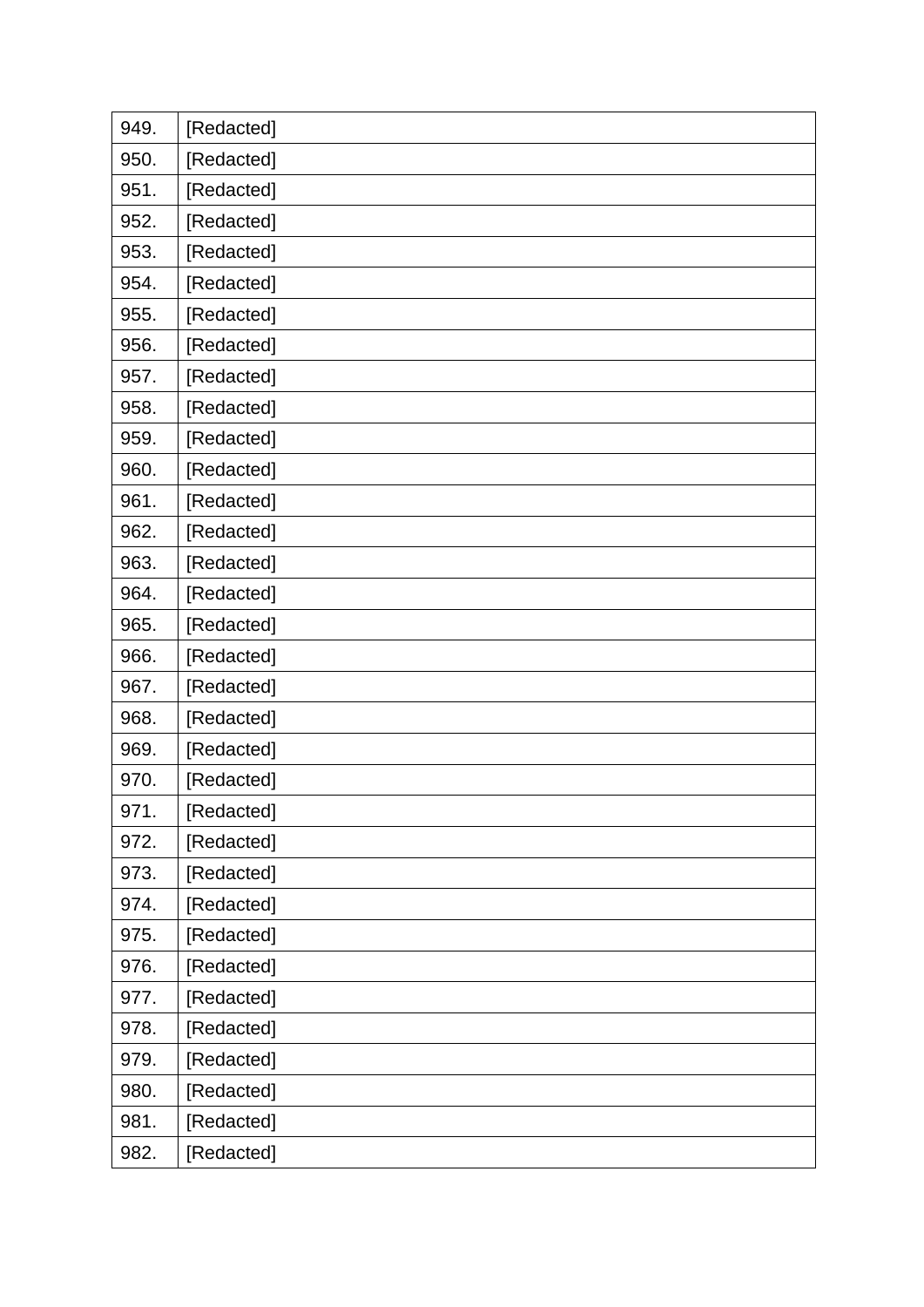| 983.  | [Redacted] |
|-------|------------|
| 984.  | [Redacted] |
| 985.  | [Redacted] |
| 986.  | [Redacted] |
| 987.  | [Redacted] |
| 988.  | [Redacted] |
| 989.  | [Redacted] |
| 990.  | [Redacted] |
| 991.  | [Redacted] |
| 992.  | [Redacted] |
| 993.  | [Redacted] |
| 994.  | [Redacted] |
| 995.  | [Redacted] |
| 996.  | [Redacted] |
| 997.  | [Redacted] |
| 998.  | [Redacted] |
| 999.  | [Redacted] |
| 1000. | [Redacted] |
| 1001. | [Redacted] |
| 1002. | [Redacted] |
| 1003. |            |
|       | [Redacted] |
| 1004. | [Redacted] |
| 1005. | [Redacted] |
| 1006. | [Redacted] |
| 1007. | [Redacted] |
| 1008. | [Redacted] |
| 1009. | [Redacted] |
| 1010. | [Redacted] |
| 1011. | [Redacted] |
| 1012. | [Redacted] |
| 1013. | [Redacted] |
| 1014. | [Redacted] |
| 1015. | [Redacted] |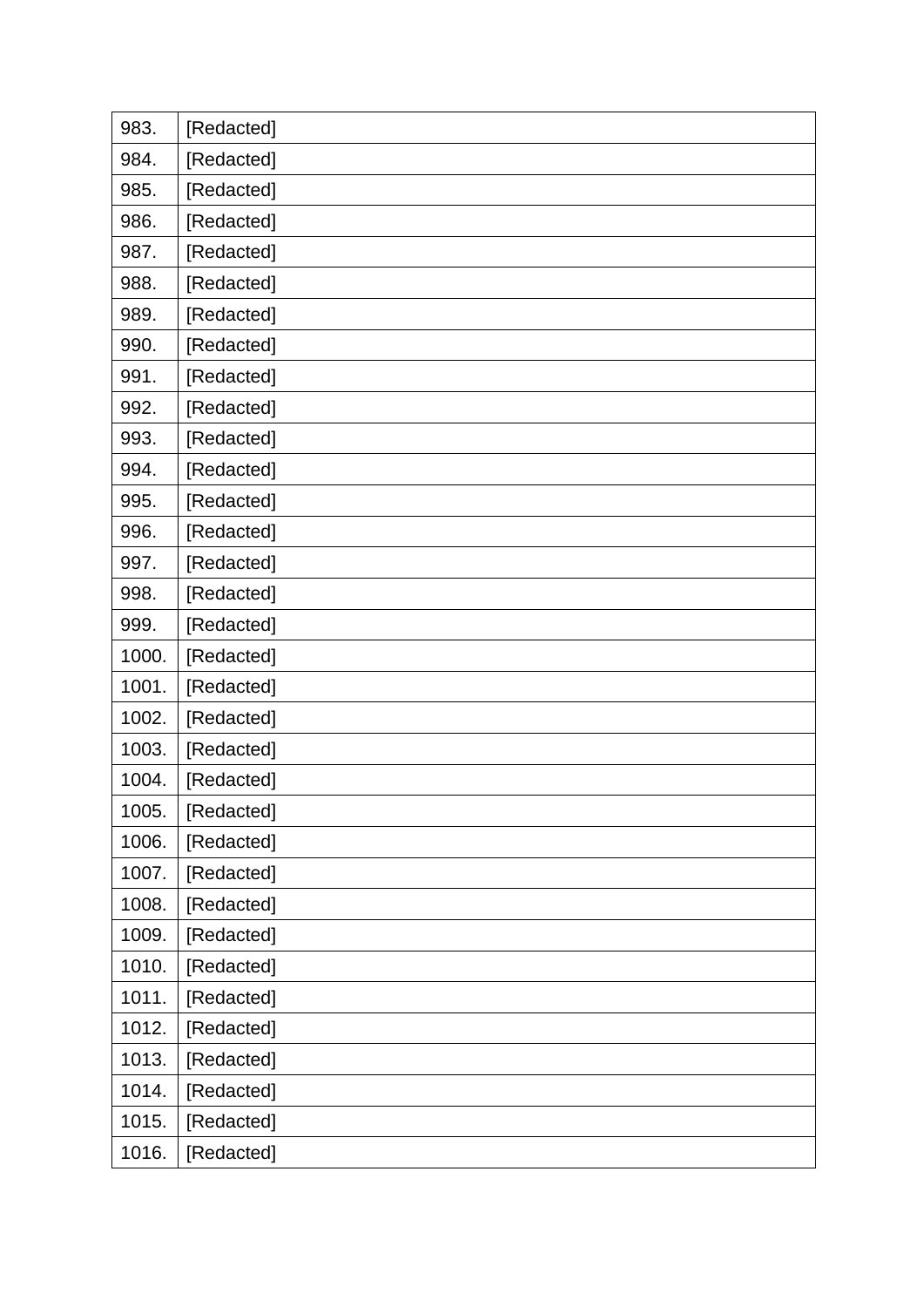| 1017. | [Redacted] |
|-------|------------|
| 1018. | [Redacted] |
| 1019. | [Redacted] |
| 1020. | [Redacted] |
| 1021. | [Redacted] |
| 1022. | [Redacted] |
| 1023. | [Redacted] |
| 1024. | [Redacted] |
| 1025. | [Redacted] |
| 1026. | [Redacted] |
| 1027. | [Redacted] |
| 1028. | [Redacted] |
| 1029. | [Redacted] |
| 1030. | [Redacted] |
| 1031. | [Redacted] |
| 1032. | [Redacted] |
| 1033. | [Redacted] |
| 1034. | [Redacted] |
| 1035. | [Redacted] |
| 1036. | [Redacted] |
| 1037. | [Redacted] |
| 1038. | [Redacted] |
| 1039. | [Redacted] |
| 1040. | [Redacted] |
| 1041. | [Redacted] |
| 1042. | [Redacted] |
| 1043. | [Redacted] |
| 1044. | [Redacted] |
| 1045. | [Redacted] |
| 1046. | [Redacted] |
| 1047. | [Redacted] |
| 1048. | [Redacted] |
| 1049. | [Redacted] |
| 1050. | [Redacted] |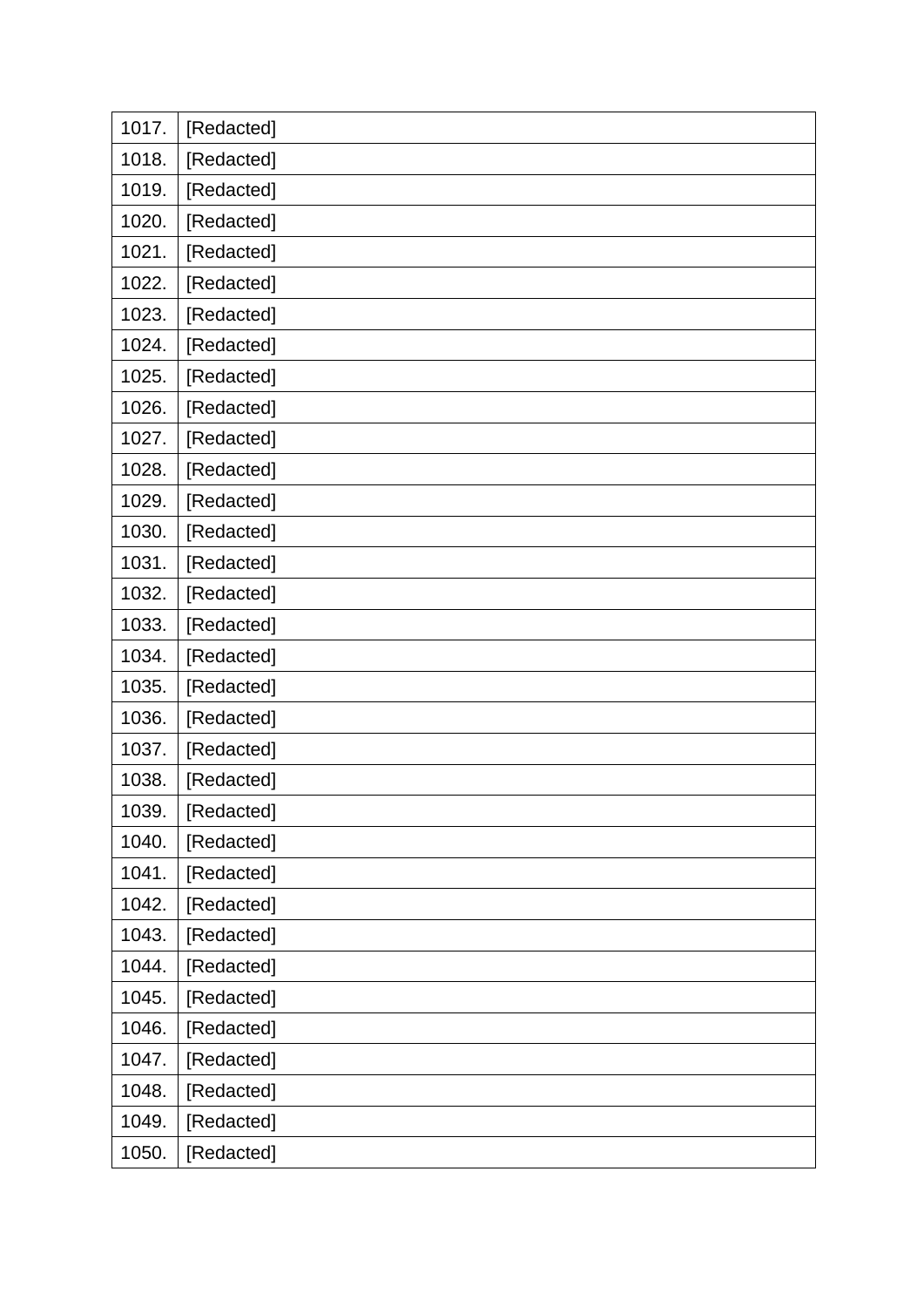| 1051. | [Redacted] |
|-------|------------|
| 1052. | [Redacted] |
| 1053. | [Redacted] |
| 1054. | [Redacted] |
| 1055. | [Redacted] |
| 1056. | [Redacted] |
| 1057. | [Redacted] |
| 1058. | [Redacted] |
| 1059. | [Redacted] |
| 1060. | [Redacted] |
| 1061. | [Redacted] |
| 1062. | [Redacted] |
| 1063. | [Redacted] |
| 1064. | [Redacted] |
| 1065. | [Redacted] |
| 1066. | [Redacted] |
| 1067. | [Redacted] |
| 1068. | [Redacted] |
| 1069. | [Redacted] |
| 1070. | [Redacted] |
| 1071. | [Redacted] |
| 1072. | [Redacted] |
| 1073. | [Redacted] |
| 1074. | [Redacted] |
| 1075. | [Redacted] |
| 1076. | [Redacted] |
| 1077. | [Redacted] |
| 1078. | [Redacted] |
| 1079. | [Redacted] |
| 1080. | [Redacted] |
| 1081. | [Redacted] |
| 1082. | [Redacted] |
| 1083. | [Redacted] |
| 1084. | [Redacted] |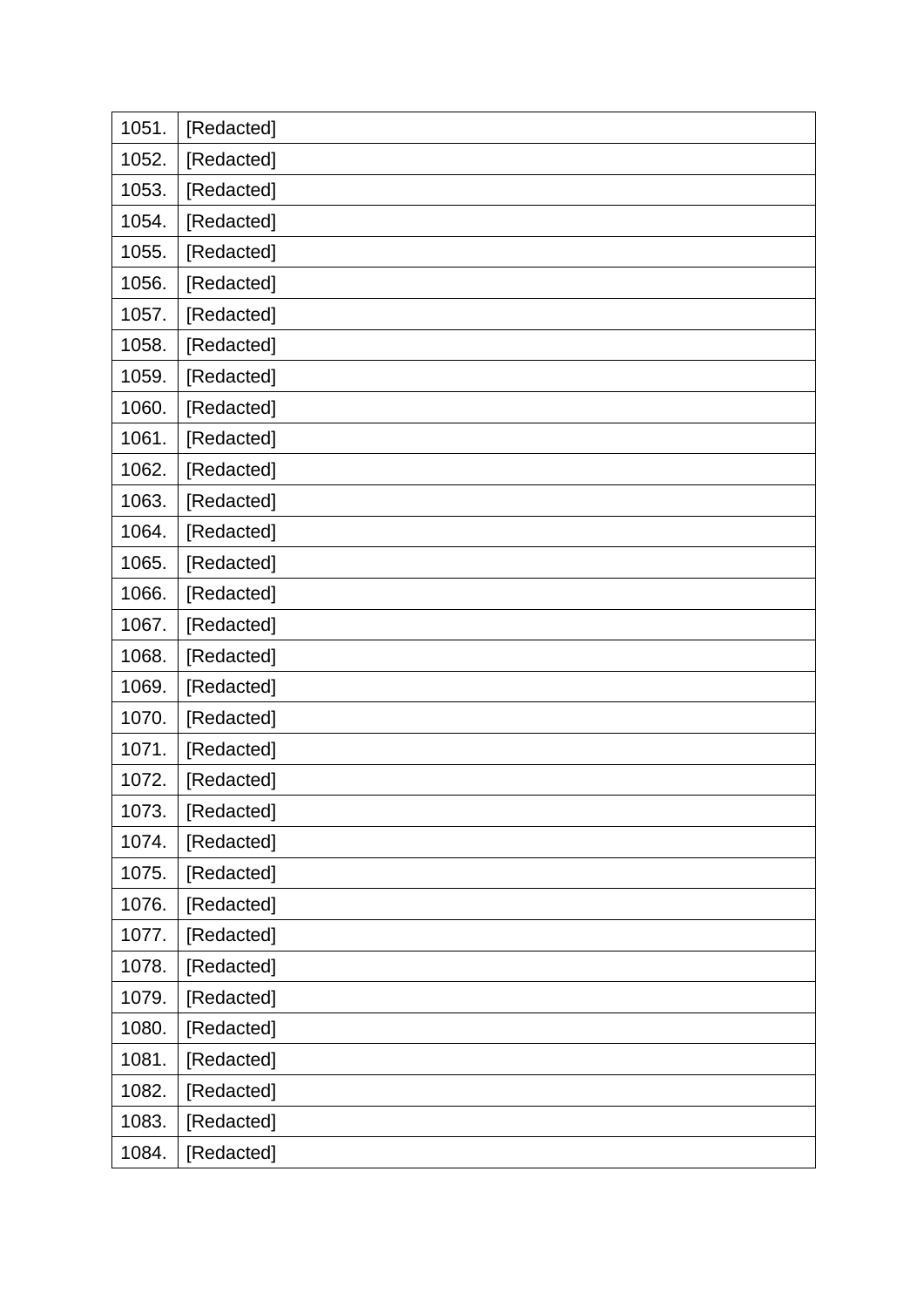| 1085. | [Redacted] |
|-------|------------|
| 1086. | [Redacted] |
| 1087. | [Redacted] |
| 1088. | [Redacted] |
| 1089. | [Redacted] |
| 1090. | [Redacted] |
| 1091. | [Redacted] |
| 1092. | [Redacted] |
| 1093. | [Redacted] |
| 1094. | [Redacted] |
| 1095. | [Redacted] |
| 1096. | [Redacted] |
| 1097. | [Redacted] |
| 1098. | [Redacted] |
| 1099. | [Redacted] |
| 1100. | [Redacted] |
| 1101. | [Redacted] |
| 1102. | [Redacted] |
| 1103. | [Redacted] |
| 1104. | [Redacted] |
| 1105. | [Redacted] |
| 1106. | [Redacted] |
| 1107. | [Redacted] |
| 1108. | [Redacted] |
| 1109. | [Redacted] |
| 1110. | [Redacted] |
| 1111. | [Redacted] |
| 1112. | [Redacted] |
| 1113. | [Redacted] |
| 1114. | [Redacted] |
| 1115. | [Redacted] |
| 1116. | [Redacted] |
| 1117. | [Redacted] |
| 1118. | [Redacted] |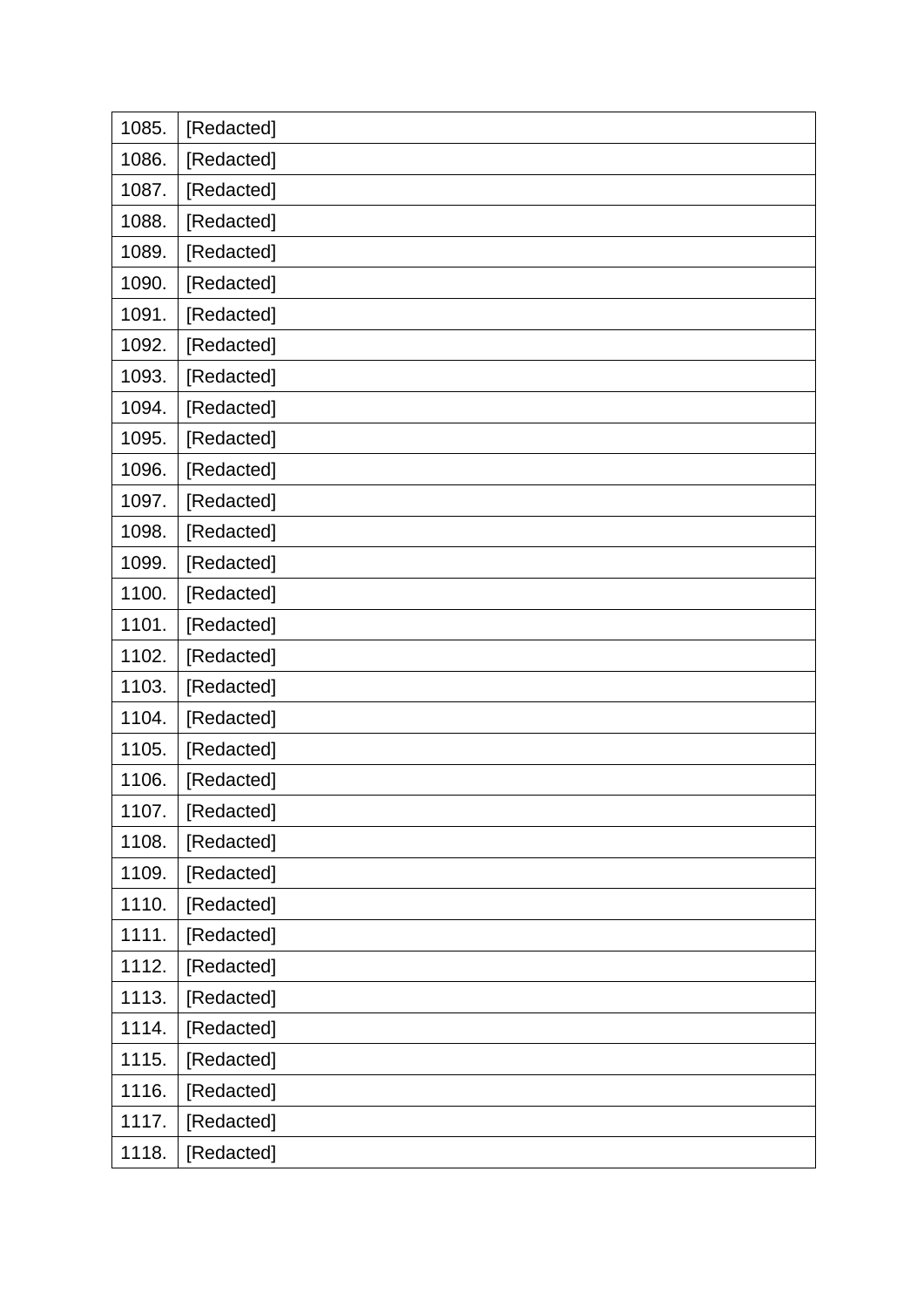| 1119. | [Redacted] |
|-------|------------|
| 1120. | [Redacted] |
| 1121. | [Redacted] |
| 1122. | [Redacted] |
| 1123. | [Redacted] |
| 1124. | [Redacted] |
| 1125. | [Redacted] |
| 1126. | [Redacted] |
| 1127. | [Redacted] |
| 1128. | [Redacted] |
| 1129. | [Redacted] |
| 1130. | [Redacted] |
| 1131. | [Redacted] |
| 1132. | [Redacted] |
| 1133. | [Redacted] |
| 1134. | [Redacted] |
| 1135. | [Redacted] |
| 1136. | [Redacted] |
| 1137. | [Redacted] |
| 1138. | [Redacted] |
| 1139. | [Redacted] |
| 1140. | [Redacted] |
| 1141. | [Redacted] |
| 1142. | [Redacted] |
| 1143. | [Redacted] |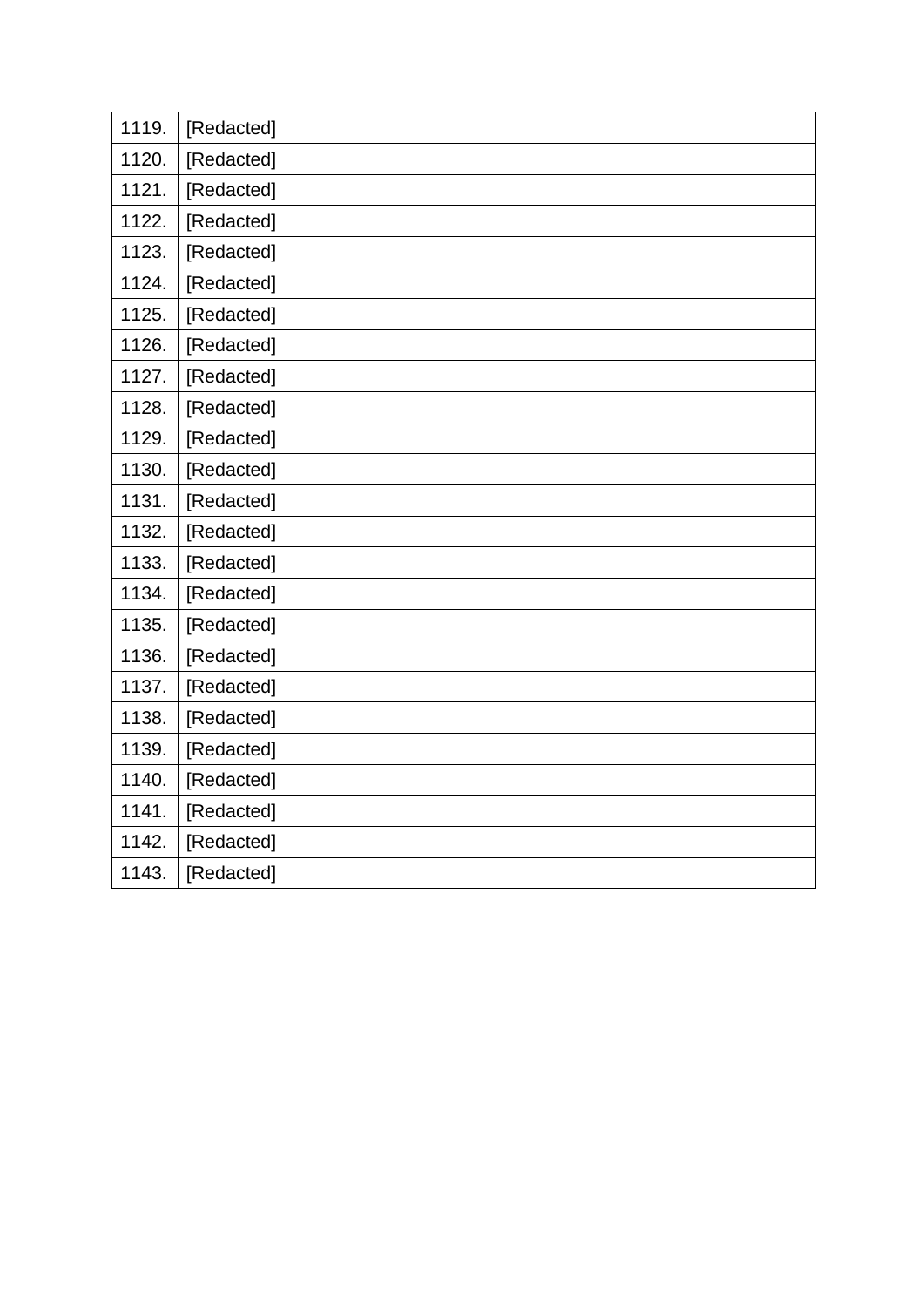## **ANNEXURE D**

# **ITEM 1 - PARTICULARS OF ORAL COMMUNICATIONS BY WHICH THE DECLARATION REQUIREMENT REPRESENTATION WAS CONVEYED**

| <b>Date</b>       | <b>Member</b> | <b>DOCID</b>       |
|-------------------|---------------|--------------------|
| 4 August 2016     | [Redacted]    | RST.0127.0001.0472 |
| 21 January 2016   | [Redacted]    | RST.0127.0001.0308 |
| 10 February 2016  | [Redacted]    | RST.0127.0001.0306 |
| 15 February 2016  | [Redacted]    | RST.0127.0001.0307 |
| 1 September 2017  | [Redacted]    | RST.0127.0001.1265 |
| 15 January 2018   | [Redacted]    | RST.0127.0001.1354 |
| 15 January 2018   | [Redacted]    | RST.0127.0001.1355 |
| 2 February 2018   | [Redacted]    | RST.0127.0001.1350 |
| 21 February 2018  | [Redacted]    | RST.0127.0001.1360 |
| 18 September 2018 | [Redacted]    | RST.0127.0001.1216 |
| 8 December 2016   | [Redacted]    | RST.0127.0001.0142 |
| 9 December 2016   | [Redacted]    | RST.0127.0001.0143 |
| 7 January 2016    | [Redacted]    | RST.0127.0001.1236 |
| 1 December 2017   | [Redacted]    | RST.0127.0001.0858 |
| 18 March 2016     | [Redacted]    | RST.0127.0001.0583 |
| 3 May 2016        | [Redacted]    | RST.0127.0001.0581 |
| 18 November 2016  | [Redacted]    | RST.0127.0001.0976 |
| 12 January 2017   | [Redacted]    | RST.0127.0001.0975 |
| 3 May 2016        | [Redacted]    | RST.0127.0001.0540 |
| 6 October 2015    | [Redacted]    | RST.0127.0001.0394 |
| 13 January 2016   | [Redacted]    | RST.0127.0001.0395 |

**ITEM 2 – PARTICULARS OF INSTANCES WHERE REST REFUSED TO ACTION A ROLLOVER REQUEST BY REASON OF A FAILURE TO PROVIDE AN EMPLOYER DECLARATION**

| <b>Date</b>       | <b>Member</b> | <b>DOCID</b>       |
|-------------------|---------------|--------------------|
| 28 July 2016      | [Redacted]    | RST.0127.0001.0468 |
| 18 January 2016   | [Redacted]    | RST.0127.0001.0302 |
| 21 December 2017  | [Redacted]    | RST.0127.0001.1349 |
| 15 January 2018   | [Redacted]    | RST.0127.0001.1355 |
| 2 February 2018   | [Redacted]    | RST.0127.0001.1350 |
| 21 February 2018  | [Redacted]    | RST.0127.0001.1356 |
| 27 February 2018  | [Redacted]    | RST.0127.0001.1359 |
| 22 September 2015 | [Redacted]    | RST.0127.0001.0797 |
| 1 December 2016   | [Redacted]    | RST.0127.0001.0141 |
| 14 February 2017  | [Redacted]    | RST.0127.0001.0146 |
| 21 February 2017  | [Redacted]    | RST.0127.0001.0148 |
| 25 February 2017  | [Redacted]    | RST.0127.0001.0151 |
| 17 December 2015  | [Redacted]    | RST.0127.0001.1221 |
| 17 December 2015  | [Redacted]    | RST.0127.0001.1250 |
| 7 January 2016    | Redactedl     | RST.0127.0001.1236 |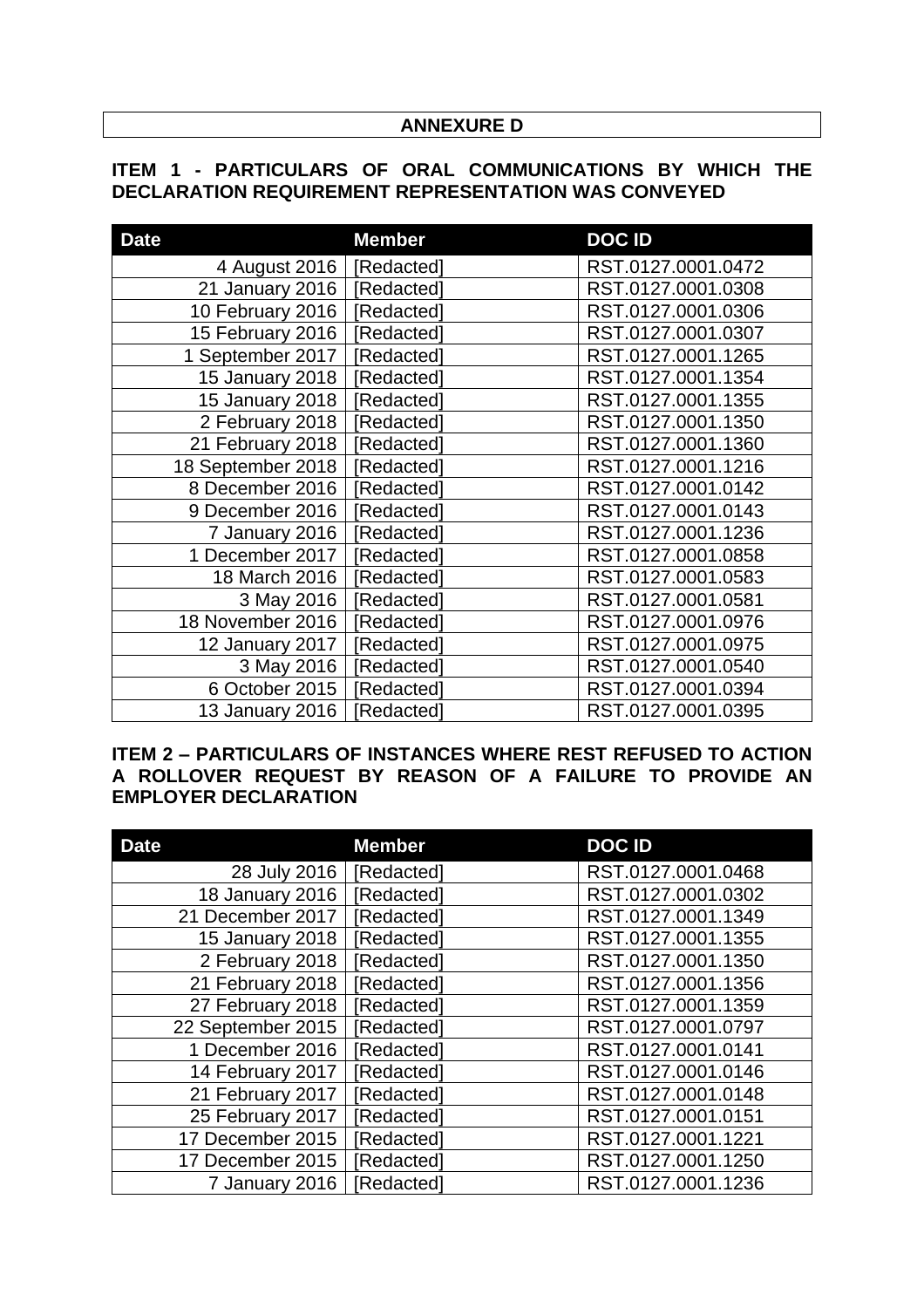| 21 January 2016  | [Redacted] | RST.0127.0001.1239 |
|------------------|------------|--------------------|
| 26 April 2016    | [Redacted] | RST.0127.0001.1226 |
| 26 April 2016    | [Redacted] | RST.0127.0001.1251 |
| 15 October 2015  | [Redacted] | RST.0127.0001.0860 |
| 16 October 2015  | [Redacted] | RST.0127.0001.0857 |
| 3 December 2015  | Redacted]  | RST.0127.0001.0865 |
| 3 December 2015  | [Redacted] | RST.0127.0001.0899 |
| 1 December 2017  | [Redacted] | RST.0127.0001.0858 |
| 1 December 2017  | [Redacted] | RST.0127.0001.0869 |
| 1 December 2017  | [Redacted] | RST.0127.0001.0900 |
| 7 December 2017  | [Redacted] | RST.0127.0001.0885 |
| 2 May 2015       | [Redacted] | RST.0127.0001.0698 |
| 9 March 2016     | [Redacted] | RST.0127.0001.0577 |
| 9 March 2016     | [Redacted] | RST.0127.0001.0650 |
| 18 March 2016    | [Redacted] | RST.0127.0001.0583 |
| 27 April 2016    | [Redacted] | RST.0127.0001.0592 |
| 27 April 2016    | [Redacted] | RST.0127.0001.0651 |
| 3 May 2016       | [Redacted] | RST.0127.0001.0581 |
| 3 May 2016       | [Redacted] | RST.0127.0001.0614 |
| 23 May 2016      | [Redacted] | RST.0127.0001.0596 |
| 23 May 2016      | [Redacted] | RST.0127.0001.0652 |
| 27 May 2016      | [Redacted] | RST.0127.0001.0600 |
| 1 June 2016      | [Redacted] | RST.0127.0001.0665 |
| 21 May 2015      | [Redacted] | RST.0127.0001.0024 |
| 20 June 2016     | [Redacted] | RST.0127.0001.0187 |
| 10 November 2016 | [Redacted] | RST.0127.0001.0971 |
| 11 January 2017  | [Redacted] | RST.0127.0001.0983 |
| 13 January 2017  | [Redacted] | RST.0127.0001.1066 |
| 8 February 2017  | [Redacted] | RST.0127.0001.0675 |
| 5 April 2017     | [Redacted] | RST.0127.0001.0679 |
| 5 April 2017     | [Redacted] | RST.0127.0001.0688 |
| 10 April 2017    | [Redacted] | RST.0127.0001.0680 |
| 10 April 2017    | [Redacted] | RST.0127.0001.0689 |
| 20 July 2017     | [Redacted] | RST.0127.0001.0690 |
| 20 July 2017     | [Redacted] | RST.0127.0001.0691 |
| 8 February 2018  | [Redacted] | RST.0127.0001.0676 |
| 26 April 2016    | [Redacted] | RST.0127.0001.0536 |
| 3 May 2016       | [Redacted] | RST.0127.0001.0540 |
| 27 May 2016      | [Redacted] | RST.0127.0001.0559 |
| 6 June 2016      | [Redacted] | RST.0127.0001.0546 |
| Undated          | [Redacted] | RST.0127.0001.0551 |
| 20 October 2015  | Redacted]  | RST.0127.0001.0735 |
| 14 December 2015 | [Redacted] | RST.0127.0001.0739 |
| 7 September 2017 | Redacted]  | RST.0127.0001.0763 |
| 7 September 2017 | Redacted]  | RST.0127.0001.0764 |
| 15 August 2017   | [Redacted] | RST.0127.0001.0042 |
| 25 April 2015    | Redacted]  | RST.0127.0001.0389 |
| 25 April 2015    | [Redacted] | RST.0127.0001.0446 |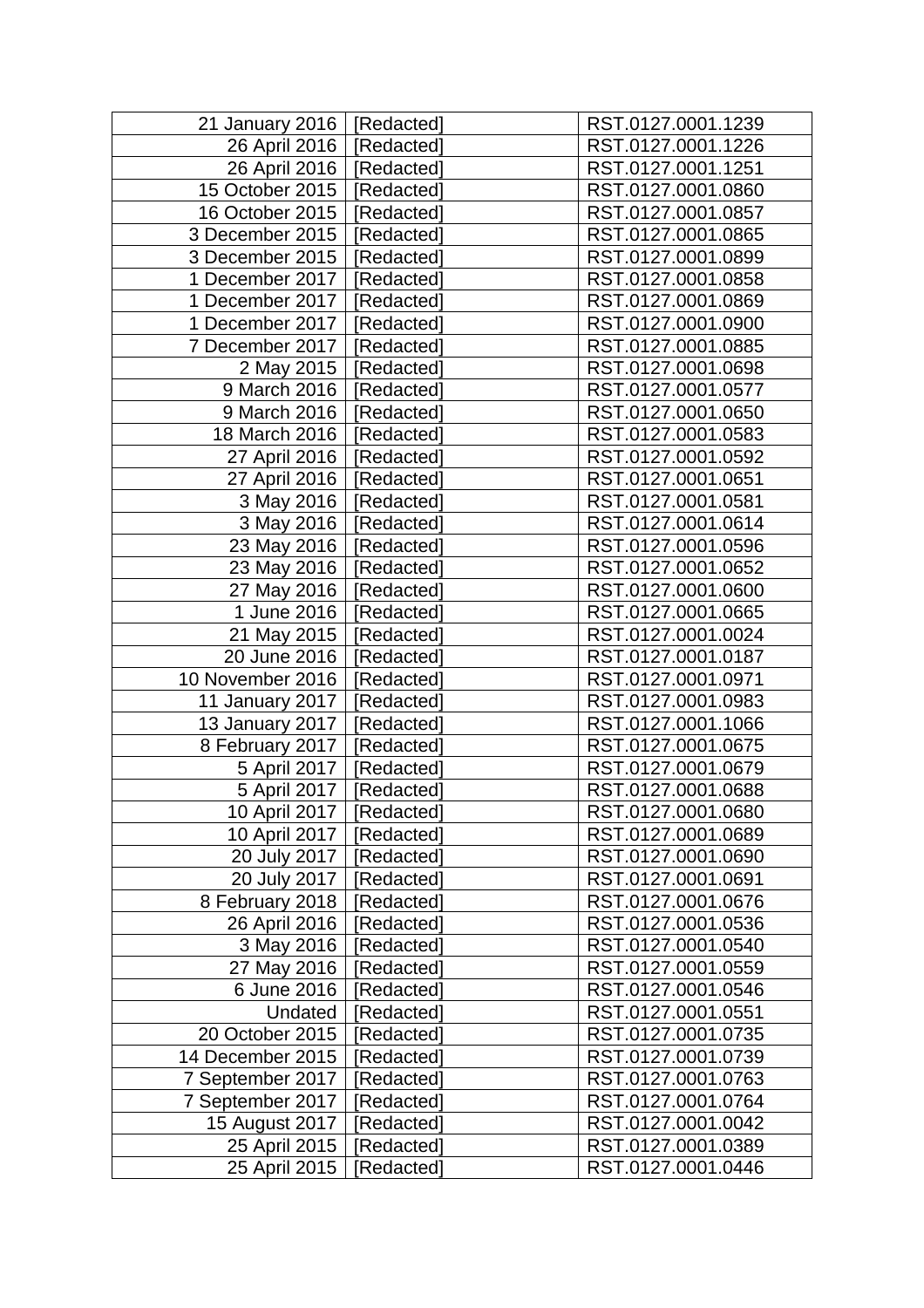| 26 September 2015   [Redacted] |            | RST.0127.0001.0398 |
|--------------------------------|------------|--------------------|
| 26 September 2015              | [Redacted] | RST.0127.0001.0447 |
| 6 October 2015   [Redacted]    |            | RST.0127.0001.0394 |
| 13 October 2015   [Redacted]   |            | RST.0127.0001.0402 |
| 13 January 2016   [Redacted]   |            | RST.0127.0001.0395 |
| 18 February 2016   [Redacted]  |            | RST.0127.0001.0430 |
| 29 June 2016                   | [Redacted] | RST.0127.0001.0495 |
| 29 June 2016   [Redacted]      |            | RST.0127.0001.0522 |

# **ITEM 3 – TEMPLATE CORRESPONDENCE**

| Date             | <b>Description</b>   | DOC ID             |
|------------------|----------------------|--------------------|
| 14 November 2016 | REST template letter | RST.0121.0001.0117 |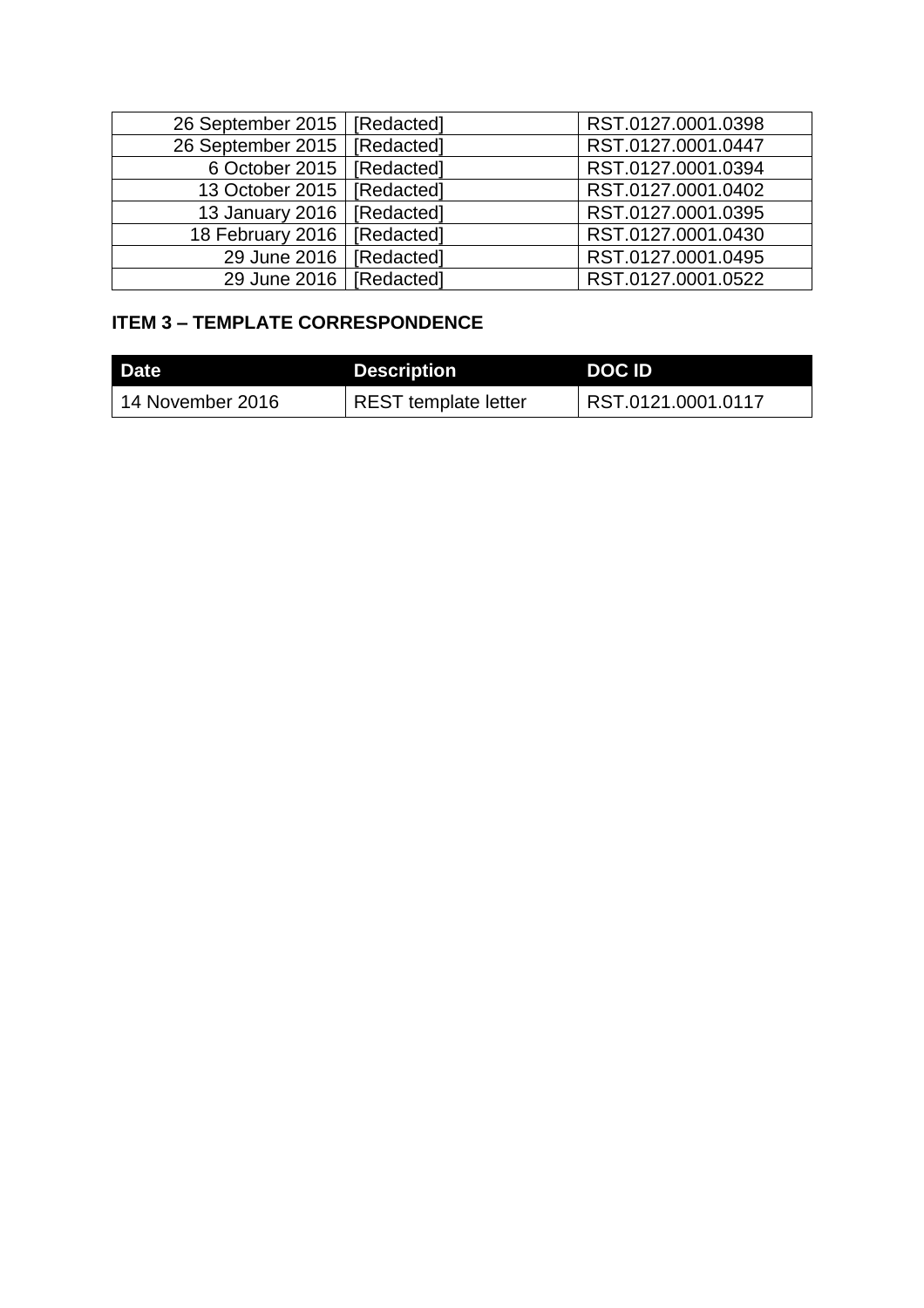# **ANNEXURE E**

# **ITEM 1 – PARTICULARS OF ORAL COMMUNICATIONS BY WHICH THE CERTIFICATE REQUIREMENT REPRESENTATION WAS CONVEYED TO MEMBERS**

| <b>Date</b>                   | <b>Member</b> | <b>DOCID</b>       |
|-------------------------------|---------------|--------------------|
| 10 February 2016   [Redacted] |               | RST.0127.0001.0306 |
| 1 September 2017   [Redacted] |               | RST.0127.0001.1265 |
| 15 January 2018               | [Redacted]    | RST.0127.0001.1354 |
| 21 February 2017   [Redacted] |               | RST.0127.0001.0147 |
| 21 February 2017              | [Redacted]    | RST.0127.0001.0148 |
| 1 December 2017   [Redacted]  |               | RST.0127.0001.0858 |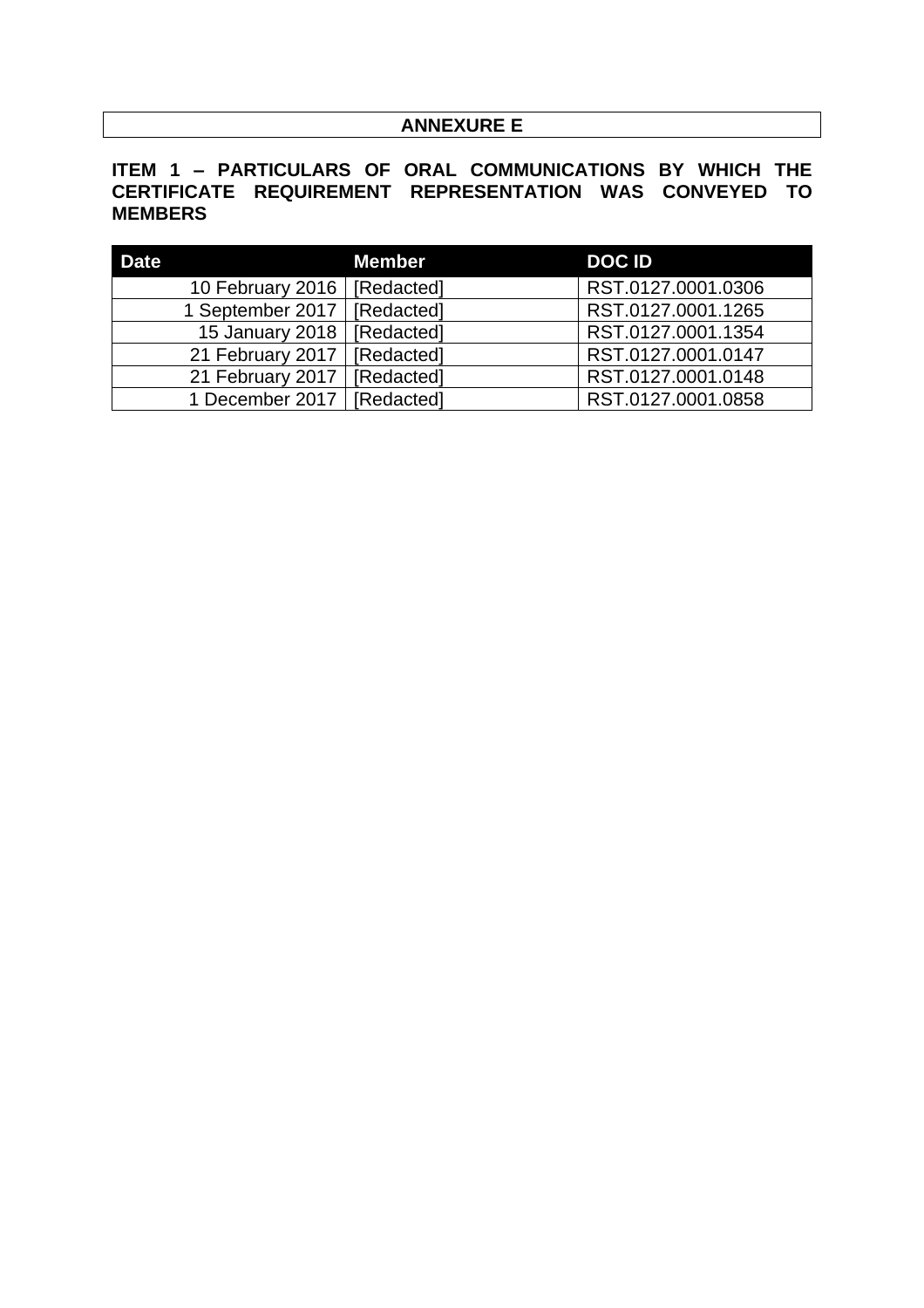# **ANNEXURE F — PARTICULARS OF WRITTEN COMMUNICATIONS BY WHICH THE CERTIFICATE REQUIREMENT REPRESENTATION WAS CONVEYED TO MEMBERS**

| <b>Date</b>            | <b>Member</b> | <b>DOCID</b>       |
|------------------------|---------------|--------------------|
| 28 Jul 2016            | [Redacted]    | RST.0127.0001.0468 |
| 28 Mar 2017            | [Redacted]    | RST.0127.0001.0099 |
| 28 Mar 2017            | [Redacted]    | RST.0127.0001.0118 |
| 12 April 2017          | [Redacted]    | RST.0127.0001.0105 |
| <b>18 January 2016</b> | [Redacted]    | RST.0127.0001.0302 |
| 30 January 2016        | [Redacted]    | RST.0127.0001.0309 |
| 24 Jul 2017            | [Redacted]    | RST.0127.0001.1330 |
| 28 Aug 2017            | [Redacted]    | RST.0127.0001.1272 |
| 21 Dec 2017            | [Redacted]    | RST.0127.0001.1349 |
| 02 Feb 2018            | [Redacted]    | RST.0127.0001.1358 |
| 27 Feb 2018            | [Redacted]    | RST.0127.0001.1359 |
| 31 Oct 2018            | [Redacted]    | RST.0127.0001.1485 |
| 13 Nov 2018            | [Redacted]    | RST.0127.0001.1496 |
| 01 Mar 2018            | [Redacted]    | RST.0127.0001.0030 |
| 01 Mar 2018            | [Redacted]    | RST.0127.0001.0035 |
| 14 Dec 2017            | [Redacted]    | RST.0127.0001.1215 |
| 14 Dec 2017            | [Redacted]    | RST.0127.0001.0928 |
| 31 Jan 2018            | [Redacted]    | RST.0127.0001.0929 |
| 01 Dec 2016            | [Redacted]    | RST.0127.0001.0141 |
| 10 Dec 2016            | [Redacted]    | RST.0127.0001.0150 |
| 14 Feb 2017            | [Redacted]    | RST.0127.0001.0146 |
| 25 February 2017       | [Redacted]    | RST.0127.0001.0151 |
| 26 Apr 2016            | [Redacted]    | RST.0127.0001.1226 |
| 8 May 2016             | [Redacted]    | RST.0127.0001.1233 |
| 15 Oct 2015            | [Redacted]    | RST.0127.0001.0860 |
| 01 Dec 2017            | [Redacted]    | RST.0127.0001.0869 |
| 01 Dec 2017            | [Redacted]    | RST.0127.0001.0876 |
| 07 Dec 2017            | [Redacted]    | RST.0127.0001.0885 |
| 09 Mar 2016            | [Redacted]    | RST.0127.0001.0577 |
| 09 Mar 2016            | [Redacted]    | RST.0127.0001.0650 |
| 20 March 2016          | [Redacted]    | RST.0127.0001.0623 |
| 16 April 2016          | [Redacted]    | RST.0127.0001.0626 |
| 27 Apr 2016            | [Redacted]    | RST.0127.0001.0592 |
| 27 Apr 2016            | [Redacted]    | RST.0127.0001.0651 |
| 8 May 2016             | [Redacted]    | RST.0127.0001.0629 |
| 23 May 2016            | [Redacted]    | RST.0127.0001.0596 |
| 23 May 2016            | [Redacted]    | RST.0127.0001.0652 |
| 27 May 2016            | [Redacted]    | RST.0127.0001.0600 |
| 5 June 2016            | [Redacted]    | RST.0127.0001.0632 |
| 18 June 2016           | [Redacted]    | RST.0127.0001.0635 |
| 9 July 2016            | [Redacted]    | RST.0127.0001.0638 |
| 21 May 2015            | Redacted]     | RST.0127.0001.0011 |